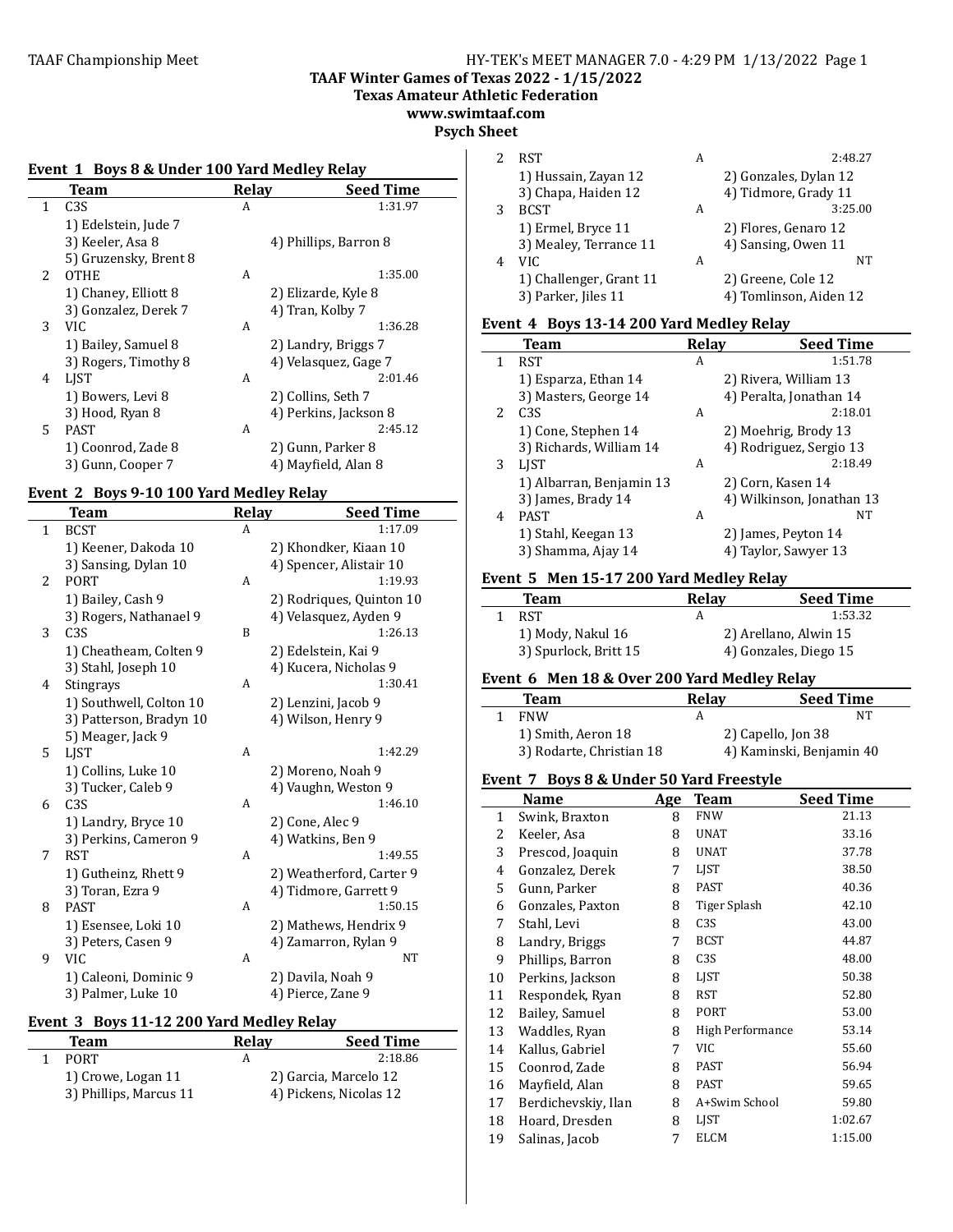**Texas Amateur Athletic Federation**

**www.swimtaaf.com Psych Sheet**

|  |  |  | Event  7 (Boys 8 & Under 50 Yard Freestyle) |
|--|--|--|---------------------------------------------|
|--|--|--|---------------------------------------------|

|    | <b>Name</b>      | Age | Team             | <b>Seed Time</b> |
|----|------------------|-----|------------------|------------------|
| 20 | Hansen, Maxx     |     | PAST             | 1:22.00          |
| 21 | Southwell, Keith |     | <b>Stingrays</b> | 1:33.12          |
| 22 | Jois, Krishna    |     | <b>UNA</b>       | NT               |
| 23 | Mova, Liam       |     | <b>BCST</b>      | NT               |
| 24 | Ross, Evan James | 8   | <b>NRST</b>      | NT               |

# Event 8 Boys 9-10 50 Yard Freestyle

|             | <b>Name</b>        | Age    | <b>Team</b>         | <b>Seed Time</b> |
|-------------|--------------------|--------|---------------------|------------------|
| $\mathbf 1$ | Cross, Carter      | 10     | NEWB                | 30.98            |
| 2           | Mathews, Hendrix   | 9      | <b>PAST</b>         | 34.22            |
| 3           | Keener, Dakoda     | 10     | <b>BCST</b>         | 35.04            |
| 4           | Spencer, Alistair  | 10     | <b>BCST</b>         | 35.29            |
| 5           | Palmer, Luke       | 10     | <b>VIC</b>          | 35.96            |
| 6           | Moreno, Noah       | 9      | LJST                | 36.57            |
| 7           | Patterson, Bradyn  | 10     | Stingrays           | 36.61            |
| 8           | Stahl, Joseph      | 10     | C <sub>3</sub> S    | 36.76            |
| 9           | Caleoni, Dominic   | 9      | VIC                 | 37.40            |
| 10          | Zamarron, Rylan    | 9      | PAST                | 38.00            |
| 11          | Schulteis, Eli     | 9      | <b>DENT</b>         | 38.22            |
| 12          | Sansing, Dylan     | 10     | <b>BCST</b>         | 38.34            |
| 13          | Tucker, Caleb      | 9      | LJST                | 38.41            |
| 14          | Rogers, Nathaniel  | 9      | PORT                | 38.64            |
| 15          | Lenzini, Jacob     | 9      | Stingrays           | 38.94            |
| 16          | Mccloy, Liam       | 9      | NRST                | 39.00            |
| 17          | Edelstein, Kai     | 9      | C <sub>3</sub> S    | 39.10            |
| 18          | Wingrin, Noah      | 9      | <b>Tiger Splash</b> | 39.28            |
| 19          | Shelokov, Daniel   | 10     | A+Swim School       | 39.50            |
| 20          | Martinez, Rocco    | 9      | TMST                | 42.19            |
| 21          | Collins, Luke      | 10     | LJST                | 42.39            |
| 22          | Peters, Casen      | 9      | PAST                | 42.75            |
| 23          | Pierce, Zane       | 9      | VIC                 | 42.86            |
| 24          | Watkins, Benjamin  | 9      | C <sub>3</sub> S    | 43.00            |
| 25          | Kucera, Nicholas   | 9      | <b>BCST</b>         | 44.50            |
| 26          | Landry, Bryce      | 10     | <b>BCST</b>         | 44.93            |
| 27          | Santiago, Justin   | 9      | TMST                | 45.98            |
| 28          | Bailey, Cash       | 9      | PORT                | 48.00            |
| 29          | Abdelhakeem, Yahia | 10     | <b>PLAN</b>         | 51.06            |
| 30          | Velasquez, Ayden   | 9      | VIC                 | 55.17            |
| 31          | Gutheinz, Rhett    | 9      | <b>RST</b>          | 55.31            |
| 32          | Storbeck, Jedidiah | 10     | <b>PAST</b>         | 57.00            |
| 33          | Vaughn, Weston     | 9      | LJST                | 57.18            |
| 34          | Tidmore, Garrett   | 9      | RST                 | 57.54            |
| 35          | McLendon, Jade     | 9      | <b>RST</b>          | 58.89            |
| 36          | Baird, Jason       | 9      | PAST                | 59.46            |
| 37          | Reiter, Kamden     | 9      | PAST                | 1:06.32          |
| 38          | Greene, Darwin     | 9      | <b>PAST</b>         | 1:15.05          |
| 39          | Ng, Nathan         | 9      | <b>RST</b>          | 1:22.14          |
| 40          | Hinojosa, Jacob    | $10\,$ | <b>STARS</b>        | NT               |
| 41          | Perkins, Cameron   | 9      | <b>FLMN</b>         | NT               |
| 42          | Hidalgo, Maxen     | 9      | <b>PLAN</b>         | NT               |

# Event 9 Boys 11-12 100 Yard Freestyle

| <b>Name</b>      | Age Team            | Seed Time |
|------------------|---------------------|-----------|
| Pickens, Nicolas | 12 High Performance | 57.94     |

| 2  | Tomlinson, Aiden  | 12 | <b>LIST</b>  | 1:10.25 |
|----|-------------------|----|--------------|---------|
| 3  | Parker, Jiles     | 11 | <b>UNAT</b>  | 1:11.27 |
| 4  | DeNovellis, Kai   | 12 | Stingrays    | 1:14.25 |
| 5  | Shamma, Rami      | 12 | VIC          | 1:19.00 |
| 6  | Tidmore, Grady    | 11 | <b>RST</b>   | 1:20.07 |
| 7  | Gentry, Max       | 11 | WEAT         | 1:20.50 |
| 8  | Mayfield, Jack    | 11 | <b>PAST</b>  | 1:20.80 |
| 9  | Challenger, Grant | 11 | UNAT         | 1:25.00 |
| 10 | Coonrod, Torren   | 12 | PAST         | 1:25.57 |
| 11 | Baker, Ethan      | 11 | PAST         | 1:26.83 |
| 12 | Sansing, Owen     | 11 | <b>BCST</b>  | 1:32.62 |
| 13 | Etheredge, Luke   | 12 | <b>PAST</b>  | 2:01.91 |
| 14 | Hussain, Zayan    | 12 | <b>RST</b>   | 2:19.02 |
| 15 | Tieman, Liam      | 11 | Den Dolphins | NT      |
| 16 | Nowell, Michael   | 11 | OTHE         | NT      |
| 17 | Ramon, Sebastian  | 12 | <b>TMST</b>  | NT      |
| 18 | Warren, Carter    | 11 | VIC          | NT      |
| 19 | Lane, Corbin      | 11 | WEAT         | NT      |

# Event 10 Boys 13-14 100 Yard Freestyle

|              | Name                | Age | <b>Team</b>      | <b>Seed Time</b> |
|--------------|---------------------|-----|------------------|------------------|
| $\mathbf{1}$ | Peralta, Jonathan   | 14  | <b>RST</b>       | 51.79            |
| 2            | McIntyre, Wesley    | 14  | <b>ALICE</b>     | 1:03.00          |
| 3            | James, Brady        | 14  | <b>LIST</b>      | 1:03.00          |
| 4            | Moehrig, Brody      | 13  | <b>BCST</b>      | 1:05.23          |
| 5            | Nowell, Gabriel     | 14  | <b>OTHE</b>      | 1:06.61          |
| 6            | Waddles, Barrett    | 13  | High Performance | 1:06.86          |
| 7            | Dollins, Preston    | 13  | <b>FNW</b>       | 1:07.11          |
| 8            | Molina, Jake        | 13  | <b>ALICE</b>     | 1:07.50          |
| 9            | Taylor, Sawyer      | 13  | VIC.             | 1:10.31          |
| 10           | Wilkinson, Jonathan | 13  | <b>LIST</b>      | 1:12.00          |
| 11           | Riley, Kade         | 14  | ALIC             | 1:15.00          |
| 12           | Martinez, Ivan      | 14  | RST              | 1:25.21          |
| 13           | Cortez, Jackson     | 13  | TMST             | 1:37.00          |
| 14           | Nguyen, Kevin       | 13  | GRPR             | NT               |
| 15           | Lopez, Gavin        | 13  | TMST             | NT               |

# Event 11 Men 15-17 100 Yard Freestyle

|    | <b>Name</b>       | Age | Team             | <b>Seed Time</b> |
|----|-------------------|-----|------------------|------------------|
| 1  | Goodrich, Dustin  | 17  | <b>RST</b>       | 49.81            |
| 2  | Molina, Jaden     | 17  | <b>ALIC</b>      | 52.38            |
| 3  | Crisman, William  | 17  | <b>ALICE</b>     | 53.90            |
| 4  | Williamson, Aaron | 15  | <b>FNW</b>       | 57.56            |
| 5  | Roberson, Colby   | 16  | <b>PORT</b>      | 59.55            |
| 6  | Stahl, Vernon     | 15  | C <sub>3S</sub>  | 1:03.00          |
| 7  | Goff. Michael     | 16  | <b>WEAT</b>      | 1:06.57          |
| 8  | Flores, Zachariah | 15  | <b>OTHE</b>      | 1:08.00          |
| 9  | Lewinski, Alex    | 15  | Bryan Barracudas | 1:10.85          |
| 10 | Mody, Nakul       | 16  | <b>RST</b>       | 1:11.83          |
| 11 | Hall, Aaron       | 15  | <b>VIC</b>       | 1:13.86          |
| 12 | Sandberg, Alex    | 15  | <b>CTA</b>       | 1:20.87          |

# Event 12 Men 18 & Over 100 Yard Freestyle

| <b>Name</b>        | Age Team | <b>Seed Time</b> |
|--------------------|----------|------------------|
| 1 Felan, Colin     | 18 RST   | 53.67            |
| 2 Herbert, Javonte | 24 CTA   | 56.94            |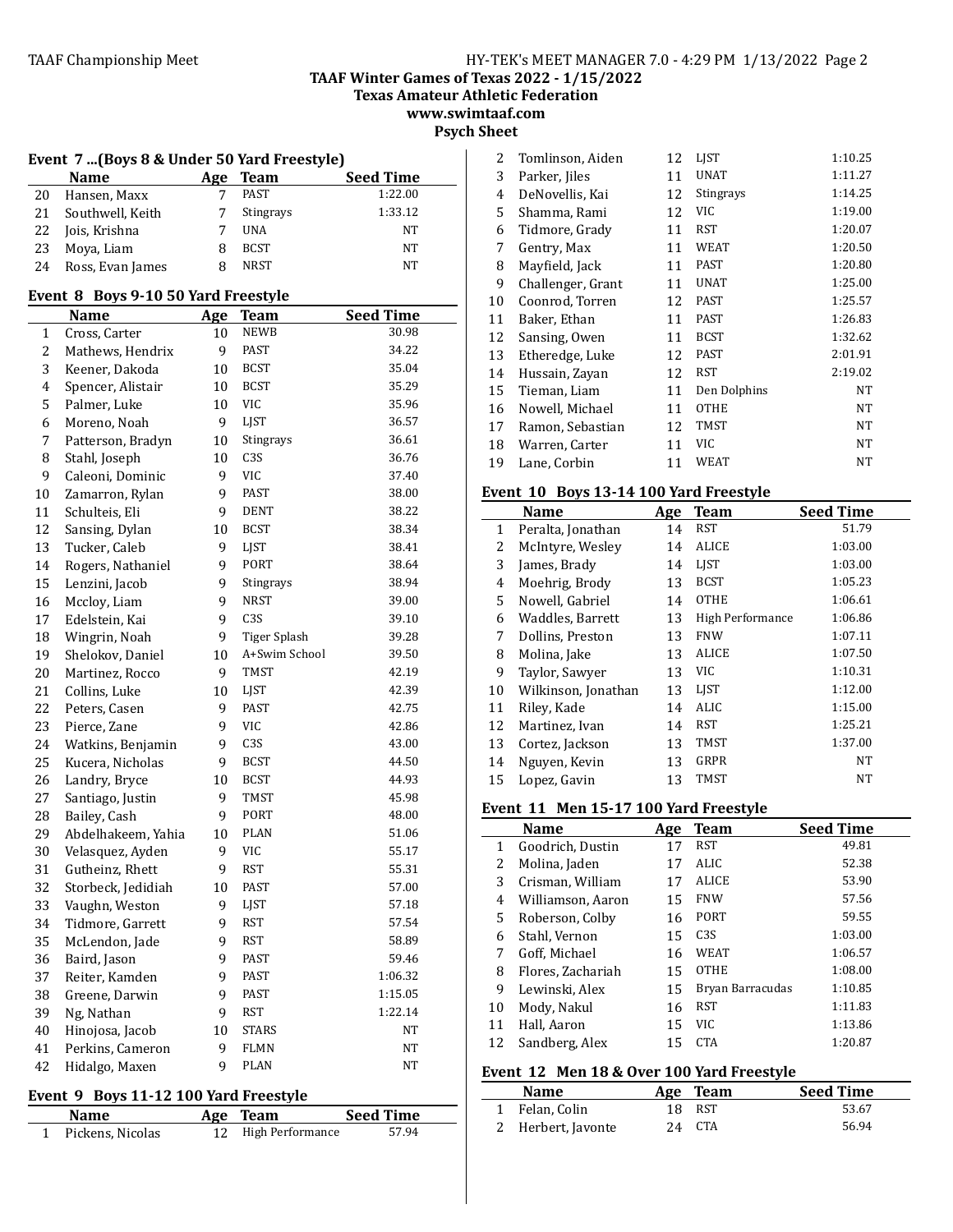**Texas Amateur Athletic Federation www.swimtaaf.com**

# **Psych Sheet**

#### Event 12 ...(Men 18 & Over 100 Yard Freestyle)

| <b>Name</b>         |    | Age Team | <b>Seed Time</b> |
|---------------------|----|----------|------------------|
| 3 Howard, Landon    | 33 | RST      | 58.00            |
| 4 McDaniel, Braeden | 21 | WHAL     | 1:10.00          |
| 5 Ramirez, Andrew   | 24 | CTA      | 1:12.37          |
| 6 Kelly, Robert     |    | SBEL     | NT               |

#### Event 13 Boys 6 & Under 25 Yard Backstroke

|    | Name                | Age | Team             | <b>Seed Time</b> |  |
|----|---------------------|-----|------------------|------------------|--|
| 1  | Reiter, Kasen       | 5   | PAST             | 6.03             |  |
| 2  | Pfardrescher, Rhett | 6   | ELCM             | 26.18            |  |
| 3  | Lirtsman, Jakub     | 6   | A+Swim School    | 28.50            |  |
| 4  | Rubio, Aiden        | 6   | <b>CTA</b>       | 28.78            |  |
| 5  | Worden, Rush        | 6   | <b>OTHE</b>      | 29.07            |  |
| 6  | Hrydniev, Rinat     | 6   | A+Swim School    | 29.50            |  |
| 7  | Mccloy, Levi        | 6   | <b>NRST</b>      | 31.00            |  |
| 8  | Davila, Jace        | 6   | VIC              | 33.62            |  |
| 9  | Riley, Kroy         | 6   | ALIC             | 34.00            |  |
| 10 | Cheatheam, Conner   | 6   | C <sub>3</sub> S | 35.00            |  |
| 11 | Keeler, Titus       | 5   | <b>UNA</b>       | 35.20            |  |
| 12 | Ledesma, Ben        | 6   | C <sub>3</sub> S | 37.00            |  |
| 13 | Kallus, Xavier      | 5   | <b>VIC</b>       | 37.78            |  |
| 14 | Bailey, Jett        | 6   | PORT             | 40.00            |  |
| 15 | Tuchak, Artem       | 5.  | A+Swim School    | 40.50            |  |
| 16 | Pierce, Wyatt       | 6   | VIC              | 47.64            |  |
| 17 | Shnowski, Connor    | 6   | VIC              | 47.73            |  |
| 18 | Aertker, Will       | 6   | ELCM             | 55.00            |  |
| 19 | Perkins, Parker     | 6   | LJST             | 59.73            |  |
| 20 | Clark, Brayden      | 5   | PAST             | 1:00.00          |  |
| 21 | Elizarde, Drew      | 6   | <b>FLMN</b>      | 1:30.00          |  |
| 22 | Cummins, Lory       | 5   | VIC              | 6:15.00          |  |
| 23 | Guerra, Rito        | 6   | <b>STARS</b>     | <b>NT</b>        |  |
| 24 | Cone, Moses         | 6   | C <sub>3</sub> S | <b>NT</b>        |  |

## Event 14 Boys 7-8 25 Yard Backstroke

|    | Name                | Age | Team             | <b>Seed Time</b> |
|----|---------------------|-----|------------------|------------------|
| 1  | Rogers, Timothy     | 8   | PORT             | 19.00            |
| 2  | Tran, Kolby         | 7   | LIST             | 23.00            |
| 3  | Seerden, Cade       | 7   | <b>OTHE</b>      | 23.84            |
| 4  | Landry, Briggs      | 7   | <b>BCST</b>      | 24.57            |
| 5  | Respondek, Ryan     | 8   | <b>RST</b>       | 24.65            |
| 6  | Edelstein, Jude     | 7   | C <sub>3</sub> S | 25.00            |
| 7  | Bailey, Samuel      | 8   | <b>PORT</b>      | 25.00            |
| 8  | Velasquez, Gage     | 7   | <b>VIC</b>       | 25.51            |
| 9  | Gentry, Harrison    | 8   | WEAT             | 25.80            |
| 10 | Phillips, Barron    | 8   | C3S              | 26.45            |
| 11 | Berdichevskiy, Ilan | 8   | A+Swim School    | 26.50            |
| 12 | Chaney, Elliott     | 8   | <b>FLMN</b>      | 26.60            |
| 13 | Gunn, Cooper        | 7   | <b>PAST</b>      | 26.63            |
| 14 | Kallus, Gabriel     | 7   | <b>VIC</b>       | 28.38            |
| 15 | Lirtsman, Tristun   | 7   | A+Swim School    | 28.50            |
| 16 | Coonrod, Zade       | 8   | PAST             | 28.51            |
| 17 | Bowers, Levi        | 8   | LIST             | 29.26            |
| 18 | Gruzensky, Brent    | 8   | C <sub>3</sub> S | 29.50            |
| 19 | Hood, Ryan          | 8   | LJST             | 30.31            |
| 20 | Collins, Seth       | 7   | <b>LIST</b>      | 30.96            |

| 21 | Meager, Arthur        | 7 | Stingrays   | 31.19   |
|----|-----------------------|---|-------------|---------|
| 22 | Southwell, Keith      | 7 | Stingrays   | 32.04   |
| 23 | Welder Iii, Roger     | 7 | UNA         | 32.92   |
| 24 | Hiltzman, Drake       | 7 | Stingrays   | 34.41   |
| 25 | Ranijiwala, Hasnain   | 8 | VIC         | 34.50   |
| 26 | Salinas, Jacob        | 7 | ELCM        | 35.00   |
| 27 | Hoard, Dresden        | 8 | LJST        | 35.53   |
| 28 | Leske, Stratton       | 7 | OTHE        | 36.37   |
| 29 | Caleoni, Dylan        | 7 | VIC         | 36.67   |
| 30 | Scalf Ii, (Dj) Donald | 8 | PAST        | 38.74   |
| 31 | Wolf, Brady           | 8 | Stingrays   | 40.28   |
| 32 | Hansen, Maxx          | 7 | PAST        | 44.00   |
| 33 | Elizarde, Kyle        | 8 | <b>FLMN</b> | 50.00   |
| 34 | Ho, Jayden            | 8 | <b>DENT</b> | 6:59.00 |
| 35 | Swink, Braxton        | 8 | <b>FNW</b>  | NT      |
| 36 | Wright, Jacob         | 7 | <b>ALIC</b> | NT      |
| 37 | Jois, Krishna         | 7 | <b>UNA</b>  | NT      |
| 38 | Ross, Evan James      | 8 | <b>NRST</b> | NT      |

# Event 15 Boys 9-10 25 Yard Backstroke

|              | Name                | Age | <b>Team</b>         | <b>Seed Time</b> |
|--------------|---------------------|-----|---------------------|------------------|
| $\mathbf{1}$ | Chen, Albert        | 9   | <b>UNAT</b>         | 14.99            |
| 2            | Brawner, Kyle       | 10  | <b>GRNB</b>         | 17.12            |
| 3            | Ross, Yuri          | 10  | A+Swim School       | 17.50            |
| 4            | Shelokov, Daniel    | 10  | A+Swim School       | 17.50            |
| 5            | Keener, Dakoda      | 10  | <b>BCST</b>         | 18.86            |
| 6            | Edelstein, Kai      | 9   | C <sub>3</sub> S    | 19.61            |
| 7            | Esensee, Loki       | 10  | <b>PAST</b>         | 20.00            |
| 8            | Guy, Kaisen         | 10  | <b>GTSA</b>         | 20.54            |
| 9            | Moreno, Noah        | 9   | <b>LIST</b>         | 21.62            |
| 10           | Caleoni, Dominic    | 9   | <b>VIC</b>          | 21.97            |
| 11           | Mccloy, Liam        | 9   | <b>NRST</b>         | 22.00            |
| 12           | Schulteis, Eli      | 9   | <b>DENT</b>         | 22.29            |
| 13           | Southwell, Colton   | 10  | Stingrays           | 22.38            |
| 14           | Davila, Noah        | 9   | <b>VIC</b>          | 22.41            |
| 15           | Hyland, Miles       | 9   | <b>DENT</b>         | 23.05            |
| 16           | Kucera, Nicholas    | 9   | <b>BCST</b>         | 23.64            |
| 17           | Parker, Cole        | 9   | Den Dolphins        | 23.76            |
| 18           | Trotter, Penn       | 9   | <b>Tiger Splash</b> | 23.85            |
| 19           | Weatherford, Carter | 9   | <b>RST</b>          | 24.26            |
| 20           | Toran, Ezra         | 9   | <b>RST</b>          | 24.44            |
| 21           | Sansing, Dylan      | 10  | <b>BCST</b>         | 24.49            |
| 22           | Meager, Jack        | 9   | Stingrays           | 24.58            |
| 23           | Velasquez, Ayden    | 9   | <b>VIC</b>          | 24.95            |
| 24           | Gutheinz, Rhett     | 9   | <b>RST</b>          | 26.23            |
| 25           | Tidmore, Garrett    | 9   | <b>RST</b>          | 26.29            |
| 26           | Peters, Casen       | 9   | <b>PAST</b>         | 26.46            |
| 27           | Wilson, Henry       | 9   | Stingrays           | 26.50            |
| 28           | Watkins, Benjamin   | 9   | C <sub>3</sub> S    | 27.00            |
| 29           | Landry, Bryce       | 10  | <b>BCST</b>         | 27.15            |
| 30           | Martinez, Rocco     | 9   | <b>TMST</b>         | 28.03            |
| 31           | Goodman, Dominic    | 9   | <b>VIC</b>          | 28.62            |
| 32           | Vaughn, Weston      | 9   | LJST                | 28.67            |
| 33           | Tan, Nathan         | 10  | <b>PLAN</b>         | 29.00            |
| 34           | Storbeck, Jedidiah  | 10  | <b>PAST</b>         | 32.00            |
| 35           | Greene, Darwin      | 9   | <b>PAST</b>         | 35.31            |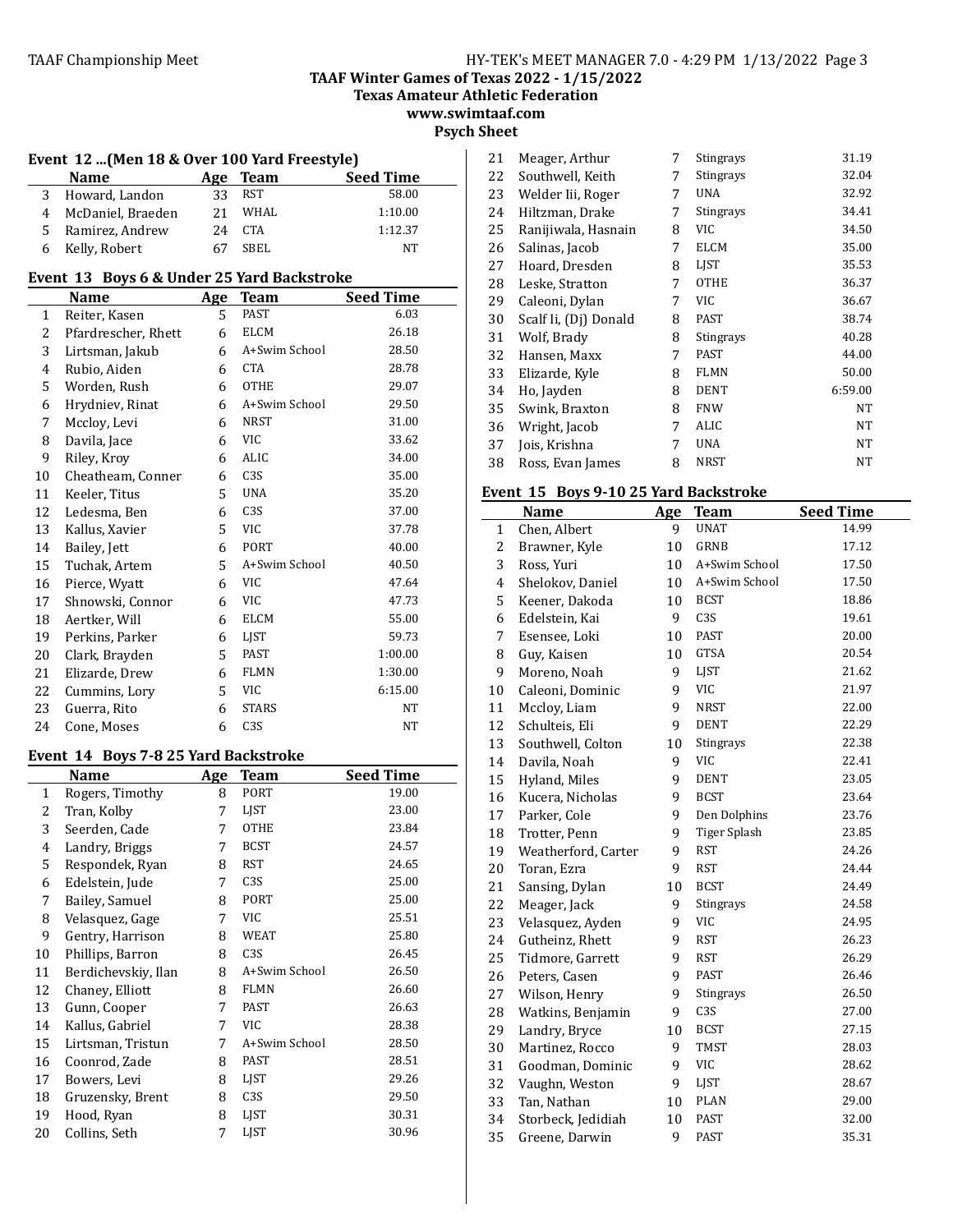**TAAF Winter Games of Texas 2022 - 1/15/2022**

**Texas Amateur Athletic Federation**

**www.swimtaaf.com Psych Sheet** 

# **Event 15 ...(Boys 9-10 25 Yard Backstroke)**

|    | Name             | Age | <b>Team</b> | <b>Seed Time</b> |
|----|------------------|-----|-------------|------------------|
| 36 | Reiter, Kamden   |     | PAST        | 37.76            |
| 37 | Ng, Nathan       |     | RST         | 39.26            |
| 38 | Perkins, Cameron | q   | <b>FLMN</b> | NT               |
| 39 | Hidalgo, Maxen   | q   | <b>PLAN</b> | NT               |
| 40 | Bryan, Carson    | 10  | VIC         | NT               |
| 41 | Logan, Joshua    |     | VIC.        | NT               |

#### Event 16 Boys 11-12 50 Yard Backstroke

|                | Name                   | Age | Team             | <b>Seed Time</b> |
|----------------|------------------------|-----|------------------|------------------|
| 1              | Garcia, Ivan Marcelo   | 12  | PORT             | 33.62            |
| 2              | Tomlinson, Aiden       | 12  | LIST             | 37.14            |
| 3              | Chapa, Haiden          | 12  | <b>RST</b>       | 38.58            |
| $\overline{4}$ | Gonzales, Dylan        | 12  | <b>RST</b>       | 38.65            |
| 5              | Moore, Liam            | 11  | <b>GTSA</b>      | 38.98            |
| 6              | Kincaid, Bayliss       | 11  | <b>VIC</b>       | 39.62            |
| 7              | Jones, Chasyn          | 12  | Tiger Splash     | 39.89            |
| 8              | DeNovellis, Kai        | 12  | Stingrays        | 40.10            |
| 9              | Nguyen, Jonathan       | 11  | GRPR             | 40.39            |
| 10             | Nguyen, Ryan           | 11  | GRPR             | 41.57            |
| 11             | Coonrod, Torren        | 12  | PAST             | 43.09            |
| 12             | Ho, Silas              | 11  | <b>CTA</b>       | 47.65            |
| 13             | Greene, Cole           | 12  | <b>UNAT</b>      | 48.00            |
| 14             | Baker, Ethan           | 11  | <b>PAST</b>      | 50.39            |
| 15             | Drake, Anson           | 12  | Stingrays        | 51.91            |
| 16             | Mayfield, Jack         | 11  | PAST             | 52.90            |
| 17             | Ermel, Bryce           | 11  | LJST             | 58.88            |
| 18             | Hussain, Zayan         | 12  | <b>RST</b>       | 1:02.21          |
| 19             | Morren, Dylan          | 11  | Stingrays        | 1:12.56          |
| 20             | Allen, Austin          | 11  | <b>FRIS</b>      | 2:52.00          |
| 21             | Villarreal, Braylon    | 11  | <b>VIC</b>       | 3:35.00          |
| 22             | Ho, Anthony            | 11  | <b>DENT</b>      | 4:10.00          |
| 23             | Turner, Milo           | 11  | Bryan Barracudas | NT               |
| 24             | Tidmore, Grady         | 11  | <b>RST</b>       | NT               |
| 25             | Hinojosa, Roberto Jose | 12  | <b>STARS</b>     | NT               |
| 26             | Flores, Genaro         | 12  | <b>BCST</b>      | NT               |
| 27             | Jain, Mandeep          | 12  | <b>VIC</b>       | NT               |
| 28             | Lane, Corbin           | 11  | WEAT             | NT               |

# Event 17 Boys 13-14 50 Yard Backstroke

|    | <b>Name</b>       | Age | <b>Team</b>     | <b>Seed Time</b> |
|----|-------------------|-----|-----------------|------------------|
| 1  | Molina, Jason     | 14  | ALIC            | 26.77            |
| 2  | Esparza, Ethan    | 14  | RST             | 26.98            |
| 3  | Masters, George   | 14  | RST             | 27.10            |
| 4  | Alvarez, Emmanuel | 14  | <b>ALLE</b>     | 33.04            |
| 5  | Corn, Kasen       | 14  | LIST            | 33.52            |
| 6  | Richards, William | 14  | C <sub>3S</sub> | 35.25            |
| 7  | Dulin, Jonah      | 13  | <b>PORT</b>     | 48.50            |
| 8  | Quinney, Todd     | 13  | VIC.            | 50.92            |
| 9  | Martinez, Ivan    | 14  | <b>RST</b>      | 51.83            |
| 10 | Flippin, Jake     | 13  | Stingrays       | 54.86            |
| 11 | McLendon, Jodi    | 14  | RST             | 57.56            |

#### Event 18 Men 15-17 50 Yard Backstroke

| Name              | Age | <b>Team</b> | <b>Seed Time</b> |
|-------------------|-----|-------------|------------------|
| Travis, Nathan    | 16  | <b>DENT</b> | 28.82            |
| Crisman, William  | 17  | ALICE       | 29.66            |
| Williamson, Aaron | 15  | <b>FNW</b>  | 30.88            |
| Mody, Nakul       | 16  | RST         | 35.79            |
| Sandberg, Alex    | 15  | CTA         | 41.60            |
| Hall, Aaron       | 15  | VIC.        | 43.00            |
| Quinney, William  | 15  | VIC         | 49.02            |
| Parker, Daniel    |     | <b>DENT</b> | NT               |
|                   |     |             |                  |

### Event 19 Men 18 & Over 50 Yard Backstroke

| <b>Name</b>      | Age Team | <b>Seed Time</b> |
|------------------|----------|------------------|
| 1 Howard, Landon | 33 RST   | 30.00            |
| 2 Chaney, Jake   | 38 FLMN  | 36.90            |

# Event 20 Boys 8 & Under 25 Yard Breaststroke

|              | Name              | Age | <b>Team</b>      | <b>Seed Time</b> |
|--------------|-------------------|-----|------------------|------------------|
| $\mathbf{1}$ | Rogers, Timothy   | 8   | PORT             | 22.37            |
| 2            | Keeler, Asa       | 8   | <b>UNAT</b>      | 23.56            |
| 3            | Stahl, Levi       | 8   | C <sub>3</sub> S | 26.84            |
| 4            | Tran, Kolby       | 7   | <b>LIST</b>      | 26.84            |
| 5            | Malota, Carter    | 8   | <b>RST</b>       | 29.53            |
| 6            | Lirtsman, Jakub   | 6   | A+Swim School    | 30.50            |
| 7            | Lirtsman, Tristun | 7   | A+Swim School    | 30.60            |
| 8            | Petmecky, Jackson | 8   | <b>RST</b>       | 30.95            |
| 9            | Chaney, Elliott   | 8   | <b>FLMN</b>      | 31.00            |
| 10           | Gentry, Harrison  | 8   | <b>WEAT</b>      | 31.47            |
| 11           | Hood, Ryan        | 8   | <b>LIST</b>      | 33.26            |
| 12           | Edelstein, Jude   | 7   | C <sub>3S</sub>  | 33.34            |
| 13           | Waddles, Ryan     | 8   | High Performance | 34.55            |
| 14           | Gunn, Cooper      | 7   | <b>PAST</b>      | 36.51            |
| 15           | Bowers, Levi      | 8   | LJST             | 36.76            |
| 16           | Mccloy, Levi      | 6   | <b>NRST</b>      | 41.00            |
| 17           | Elizarde, Kyle    | 8   | <b>FLMN</b>      | 55.00            |
| 18           | Ho, Jayden        | 8   | <b>DENT</b>      | 1:22.00          |
| 19           | Elizarde, Drew    | 6   | <b>FLMN</b>      | 1:45.00          |
| 20           | Collins, Seth     | 7   | LJST             | NT               |
| 21           | Caleoni, Dylan    | 7   | VIC              | NT               |
| 22           | Kallus, Gabriel   | 7   | <b>VIC</b>       | NT               |
| 23           | Mcdanniel, Evan   | 8   | <b>VIC</b>       | NT               |

# Event 21 Boys 9-10 25 Yard Breaststroke

|    | <b>Name</b>       | Age | <b>Team</b>      | <b>Seed Time</b> |
|----|-------------------|-----|------------------|------------------|
| 1  | Ross, Yuri        | 10  | A+Swim School    | 18.50            |
| 2  | Nguyen, Terry     | 9   | GRPR             | 21.45            |
| 3  | Rogers, Nathaniel | 9   | PORT             | 22.50            |
| 4  | Mathews, Hendrix  | 9   | <b>PAST</b>      | 22.59            |
| 5. | Davila, Noah      | 9   | VIC              | 23.64            |
| 6  | West, Colin       | 10  | Bryan Barracudas | 24.88            |
| 7  | Zamarron, Rylan   | 9   | <b>PAST</b>      | 25.00            |
| 8  | Stahl, Joseph     | 10  | C <sub>3</sub> S | 25.00            |
| 9  | Khondker, Kiaan   | 10  | <b>BCST</b>      | 25.48            |
| 10 | Cheatheam, Colten | 9   | C <sub>3</sub> S | 26.10            |
| 11 | Schulteis, Eli    | 9   | <b>DENT</b>      | 26.13            |
| 12 | Lenzini, Jacob    | 9   | Stingrays        | 26.30            |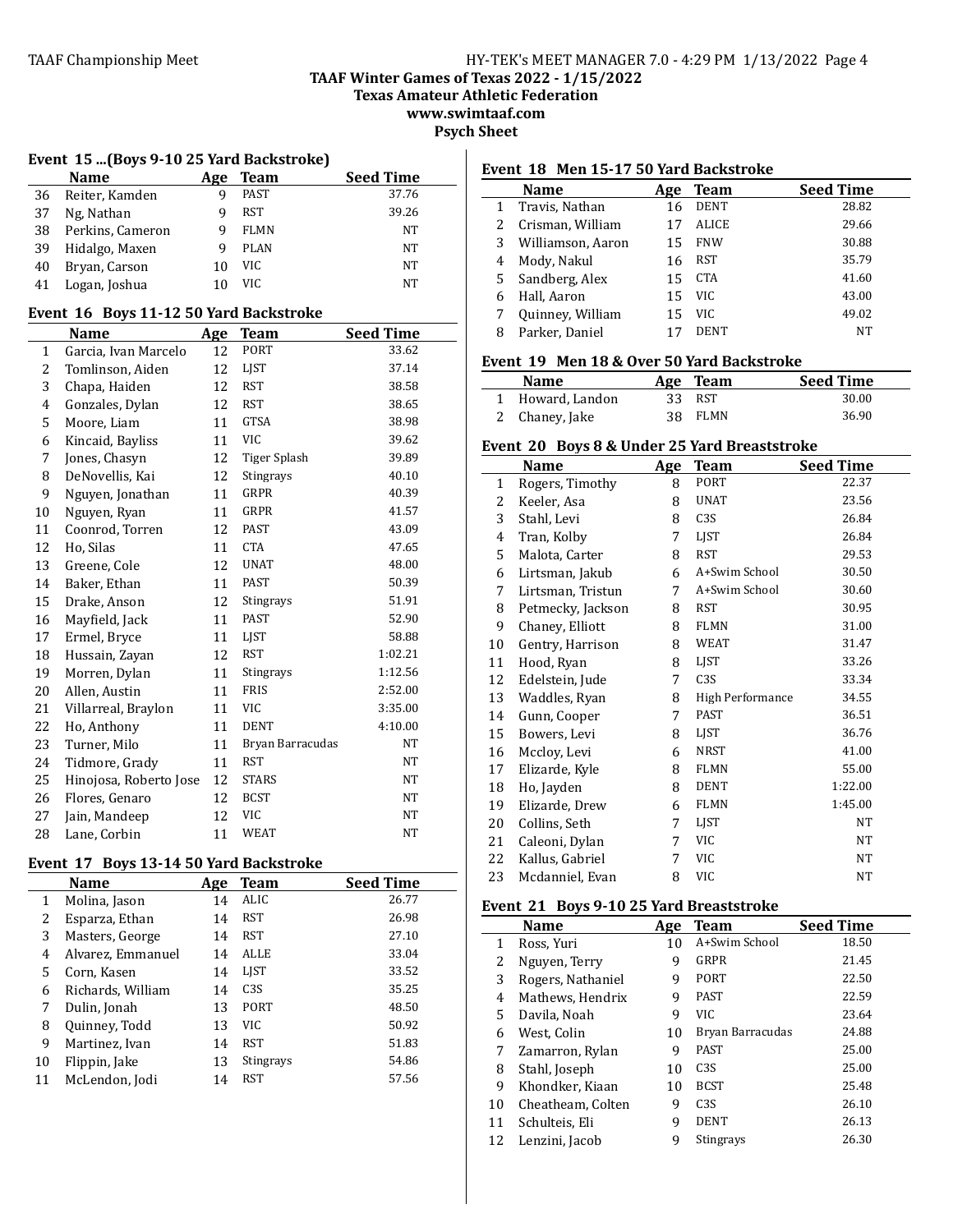**TAAF Winter Games of Texas 2022 - 1/15/2022**

**Texas Amateur Athletic Federation**

**www.swimtaaf.com**

**Psych Sheet**

# Event 21 ...(Boys 9-10 25 Yard Breaststroke)

|    | <b>Name</b>        | Age | <b>Team</b>  | <b>Seed Time</b> |
|----|--------------------|-----|--------------|------------------|
| 13 | Abdelhakeem, Yahia | 10  | <b>PLAN</b>  | 26.66            |
| 14 | Bjork, Dylan       | 9   | ALLE         | 26.93            |
| 15 | Tucker, Caleb      | 9   | LIST         | 26.99            |
| 16 | Tan, Nathan        | 10  | <b>PLAN</b>  | 27.00            |
| 17 | Wingrin, Noah      | 9   | Tiger Splash | 29.58            |
| 18 | Sansing, Dylan     | 10  | <b>BCST</b>  | 30.26            |
| 19 | Parker, Cole       | 9   | Den Dolphins | 30.35            |
| 20 | Kreuz, Preston     | 9   | Tiger Splash | 34.25S           |
| 21 | McLendon, Jade     | 9   | RST          | 36.74            |
| 22 | Elizarde, Luke     | 10  | <b>FLMN</b>  | 1:00.00          |
| 23 | Baird, Jason       | 9   | PAST         | NT               |
| 24 | Pierce, Zane       | 9   | VIC          | NT               |
| 25 | Cone, Alec         | 9   | C3S          | NT               |
| 26 | Hidalgo, Maxen     | 9   | <b>PLAN</b>  | NT               |
| 27 | Goodman, Dominic   | 9   | <b>VIC</b>   | NT               |

# Event 22 Boys 11-12 50 Yard Breaststroke

|              | Name                   | Age | <b>Team</b>      | <b>Seed Time</b> |
|--------------|------------------------|-----|------------------|------------------|
| $\mathbf{1}$ | Gonzales, Dylan        | 12  | <b>RST</b>       | 37.47            |
| 2            | Prescod, Isaac         | 11  | <b>UNAT</b>      | 38.76            |
| 3            | Nguyen, Jonathan       | 11  | <b>GRPR</b>      | 39.57            |
| 4            | Crowe, Logan           | 11  | <b>GRNB</b>      | 39.84            |
| 5            | Phillips, Marcus       | 11  | <b>PORT</b>      | 40.00            |
| 6            | Jones, Chasyn          | 12  | Tiger Splash     | 40.43            |
| 7            | Nguyen, Ryan           | 11  | <b>GRPR</b>      | 42.36            |
| 8            | Poage, Cooper          | 12  | Bryan Barracudas | 43.75            |
| 9            | Mealey, Terrance       | 11  | <b>LIST</b>      | 45.00            |
| 10           | Rodriguez, Damian      | 12  | Bryan Barracudas | 47.41            |
| 11           | Shamma, Rami           | 12  | <b>VIC</b>       | 47.62            |
| 12           | Kincaid, Bayliss       | 11  | <b>VIC</b>       | 48.24            |
| 13           | Greene, Cole           | 12  | <b>UNAT</b>      | 50.00            |
| 14           | Riley, Kolt            | 11  | <b>ALIC</b>      | 50.50            |
| 15           | Ho, Silas              | 11  | <b>CTA</b>       | 51.77            |
| 16           | Challenger, Grant      | 11  | <b>UNAT</b>      | 54.00            |
| 17           | Drake, Anson           | 12  | Stingrays        | 57.31            |
| 18           | Mayfield, Jack         | 11  | <b>PAST</b>      | 57.50            |
| 19           | Etheredge, Luke        | 12  | <b>PAST</b>      | 1:04.82          |
| 20           | Ermel, Bryce           | 11  | LJST             | 1:10.57          |
| 21           | Ho, Anthony            | 11  | <b>DENT</b>      | 2:22.00          |
| 22           | Allen, Austin          | 11  | <b>FRIS</b>      | 6:18.00          |
| 23           | Hinojosa, Roberto Jose | 12  | <b>STARS</b>     | <b>NT</b>        |
| 24           | Tieman, Liam           | 11  | Den Dolphins     | <b>NT</b>        |
| 25           | Flores, Genaro         | 12  | <b>BCST</b>      | <b>NT</b>        |
| 26           | Sansing, Owen          | 11  | <b>BCST</b>      | <b>NT</b>        |
| 27           | Nowell, Michael        | 11  | <b>OTHE</b>      | <b>NT</b>        |
| 28           | Dhandi, Shloak         | 11  | <b>PLAN</b>      | <b>NT</b>        |
| 29           | Peperis, Noah          | 11  | <b>PLAN</b>      | <b>NT</b>        |
| 30           | Ramon, Sebastian       | 12  | <b>TMST</b>      | <b>NT</b>        |
| 31           | Jain, Mandeep          | 12  | <b>VIC</b>       | <b>NT</b>        |

# Event 23 Boys 13-14 50 Yard Breaststroke

| <b>Name</b>       | Age Team            | <b>Seed Time</b> |
|-------------------|---------------------|------------------|
| 1 Rivera, William | 13 RST              | 32.29            |
| 2 West, Hugo      | 13 Bryan Barracudas | 36.04            |

| 3  | James, Brady        | 14 | <b>LIST</b>      | 37.00   |
|----|---------------------|----|------------------|---------|
| 4  | Cone, Finn          | 14 | C <sub>3</sub> S | 39.17   |
| 5  | Stahl, Keegan       | 13 | PORT             | 39.37   |
| 6  | Corn, Kasen         | 14 | <b>LIST</b>      | 39.42   |
| 7  | Smirnov, Max        | 13 | A+Swim School    | 39.50   |
| 8  | Moehrig, Brody      | 13 | <b>BCST</b>      | 40.30   |
| 9  | Mccloy, Jackson     | 14 | <b>NRST</b>      | 41.00   |
| 10 | Riley, Kade         | 14 | ALIC             | 41.04   |
| 11 | Wilkinson, Jonathan | 13 | <b>LIST</b>      | 42.40   |
| 12 | Petmecky, Jacob     | 13 | <b>RST</b>       | 42.80   |
| 13 | Taylor, Sawyer      | 13 | VIC              | 43.75   |
| 14 | McLendon, Jodi      | 14 | <b>RST</b>       | 47.48   |
| 15 | Dulin, Jonah        | 13 | PORT             | 48.60   |
| 16 | Waddles, Barrett    | 13 | High Performance | 53.07   |
| 17 | Flippin, Jake       | 13 | Stingrays        | 1:25.09 |
| 18 | Nguyen, Kevin       | 13 | <b>GRPR</b>      | NΤ      |

## Event 24 Men 15-17 50 Yard Breaststroke

|    | <b>Name</b>             | Age | Team         | <b>Seed Time</b> |
|----|-------------------------|-----|--------------|------------------|
| 1  | Goodrich, Dustin        | 17  | RST          | 29.35            |
| 2  | Travis, Nathan          | 16  | <b>DENT</b>  | 29.41            |
| 3  | Shelley - Herndon, Zano | 15  | <b>OTHE</b>  | 30.59            |
| 4  | Perez, Emerico          | 17  | ALIC         | 31.08            |
| 5  | Spurlock, Britt         | 15  | RST          | 32.33            |
| 6  | Gonzales, Diego         | 15  | RST          | 32.89            |
| 7  | Crowe, Heath            | 16  | GRNB         | 34.00            |
| 8  | Arellano, Alwin         | 15  | RST          | 34.13            |
| 9  | Flores, Zachariah       | 15  | <b>OTHE</b>  | 35.99            |
| 10 | Roberson, Colby         | 16  | <b>PORT</b>  | 37.65            |
| 11 | Monday, Willy           | 16  | Den Dolphins | 38.10            |

#### Event 25 Men 18 & Over 50 Yard Breaststroke

|   | <b>Name</b>         | Age | Team         | <b>Seed Time</b> |
|---|---------------------|-----|--------------|------------------|
| 1 | Smith, Major        | 18  | <b>FNW</b>   | 30.07            |
| 2 | Howard, Landon      | 33  | RST          | 33.00            |
| 3 | Elizarde, Vince     | 44  | FLMN         | 38.00            |
| 4 | McDaniel, Braeden   | 21  | WHAL         | 40.00            |
| 5 | Besecker, Christian | 18  | RST          | 51.73            |
| 6 | Capello, Jon        | 38  | <b>FNW</b>   | NT               |
| 7 | Kaminski, Ben       | 40  | <b>FNW</b>   | NT               |
| 8 | Salazar, Sylvino    | 19  | <b>STARS</b> | NT               |
| 9 | Kelly, Robert       | 6   | SBEL         | NT               |

# Event 26 Boys 8 & Under 25 Yard Butterfly

|    | <b>Name</b>       | Age | Team             | <b>Seed Time</b> |  |
|----|-------------------|-----|------------------|------------------|--|
| 1  | Prescod, Joaquin  | 8   | <b>UNAT</b>      | 21.57            |  |
| 2  | Yazvin, Denis     | 8   | High Performance | 23.24            |  |
| 3  | Gunn, Parker      | 8   | <b>PAST</b>      | 23.45            |  |
| 4  | Gonzalez, Derek   | 7   | <b>LIST</b>      | 23.90            |  |
| 5  | Petmecky, Jackson | 8   | <b>RST</b>       | 26.01            |  |
| 6  | Gonzales, Paxton  | 8   | Tiger Splash     | 26.94            |  |
| 7  | Meager, Arthur    | 7   | Stingrays        | 34.95            |  |
| 8  | Gruzensky, Brent  | 8   | C <sub>3S</sub>  | 35.00            |  |
| 9  | Hrydniev, Rinat   | 6   | A+Swim School    | 35.50            |  |
| 10 | Wolf, Brady       | 8   | <b>Stingrays</b> | 42.53            |  |
| 11 | Hiltzman, Drake   | 7   | <b>Stingrays</b> | 49.50            |  |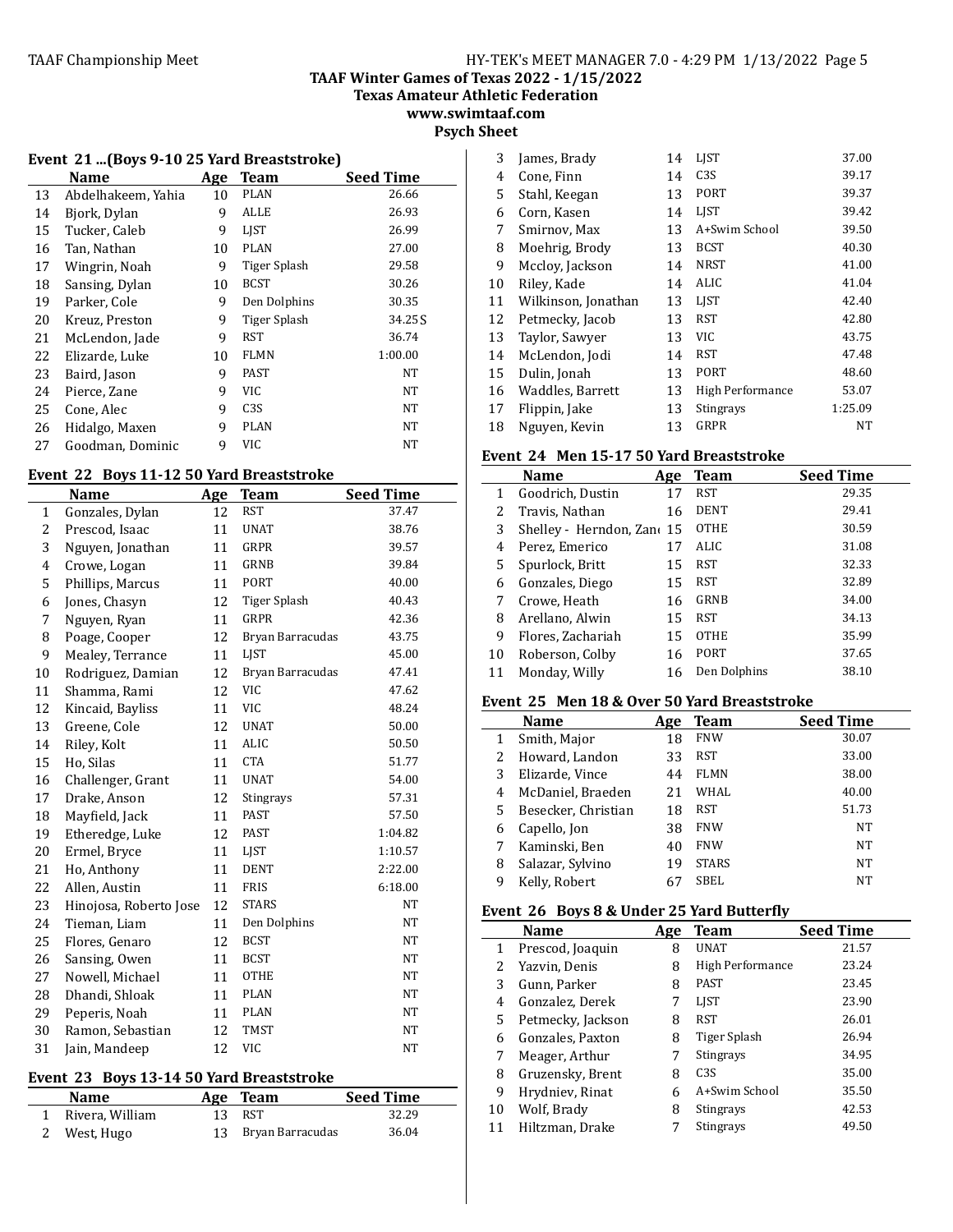**TAAF Winter Games of Texas 2022 - 1/15/2022**

**Texas Amateur Athletic Federation**

**www.swimtaaf.com Psych Sheet** 

# Event 26 ...(Boys 8 & Under 25 Yard Butterfly)

|    | <b>Name</b>         | Age | Team        | <b>Seed Time</b> |
|----|---------------------|-----|-------------|------------------|
| 12 | Velasquez, Gage     |     | VIC.        | NΤ               |
| 13 | Mcdanniel, Evan     |     | VIC.        | NT               |
| 14 | Ranijiwala, Hasnain |     | VIC.        | NT               |
|    | 15 Moya, Liam       |     | <b>BCST</b> | NT               |

#### Event 27 Boys 9-10 25 Yard Butterfly

|                         | $\frac{1}{2}$<br>boys 7 10 25 iai a batterily |     |                  |                  |  |  |  |
|-------------------------|-----------------------------------------------|-----|------------------|------------------|--|--|--|
|                         | Name                                          | Age | <b>Team</b>      | <b>Seed Time</b> |  |  |  |
| $\mathbf{1}$            | Chen, Albert                                  | 9   | UNAT             | 15.12            |  |  |  |
| 2                       | Rodriguez, Quintin                            | 10  | PORT             | 16.90            |  |  |  |
| 3                       | Cross, Carter                                 | 10  | <b>NEWB</b>      | 16.99            |  |  |  |
| $\overline{\mathbf{4}}$ | Guy, Kaisen                                   | 10  | <b>GTSA</b>      | 19.86            |  |  |  |
| 5                       | Mathews, Hendrix                              | 9   | <b>PAST</b>      | 20.50            |  |  |  |
| 6                       | Keener, Dakoda                                | 10  | <b>BCST</b>      | 20.67            |  |  |  |
| 7                       | Palmer, Luke                                  | 10  | <b>VIC</b>       | 20.89            |  |  |  |
| 8                       | Esensee, Loki                                 | 10  | <b>PAST</b>      | 22.00            |  |  |  |
| 9                       | Stahl, Joseph                                 | 10  | C3S              | 22.00            |  |  |  |
| 10                      | West, Colin                                   | 10  | Bryan Barracudas | 22.13            |  |  |  |
| 11                      | Nguyen, Terry                                 | 9   | GRPR             | 22.35            |  |  |  |
| 12                      | Patterson, Bradyn                             | 10  | Stingrays        | 22.39            |  |  |  |
| 13                      | Khondker, Kiaan                               | 10  | <b>BCST</b>      | 23.03            |  |  |  |
| 14                      | Tucker, Caleb                                 | 9   | LJST             | 23.70            |  |  |  |
| 15                      | Santiago, Justin                              | 9   | <b>TMST</b>      | 25.95            |  |  |  |
| 16                      | Trotter, Penn                                 | 9   | Tiger Splash     | 26.15            |  |  |  |
| 17                      | Toran, Ezra                                   | 9   | <b>RST</b>       | 26.45            |  |  |  |
| 18                      | Bailey, Cash                                  | 9   | PORT             | 26.59            |  |  |  |
| 19                      | Bjork, Dylan                                  | 9   | ALLE             | 26.76            |  |  |  |
| 20                      | Meager, Jack                                  | 9   | Stingrays        | 27.69            |  |  |  |
| 21                      | Wilson, Henry                                 | 9   | Stingrays        | 28.25            |  |  |  |
| 22                      | Kreuz, Preston                                | 9   | Tiger Splash     | 31.88S           |  |  |  |
| 23                      | Lin, Sean                                     | 10  | <b>ALLE</b>      | 30.37            |  |  |  |
| 24                      | Baird, Jason                                  | 9   | <b>PAST</b>      | 34.67            |  |  |  |
| 25                      | Weatherford, Carter                           | 9   | RST              | NT               |  |  |  |
| 26                      | Hinojosa, Jacob                               | 10  | <b>STARS</b>     | NT               |  |  |  |
| 27                      | Cone, Alec                                    | 9   | C3S              | NT               |  |  |  |
| 28                      | Hyland, Miles                                 | 9   | <b>DENT</b>      | <b>NT</b>        |  |  |  |

#### **Event 28 Boys 11-12 50 Yard Butterfly**

|    | Name                 | Age | <b>Team</b>      | <b>Seed Time</b> |
|----|----------------------|-----|------------------|------------------|
| 1  | Pickens, Nicolas     | 12  | High Performance | 31.01            |
| 2  | Garcia, Ivan Marcelo | 12  | PORT             | 31.25            |
| 3  | Parker, Jiles        | 11  | <b>UNAT</b>      | 33.67            |
| 4  | Chapa, Haiden        | 12  | RST              | 34.16            |
| 5  | Moore, Liam          | 11  | <b>GTSA</b>      | 34.57            |
| 6  | Crowe, Logan         | 11  | GRNB             | 34.80            |
| 7  | Tomlinson, Aiden     | 12  | <b>LIST</b>      | 36.12            |
| 8  | Poage, Cooper        | 12  | Bryan Barracudas | 39.41            |
| 9  | Gentry, Max          | 11  | <b>WEAT</b>      | 45.50            |
| 10 | Challenger, Grant    | 11  | <b>UNAT</b>      | 52.00            |
| 11 | Sansing, Owen        | 11  | <b>BCST</b>      | 59.84            |
| 12 | Mealey, Terrance     | 11  | LIST             | 1:01.00          |
| 13 | Morren, Dylan        | 11  | Stingrays        | 1:04.69          |

# **Event 29 Boys 13-14 50 Yard Butterfly**

|    | Name               | Age | <b>Team</b>      | <b>Seed Time</b> |
|----|--------------------|-----|------------------|------------------|
| 1  | Rivera, William    | 13  | <b>RST</b>       | 26.72            |
| 2  | Fernandes, Gareth  | 14  | <b>UNAT</b>      | 26.90            |
| 3  | Del Angel, Levi    | 14  | SBEL             | 27.00            |
| 4  | Esparza, Ethan     | 14  | RST              | 27.33            |
| 5  | McIntyre, Wesley   | 14  | ALICE            | 31.80            |
| 6  | Albarran, Benjamin | 13  | <b>LIST</b>      | 33.18            |
| 7  | Molina, Jake       | 13  | <b>ALICE</b>     | 34.87            |
| 8  | Richards, William  | 14  | C <sub>3</sub> S | 35.00            |
| 9  | Alvarez, Emmanuel  | 14  | ALLE             | 35.06            |
| 10 | Petmecky, Jacob    | 13  | RST              | 37.59            |
| 11 | Rodriguez, Sergio  | 13  | <b>BCST</b>      | 40.00            |
| 12 | Dollins, Preston   | 13  | <b>FNW</b>       | 41.17            |
| 13 | Smirnov, Max       | 13  | A+Swim School    | 44.50            |
| 14 | Shamma, Ajay       | 14  | <b>VIC</b>       | 46.76            |
| 15 | Cortez, Jackson    | 13  | TMST             | 52.00            |

#### Event 30 Men 15-17 50 Yard Butterfly

|    | Name                    | Age | Team             | <b>Seed Time</b> |
|----|-------------------------|-----|------------------|------------------|
| 1  | Spurlock, Britt         | 15  | RST              | 25.96            |
| 2  | Perez, Emerico          | 17  | ALIC             | 26.59            |
| 3  | Dollins, Eli            | 15  | <b>OTHE</b>      | 26.80            |
| 4  | Molina, Jaden           | 17  | ALIC             | 28.63            |
| 5. | Shelley - Herndon, Zano | 15  | <b>OTHE</b>      | 29.19            |
| 6  | Monday, Willy           | 16  | Den Dolphins     | 31.09            |
| 7  | Miller, Lance           | 15  | RST              | 33.22            |
| 8  | Gonzales, Diego         | 15  | RST              | 34.50            |
| 9  | Goff, Michael           | 16  | WEAT             | 34.92            |
| 10 | Lewinski, Alex          | 15  | Bryan Barracudas | 35.71            |
| 11 | Arellano, Alwin         | 15  | <b>RST</b>       | 41.07            |
| 12 | Parker, Daniel          |     | <b>DENT</b>      | <b>NT</b>        |

#### **Event 31 Men 18 & Over 50 Yard Butterfly**

| <b>Name</b>           |     | Age Team   | <b>Seed Time</b> |
|-----------------------|-----|------------|------------------|
| 1 Felan, Colin        |     | 18 RST     | 27.50            |
| 2 Ramirez, Andrew     |     | 24 CTA     | 31.20            |
| 3 Besecker, Christian | 18. | <b>RST</b> | 38.63            |

# Event 32 Boys 6 & Under 25 Yard Freestyle

|    | Name                | Age | <b>Team</b>      | <b>Seed Time</b> |
|----|---------------------|-----|------------------|------------------|
| 1  | Worden, Rush        | 6   | <b>OTHE</b>      | 20.29            |
| 2  | Pfardrescher, Rhett | 6   | ELCM             | 22.15            |
| 3  | Riley, Kroy         | 6   | ALIC             | 26.00            |
| 4  | Cheatheam, Conner   | 6   | C <sub>3</sub> S | 26.21            |
| 5  | Lirtsman, Jakub     | 6   | A+Swim School    | 27.50            |
| 6  | Ledesma, Ben        | 6   | C <sub>3</sub> S | 28.40            |
| 7  | Hrydniev, Rinat     | 6   | A+Swim School    | 28.50            |
| 8  | Davila, Jace        | 6   | VIC.             | 28.79            |
| 9  | Rubio, Aiden        | 6   | <b>CTA</b>       | 29.53            |
| 10 | Keeler, Titus       | 5   | UNA              | 29.78            |
| 11 | Bailey, Jett        | 6   | <b>PORT</b>      | 32.00            |
| 12 | Kallus, Xavier      | 5   | VIC.             | 33.82            |
| 13 | Perkins, Parker     | 6   | LJST             | 34.77            |
| 14 | Shnowski, Connor    | 6   | VIC.             | 38.42            |
| 15 | Tuchak, Artem       | 5   | A+Swim School    | 38.90            |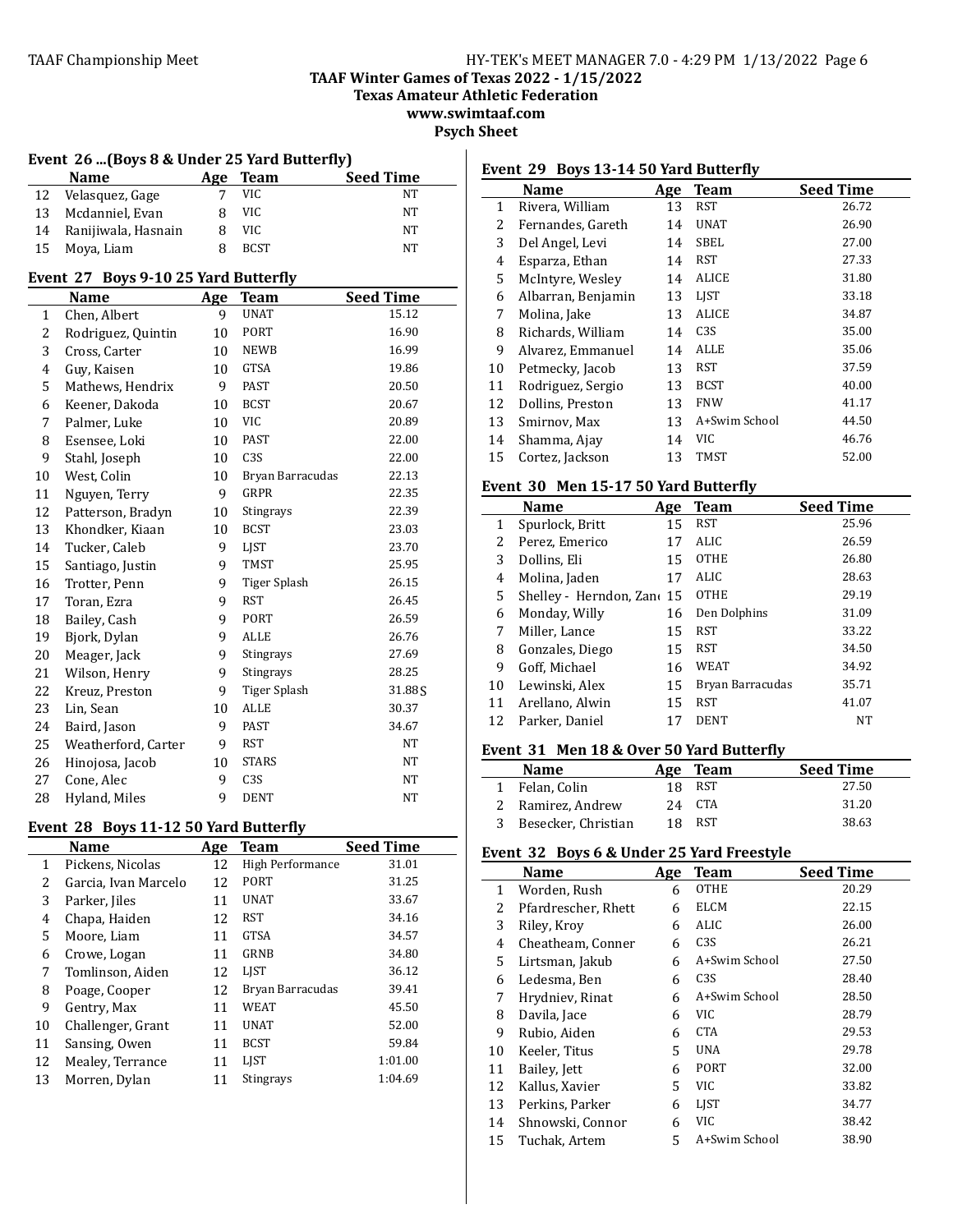**Texas Amateur Athletic Federation www.swimtaaf.com**

**Psych Sheet**

#### Event 32 ...(Boys 6 & Under 25 Yard Freestyle)

|    | <b>Name</b>      | Age | Team             | <b>Seed Time</b> |
|----|------------------|-----|------------------|------------------|
| 16 | Aertker, Will    | 6   | <b>ELCM</b>      | 46.00            |
| 17 | Holliday, Collin | 6   | <b>NRST</b>      | 51.00            |
| 18 | Pierce, Wyatt    | 6   | VIC              | 51.14            |
| 19 | Reiter, Kasen    | 5   | PAST             | 51.43            |
| 20 | Shnowski, Nathan | 4   | VIC              | 54.83            |
| 21 | Clark, Brayden   | 5   | <b>PAST</b>      | 1:00.00          |
| 22 | Elizarde, Drew   | 6   | <b>FLMN</b>      | 1:15.00          |
| 23 | Cummins, Lory    | 5   | VIC              | 9:52.00          |
| 24 | Guerra, Rito     | 6   | <b>STARS</b>     | <b>NT</b>        |
| 25 | Cone, Moses      | 6   | C <sub>3</sub> S | NT               |

#### Event 33 Boys 7-8 25 Yard Freestyle

|    | <b>Name</b>           | Age | <b>Team</b>             | <b>Seed Time</b> |
|----|-----------------------|-----|-------------------------|------------------|
| 1  | Keeler, Asa           | 8   | <b>UNAT</b>             | 15.32            |
| 2  | Yazvin, Denis         | 8   | High Performance        | 17.92            |
| 3  | Gonzalez, Derek       | 7   | <b>LIST</b>             | 17.95            |
| 4  | Gunn, Parker          | 8   | <b>PAST</b>             | 18.09            |
| 5  | Tran, Kolby           | 7   | LJST                    | 18.38            |
| 6  | Stahl, Levi           | 8   | C3S                     | 19.96            |
| 7  | Edelstein, Jude       | 7   | C <sub>3</sub> S        | 20.00            |
| 8  | Velasquez, Gage       | 7   | <b>VIC</b>              | 20.24            |
| 9  | Phillips, Barron      | 8   | C3S                     | 20.63            |
| 10 | Gentry, Harrison      | 8   | <b>WEAT</b>             | 20.71            |
| 11 | Seerden, Cade         | 7   | <b>OTHE</b>             | 20.76            |
| 12 | Landry, Briggs        | 7   | <b>BCST</b>             | 20.87            |
| 13 | Malota, Carter        | 8   | RST                     | 21.22            |
| 14 | Petmecky, Jackson     | 8   | <b>RST</b>              | 22.06            |
| 15 | Respondek, Ryan       | 8   | <b>RST</b>              | 22.88            |
| 16 | Bailey, Samuel        | 8   | PORT                    | 23.00            |
| 17 | Gunn, Cooper          | 7   | <b>PAST</b>             | 23.01            |
| 18 | Perkins, Jackson      | 8   | LJST                    | 23.22            |
| 19 | Gruzensky, Brent      | 8   | C3S                     | 23.90            |
| 20 | Berdichevskiy, Ilan   | 8   | A+Swim School           | 24.50            |
| 21 | Mcdanniel, Evan       | 8   | <b>VIC</b>              | 24.92            |
| 22 | Collins, Seth         | 7   | <b>LIST</b>             | 25.23            |
| 23 | Coonrod, Zade         | 8   | <b>PAST</b>             | 26.70            |
| 24 | Waddles, Ryan         | 8   | <b>High Performance</b> | 27.09            |
| 25 | Bowers, Levi          | 8   | LJST                    | 27.27            |
| 26 | Hoard, Dresden        | 8   | LJST                    | 27.42            |
| 27 | Hood, Ryan            | 8   | <b>LIST</b>             | 27.48            |
| 28 | Lirtsman, Tristun     | 7   | A+Swim School           | 27.50            |
| 29 | Caleoni, Dylan        | 7   | <b>VIC</b>              | 27.63            |
| 30 | Leske, Stratton       | 7   | OTHE                    | 27.84            |
| 31 | Meager, Arthur        | 7   | Stingrays               | 28.72            |
| 32 | Welder Iii, Roger     | 7   | <b>UNA</b>              | 28.76            |
| 33 | Ranijiwala, Hasnain   | 8   | <b>VIC</b>              | 33.32            |
| 34 | Wolf, Brady           | 8   | Stingrays               | 33.37            |
| 35 | Salinas, Jacob        | 7   | <b>ELCM</b>             | 34.00            |
| 36 | Southwell, Keith      | 7   | Stingrays               | 34.83            |
| 37 | Hansen, Maxx          | 7   | PAST                    | 35.00            |
| 38 | Hiltzman, Drake       | 7   | Stingrays               | 36.47            |
| 39 | Scalf Ii, (Dj) Donald | 8   | PAST                    | 41.24            |
| 40 | Elizarde, Kyle        | 8   | <b>FLMN</b>             | 45.00            |
| 41 | Mayfield, Alan        | 8   | PAST                    | 55.90            |

| 42 | Ho, Jayden       | я | DENT        | 5:22.00 |
|----|------------------|---|-------------|---------|
| 43 | Swink, Braxton   |   | <b>FNW</b>  | NT      |
| 44 | Wright, Jacob    |   | ALIC.       | NT      |
| 45 | Jois, Krishna    |   | <b>UNA</b>  | NT      |
| 46 | Moya, Liam       | я | <b>BCST</b> | NT      |
| 47 | Ross, Evan James | я | <b>NRST</b> | NT      |

#### Event 34 Boys 9-10 25 Yard Freestyle

|              | <b>Name</b>         | <u>Age</u> | <b>Team</b>         | <b>Seed Time</b> |
|--------------|---------------------|------------|---------------------|------------------|
| $\mathbf{1}$ | Brawner, Kyle       | 10         | GRNB                | 13.84            |
| 2            | Cross, Carter       | 10         | <b>NEWB</b>         | 14.52            |
| 3            | Zamarron, Rylan     | 9          | PAST                | 16.00            |
| 4            | Spencer, Alistair   | 10         | <b>BCST</b>         | 16.05            |
| 5            | Lin, Sean           | 10         | ALLE                | 16.19            |
| 6            | Rodriguez, Quintin  | 10         | PORT                | 16.70            |
| 7            | Moreno, Noah        | 9          | LJST                | 17.09            |
| 8            | Lenzini, Jacob      | 9          | Stingrays           | 17.42            |
| 9            | Edelstein, Kai      | 9          | C <sub>3</sub> S    | 17.50            |
| $10\,$       | Patterson, Bradyn   | 10         | Stingrays           | 17.60            |
| 11           | Cheatheam, Colten   | 9          | C <sub>3</sub> S    | 18.00            |
| 12           | Landry, Bryce       | 10         | <b>BCST</b>         | 18.15            |
| 13           | Southwell, Colton   | 10         | Stingrays           | 18.57            |
| 14           | Wingrin, Noah       | 9          | <b>Tiger Splash</b> | 18.73            |
| 15           | Kucera, Nicholas    | 9          | <b>BCST</b>         | 18.84            |
| 16           | Velasquez, Ayden    | 9          | <b>VIC</b>          | 19.18            |
| 17           | Peters, Casen       | 9          | <b>PAST</b>         | 19.24            |
| 18           | Caleoni, Dominic    | 9          | <b>VIC</b>          | 19.24            |
| 19           | Martinez, Rocco     | 9          | <b>TMST</b>         | 19.32            |
| $20\,$       | Wilson, Henry       | 9          | Stingrays           | 19.34            |
| 21           | Pierce, Zane        | 9          | VIC                 | 19.37            |
| 22           | Hyland, Miles       | 9          | <b>DENT</b>         | 19.59            |
| 23           | Bjork, Dylan        | 9          | <b>ALLE</b>         | 19.73            |
| 24           | Collins, Luke       | 10         | LJST                | 19.80            |
| 25           | Esensee, Loki       | 10         | <b>PAST</b>         | 20.00            |
| 26           | Watkins, Benjamin   | 9          | C <sub>3</sub> S    | 20.00            |
| 27           | Santiago, Justin    | 9          | <b>TMST</b>         | 20.15            |
| 28           | Parker, Cole        | 9          | Den Dolphins        | 20.39            |
| 29           | Meager, Jack        | 9          | Stingrays           | 21.25            |
| 30           | Bailey, Cash        | 9          | PORT                | 22.10            |
| 31           | Goodman, Dominic    | 9          | VIC                 | 24.48            |
| 32           | Abdelhakeem, Yahia  | 10         | <b>PLAN</b>         | 24.59            |
| 33           | Tidmore, Garrett    | 9          | <b>RST</b>          | 24.63            |
| 34           | Gutheinz, Rhett     | 9          | <b>RST</b>          | 24.78            |
| 35           | McLendon, Jade      | 9          | <b>RST</b>          | 24.99            |
| 36           | Weatherford, Carter | 9          | <b>RST</b>          | 25.89            |
| 37           | Vaughn, Weston      | 9          | LJST                | 26.29            |
| 38           | Reiter, Kamden      | 9          | PAST                | 26.38            |
| 39           | Tan, Nathan         | 10         | PLAN                | 30.00            |
| $40\,$       | Greene, Darwin      | 9          | PAST                | 32.17            |
| 41           | Ng, Nathan          | 9          | RST                 | 38.36            |
| 42           | Elizarde, Luke      | 10         | FLMN                | 40.00            |
| 43           | Storbeck, Jedidiah  | 10         | PAST                | 1:00.00          |
| 44           | Hinojosa, Jacob     | 10         | <b>STARS</b>        | NT               |
| 45           | Cone, Alec          | 9          | C3S                 | NT               |
| 46           | Perkins, Cameron    | 9          | FLMN                | NT               |
| 47           | Bryan, Carson       | 10         | VIC                 | NT               |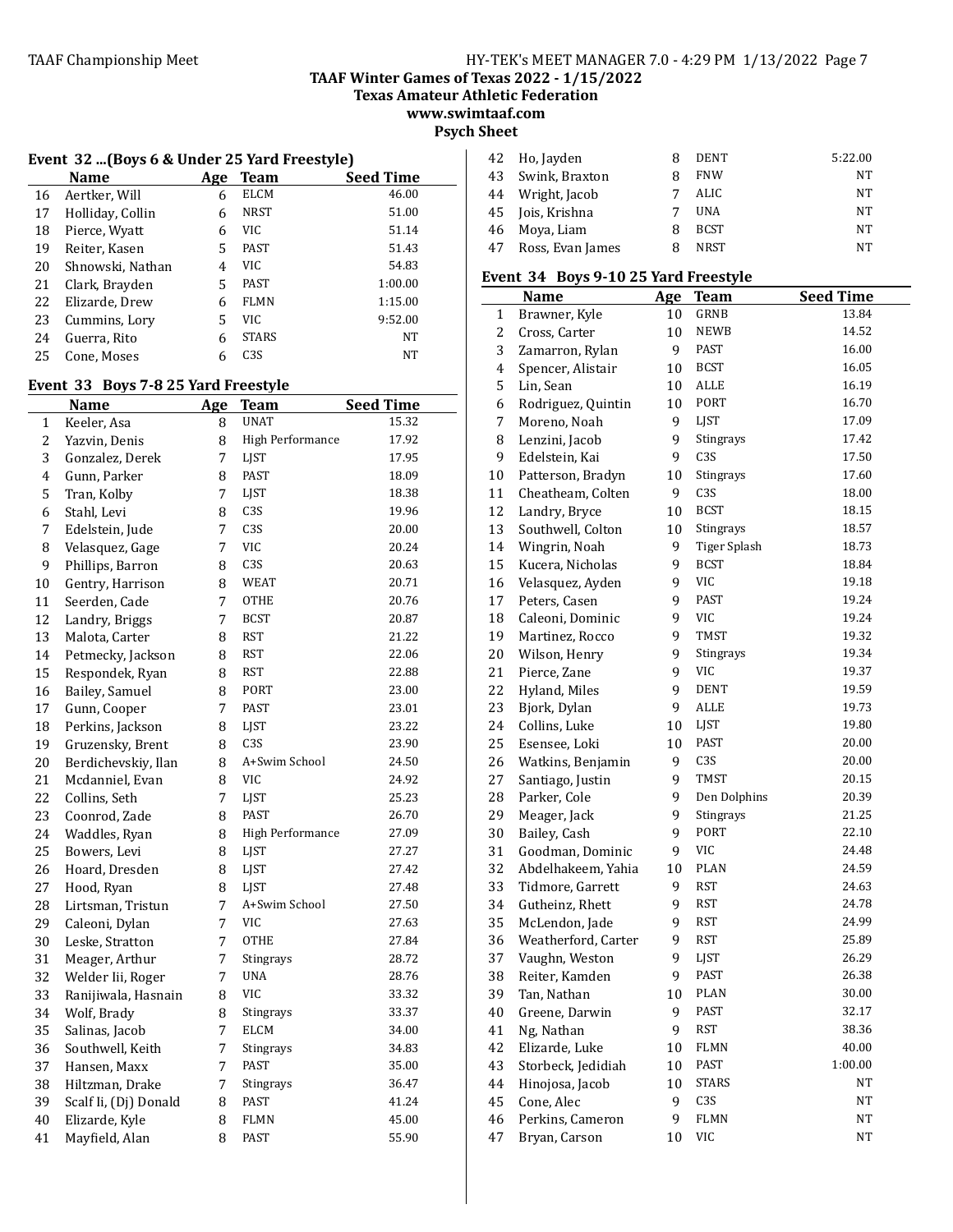**Texas Amateur Athletic Federation**

**www.swimtaaf.com Psych Sheet**

| rsych sneet |  |
|-------------|--|
|             |  |

| Event 34 (Boys 9-10 25 Yard Freestyle) |                                       |     |                  |                  |
|----------------------------------------|---------------------------------------|-----|------------------|------------------|
|                                        | Name                                  | Age | <b>Team</b>      | <b>Seed Time</b> |
| 48                                     | Logan, Joshua                         | 10  | VIC              | NΤ               |
|                                        | Event 35 Boys 11-12 50 Yard Freestyle |     |                  |                  |
|                                        | <b>Name</b>                           | Age | <b>Team</b>      | <b>Seed Time</b> |
| 1                                      | Pickens, Nicolas                      | 12  | High Performance | 26.70            |
| $\overline{c}$                         | Garcia, Ivan Marcelo                  | 12  | <b>PORT</b>      | 27.48            |
| 3                                      | Gonzales, Dylan                       | 12  | <b>RST</b>       | 30.51            |
| 4                                      | Prescod, Isaac                        | 11  | <b>UNAT</b>      | 30.53            |
| 5                                      | Phillips, Marcus                      | 11  | PORT             | 30.69            |
| 6                                      | Parker, Jiles                         | 11  | <b>UNAT</b>      | 31.08            |
| 7                                      | Chapa, Haiden                         | 12  | <b>RST</b>       | 31.20            |
| 8                                      | Riley, Kolt                           | 11  | ALIC             | 33.50            |
| 9                                      | Tidmore, Grady                        | 11  | <b>RST</b>       | 34.43            |
| 10                                     | Nowell, Michael                       | 11  | <b>OTHE</b>      | 34.59            |
| 11                                     | DeNovellis, Kai                       | 12  | Stingrays        | 35.13            |
| 12                                     | Lane, Corbin                          | 11  | <b>WEAT</b>      | 35.58            |
| 13                                     | Shamma, Rami                          | 12  | <b>VIC</b>       | 35.98            |
| 14                                     | Coonrod, Torren                       | 12  | <b>PAST</b>      | 36.92            |
| 15                                     | Rodriguez, Damian                     | 12  | Bryan Barracudas | 36.96            |
| 16                                     | Greene, Cole                          | 12  | <b>UNAT</b>      | 38.00            |
| 17                                     | Nguyen, Ryan                          | 11  | GRPR             | 38.82            |
| 18                                     | Mealey, Terrance                      | 11  | LJST             | 41.00            |
| 19                                     | Baker, Ethan                          | 11  | <b>PAST</b>      | 41.09            |
| 20                                     | Ho, Silas                             | 11  | <b>CTA</b>       | 42.02            |
| 21                                     | Drake, Anson                          | 12  | Stingrays        | 45.03            |
| 22                                     | Ermel, Bryce                          | 11  | <b>LIST</b>      | 47.77            |
| 23                                     | Morren, Dylan                         | 11  | Stingrays        | 48.34            |
| 24                                     | Turner, Milo                          | 11  | Bryan Barracudas | 52.29            |
| 25                                     | Etheredge, Luke                       | 12  | <b>PAST</b>      | 53.52            |
| 26                                     | Villarreal, Braylon                   | 11  | <b>VIC</b>       | 1:28.00          |
| 27                                     | Dhandi, Shloak                        | 11  | <b>PLAN</b>      | 4:00.00          |
| 28                                     | Allen, Austin                         | 11  | <b>FRIS</b>      | 5:21.00          |
| 29                                     | Ho, Anthony                           | 11  | <b>DENT</b>      | 8:08.00          |
| 30                                     | Hussain, Zayan                        | 12  | <b>RST</b>       | NT               |
| 31                                     | Hinojosa, Roberto Jose                | 12  | <b>STARS</b>     | NΤ               |
| 32                                     | Tieman, Liam                          | 11  | Den Dolphins     | <b>NT</b>        |
| 33                                     | Flores, Genaro                        | 12  | <b>BCST</b>      | NT               |
| 34                                     | Peperis, Noah                         | 11  | PLAN             | <b>NT</b>        |
| 35                                     | Ramon, Sebastian                      | 12  | <b>TMST</b>      | NT               |
| 36                                     | Jain, Mandeep                         | 12  | <b>VIC</b>       | <b>NT</b>        |
| 37                                     | Warren, Carter                        | 11  | <b>VIC</b>       | <b>NT</b>        |

# Event 36 Boys 13-14 50 Yard Freestyle

|              | <b>Name</b>       | Age | Team             | <b>Seed Time</b> |
|--------------|-------------------|-----|------------------|------------------|
| $\mathbf{1}$ | Peralta, Jonathan | 14  | <b>RST</b>       | 23.76            |
| 2            | Masters, George   | 14  | <b>RST</b>       | 23.97            |
| 3            | Esparza, Ethan    | 14  | <b>RST</b>       | 24.44            |
| 4            | Rivera, William   | 13  | <b>RST</b>       | 24.84            |
| 5            | Fernandes, Gareth | 14  | <b>UNAT</b>      | 24.84            |
| 6            | McIntyre, Wesley  | 14  | <b>ALICE</b>     | 26.87            |
| 7            | West, Hugo        | 13  | Bryan Barracudas | 27.38            |
| 8            | Moehrig, Brody    | 13  | <b>BCST</b>      | 27.50            |
| 9            | Waddles, Barrett  | 13  | High Performance | 28.98            |
| 10           | James, Brady      | 14  | LIST             | 29.00            |

| 11 | Stahl, Keegan       | 13 | PORT             | 29.29 |
|----|---------------------|----|------------------|-------|
| 12 | Albarran, Benjamin  | 13 | LIST             | 29.50 |
| 13 | Dollins, Preston    | 13 | <b>FNW</b>       | 29.81 |
| 14 | Nowell, Gabriel     | 14 | <b>OTHE</b>      | 30.40 |
| 15 | Cone, Finn          | 14 | C <sub>3</sub> S | 30.42 |
| 16 | Richards, William   | 14 | C <sub>3</sub> S | 30.43 |
| 17 | Petmecky, Jacob     | 13 | <b>RST</b>       | 32.12 |
| 18 | Molina, Jake        | 13 | <b>ALICE</b>     | 32.39 |
| 19 | Taylor, Sawyer      | 13 | VIC              | 33.18 |
| 20 | Molina, Jason       | 14 | ALIC             | 33.22 |
| 21 | Wilkinson, Jonathan | 13 | <b>LIST</b>      | 33.80 |
| 22 | Martinez, Ivan      | 14 | <b>RST</b>       | 34.97 |
| 23 | Dulin, Jonah        | 13 | PORT             | 38.00 |
| 24 | Cortez, Jackson     | 13 | TMST             | 38.00 |
| 25 | McLendon, Jodi      | 14 | <b>RST</b>       | 38.07 |
| 26 | Quinney, Todd       | 13 | VIC              | 39.77 |
| 27 | Mccloy, Jackson     | 14 | <b>NRST</b>      | 48.48 |
| 28 | Flippin, Jake       | 13 | Stingrays        | 49.47 |
| 29 | Nguyen, Kevin       | 13 | GRPR             | NT    |
| 30 | Lopez, Gavin        | 13 | <b>TMST</b>      | NT    |

# **Event 37 Men 15-17 50 Yard Freestyle**

|    | Name              | Age | <b>Team</b>      | <b>Seed Time</b> |
|----|-------------------|-----|------------------|------------------|
| 1  | Molina, Jaden     | 17  | ALIC             | 24.16            |
| 2  | Crisman, William  | 17  | ALICE            | 24.17            |
| 3  | Travis, Nathan    | 16  | <b>DENT</b>      | 24.24            |
| 4  | Spurlock, Britt   | 15  | RST              | 24.46            |
| 5  | Dollins, Eli      | 15  | <b>OTHE</b>      | 24.79            |
| 6  | Williamson, Aaron | 15  | <b>FNW</b>       | 25.92            |
| 7  | Stahl, Christian  | 15  | C <sub>3</sub> S | 26.95            |
| 8  | Gonzales, Diego   | 15  | RST              | 27.76            |
| 9  | Goff, Michael     | 16  | <b>WEAT</b>      | 27.78            |
| 10 | Mody, Nakul       | 16  | <b>RST</b>       | 28.24            |
| 11 | Arellano, Alwin   | 15  | RST              | 28.29            |
| 12 | Roberson, Colby   | 16  | <b>PORT</b>      | 28.66            |
| 13 | Miller, Lance     | 15  | <b>RST</b>       | 29.07            |
| 14 | Lewinski, Alex    | 15  | Bryan Barracudas | 31.55            |
| 15 | Sandberg, Alex    | 15  | <b>CTA</b>       | 33.01            |
| 16 | Hall, Aaron       | 15  | VIC              | 33.07            |
| 17 | Quinney, William  | 15  | <b>VIC</b>       | 35.72            |

# Event 38 Men 18 & Over 50 Yard Freestyle

|   | <b>Name</b>         | Age | <b>Team</b>  | <b>Seed Time</b> |
|---|---------------------|-----|--------------|------------------|
| 1 | Felan, Colin        | 18  | <b>RST</b>   | 23.93            |
| 2 | Herbert, Javonte    | 24  | <b>CTA</b>   | 25.14            |
| 3 | Elizarde, Vince     | 44  | <b>FLMN</b>  | 26.00            |
| 4 | Ramirez, Andrew     | 24  | <b>CTA</b>   | 26.69            |
| 5 | Besecker, Christian | 18  | RST          | 32.83            |
| 6 | Capello, Jon        | 38  | <b>FNW</b>   | <b>NT</b>        |
|   | Kaminski, Ben       | 40  | <b>FNW</b>   | <b>NT</b>        |
| 8 | Salazar, Sylvino    | 19  | <b>STARS</b> | NT               |
| 9 | Kelly, Robert       | 67  | SBEL         | <b>NT</b>        |

# Event 39 Boys 8 & Under 100 Yard IM

| Name               | Age Team    | <b>Seed Time</b> |
|--------------------|-------------|------------------|
| 1 Prescod, Joaquin | <b>UNAT</b> | 1:42.00          |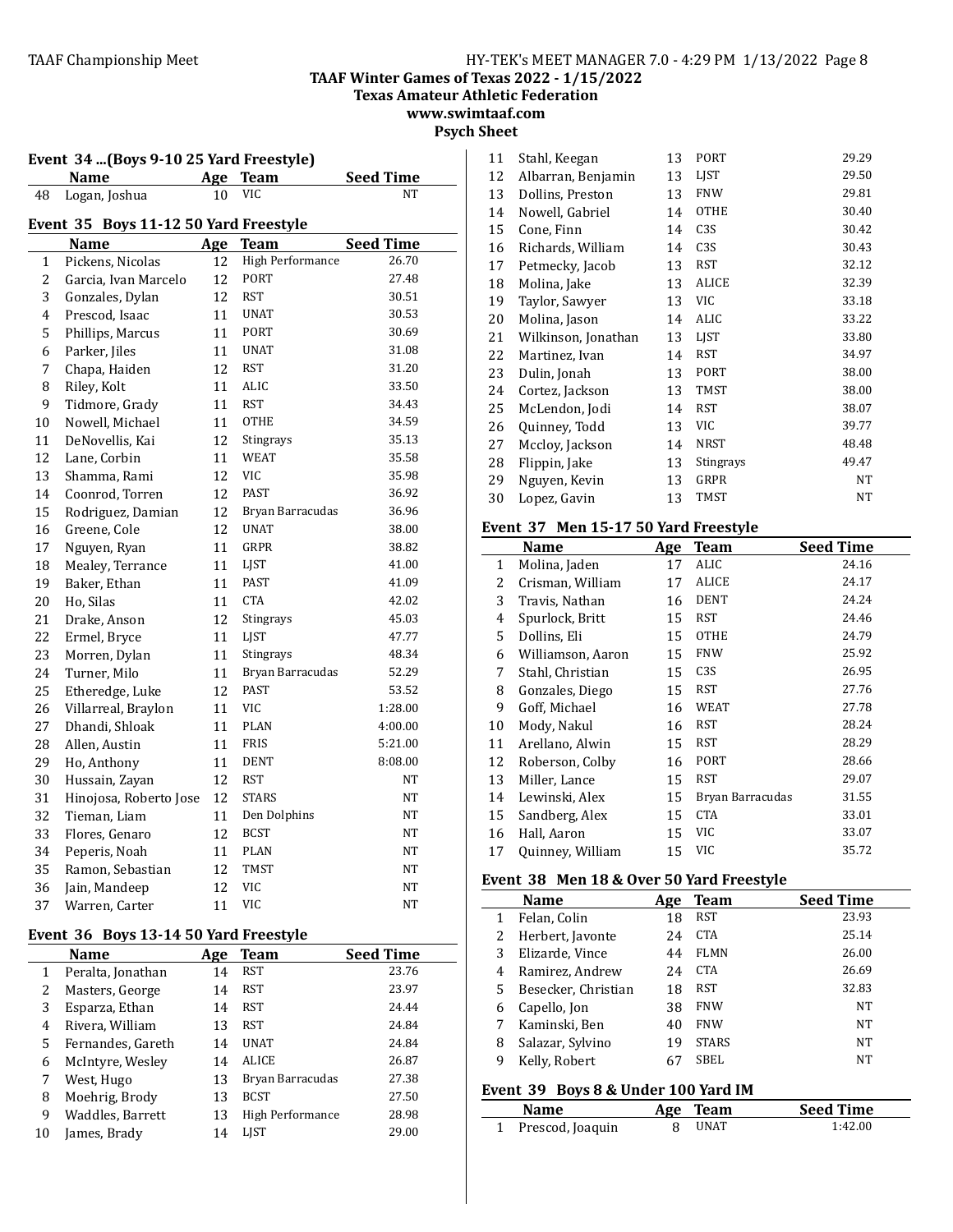**TAAF Winter Games of Texas 2022 - 1/15/2022**

**Texas Amateur Athletic Federation**

**www.swimtaaf.com Psych Sheet**

#### **Event 39 ...(Boys 8 & Under 100 Yard IM)**

|   | <b>Name</b>      | Age | Team             | <b>Seed Time</b> |
|---|------------------|-----|------------------|------------------|
|   | Rogers, Timothy  |     | <b>PORT</b>      | 1:47.46          |
| 3 | Yazvin, Denis    |     | High Performance | 1:48.18          |
| 4 | Gonzales, Paxton |     | Tiger Splash     | 1:53.25          |
| 5 | Chaney, Elliott  | 8   | <b>FLMN</b>      | 1:59.53          |
| 6 | Malota, Carter   |     | RST              | 1:59.94          |
|   | Perkins, Jackson | 8   | <b>LIST</b>      | NT               |

#### **Event 40 Boys 9-10 100 Yard IM**

|              | Name               | Age | <b>Team</b>      | Seed Time |
|--------------|--------------------|-----|------------------|-----------|
| $\mathbf{1}$ | Chen, Albert       | 9   | <b>UNAT</b>      | 1:13.39   |
| 2            | Mccloy, Liam       | 9   | NRST             | 1:15.00   |
| 3            | Brawner, Kyle      | 10  | GRNB             | 1:18.75   |
| 4            | Lin, Sean          | 10  | <b>ALLE</b>      | 1:27.21   |
| 5            | Shelokov, Daniel   | 10  | A+Swim School    | 1:35.00   |
| 6            | Ross, Yuri         | 10  | A+Swim School    | 1:37.00   |
| 7            | Guy, Kaisen        | 10  | GTSA             | 1:38.25   |
| 8            | Nguyen, Terry      | 9   | GRPR             | 1:39.00   |
| 9            | West, Colin        | 10  | Bryan Barracudas | 1:40.99   |
| 10           | Khondker, Kiaan    | 10  | <b>BCST</b>      | 1:43.19   |
| 11           | Davila, Noah       | 9   | VIC              | 1:46.30   |
| 12           | Spencer, Alistair  | 10  | <b>BCST</b>      | 1:46.80   |
| 13           | Toran, Ezra        | 9   | <b>RST</b>       | 1:49.83   |
| 14           | Rodriguez, Quintin | 10  | PORT             | 1:50.46   |
| 15           | Collins, Luke      | 10  | LIST             | 1:53.00   |
| 16           | Trotter, Penn      | 9   | Tiger Splash     | 1:55.00   |
| 17           | Rogers, Nathaniel  | 9   | PORT             | 1:55.26   |
| 18           | Palmer, Luke       | 10  | VIC              | 1:57.71   |
| 19           | Southwell, Colton  | 10  | Stingrays        | 1:57.88   |
| 20           | Cheatheam, Colten  | 9   | C <sub>3</sub> S | 1:58.00   |
| 21           | Elizarde, Luke     | 10  | <b>FLMN</b>      | 2:00.00   |
| 22           | Kreuz, Preston     | 9   | Tiger Splash     | 2:08.21   |

#### **Event 41 Boys 11-12 100 Yard IM**

|    | <b>Name</b>       | Age | Team             | <b>Seed Time</b> |
|----|-------------------|-----|------------------|------------------|
| 1  | Jones, Chasyn     | 12  | Tiger Splash     | 1:16.88          |
| 2  | Prescod, Isaac    | 11  | <b>UNAT</b>      | 1:18.00          |
| 3  | Nguyen, Jonathan  | 11  | GRPR             | 1:19.00          |
| 4  | Moore, Liam       | 11  | <b>GTSA</b>      | 1:19.43          |
| 5  | Crowe, Logan      | 11  | GRNB             | 1:20.68          |
| 6  | Kincaid, Bayliss  | 11  | VIC              | 1:22.28          |
| 7  | Poage, Cooper     | 12  | Bryan Barracudas | 1:25.57          |
| 8  | Phillips, Marcus  | 11  | PORT             | 1:27.00          |
| 9  | Gentry, Max       | 11  | WEAT             | 1:28.90          |
| 10 | Rodriguez, Damian | 12  | Bryan Barracudas | 1:36.03          |
| 11 | Riley, Kolt       | 11  | ALIC             | 1:45.00          |
| 12 | Turner, Milo      | 11  | Bryan Barracudas | NT               |
| 13 | Warren. Carter    | 11  | VIC.             | NT               |

# **Event 42 Boys 13-14 100 Yard IM**

| <b>Name</b>       | Age | Team         | <b>Seed Time</b> |
|-------------------|-----|--------------|------------------|
| Masters, George   | 14  | RST          | 58.77            |
| Peralta, Jonathan | 14  | <b>RST</b>   | 1:01.83          |
| 3 Del Angel, Levi | 14  | SBEL         | 1:02.00          |
| Fernandes, Gareth | 14  | <b>IINAT</b> | 1:06.26          |
|                   |     |              |                  |

| 5  | West, Hugo         | 13 | Bryan Barracudas | 1:07.55   |
|----|--------------------|----|------------------|-----------|
| 6  | Molina, Jason      | 14 | ALIC             | 1:11.02   |
| 7  | Corn, Kasen        | 14 | <b>LIST</b>      | 1:13.90   |
| 8  | Albarran, Benjamin | 13 | <b>LIST</b>      | 1:16.16   |
| 9  | Stahl, Keegan      | 13 | PORT             | 1:17.12   |
| 10 | Cone, Finn         | 14 | C <sub>3S</sub>  | 1:18.86   |
| 11 | Smirnov, Max       | 13 | A+Swim School    | 1:20.00   |
| 12 | Riley, Kade        | 14 | ALIC             | 1:21.00   |
| 13 | Rodriguez, Sergio  | 13 | <b>BCST</b>      | 1:32.00   |
| 14 | Shamma, Ajay       | 14 | VIC.             | 1:35.00   |
| 15 | Alvarez, Emmanuel  | 14 | <b>ALLE</b>      | <b>NT</b> |
| 16 | Lopez, Gavin       | 13 | <b>TMST</b>      | NT        |

# Event 43 Men 15-17 100 Yard IM

| <b>Name</b>                       |    | Age Team | <b>Seed Time</b> |
|-----------------------------------|----|----------|------------------|
| 1 Goodrich, Dustin                |    | RST      | 59.53            |
| 2 Perez, Emerico                  | 17 | ALIC.    | 1:02.76          |
| 3 Shelley - Herndon, Zano 15 OTHE |    |          | 1:04.93          |
| 4 Crowe, Heath                    |    | GRNB     | 1:06.00          |
| 5 Stahl, Vernon                   |    | C3S      | 1:13.00          |

# **Event 44 Men 18 & Over 100 Yard IM**

|   | <b>Name</b>      | Age | <b>Team</b>  | <b>Seed Time</b> |
|---|------------------|-----|--------------|------------------|
|   | Smith, Major     | 18  | <b>FNW</b>   | 1:08.34          |
|   | Elizarde, Vince  | 44  | <b>FLMN</b>  | 1:20.00          |
|   | Chaney, Jake     | 38  | <b>FLMN</b>  | 1:42.08          |
| 4 | Kaminski, Ben    | 40  | <b>FNW</b>   | NT               |
|   | Salazar, Sylvino | 19  | <b>STARS</b> | NT               |

# Event 45 Boys 13-14 200 Yard Freestyle

|   | <b>Name</b>         | Age | Team        | <b>Seed Time</b> |
|---|---------------------|-----|-------------|------------------|
|   | 1 Del Angel, Levi   | 14  | SBEL        | 1:56.00          |
|   | 2 Rodriguez, Sergio | 13  | <b>BCST</b> | 2:15.00          |
| 3 | Shamma, Ajay        | 14  | VIC.        | 2:40.00          |
| 4 | Nowell, Gabriel     | 14  | <b>OTHE</b> | NT               |

# Event 46 Men 15-17 200 Yard Freestyle

| <b>Name</b>      |    | Age Team        | <b>Seed Time</b> |
|------------------|----|-----------------|------------------|
| 1 Crowe, Heath   | 16 | GRNB            | 2:08.00          |
| 2 Monday, Willy  |    | 16 Den Dolphins | 2:30.10          |
| Miller, Lance    | 15 | RST             | 2:31.63          |
| 4 Parker, Daniel |    | DENT            | NT               |

# Event 47 Men 18 & Over 200 Yard Freestyle

|  | <b>Name</b>         |    | Age Team | <b>Seed Time</b> |
|--|---------------------|----|----------|------------------|
|  | 1 Herbert, Javonte  | 24 | CTA      | 2:06.45          |
|  | 2 McDaniel, Braeden | 21 | WHAL     | 2:22.00          |
|  | 3 Chaney, Jake      | 38 | FLMN     | 3:16.59          |
|  |                     |    |          |                  |

# Event 48 Boys 6 & Under 100 Yard Freestyle Relay

| <b>Team</b>        | <b>Relav</b> | <b>Seed Time</b>       |
|--------------------|--------------|------------------------|
| C <sub>3S</sub>    | А            | 1:55.81                |
| 1) Keeler, Titus 5 |              | 2) Ledesma, Ben 6      |
| 3) Bailey, Jett 6  |              | 4) Cheatheam, Conner 6 |
| 5) Cone, Moses 6   |              |                        |
| VIC.               | А            | 2:18.51                |
| 1) Davila, Jace 6  |              | 2) Kallus, Xavier 5    |
| 3) Pierce, Wyatt 6 |              | 4) Worden, Rush 6      |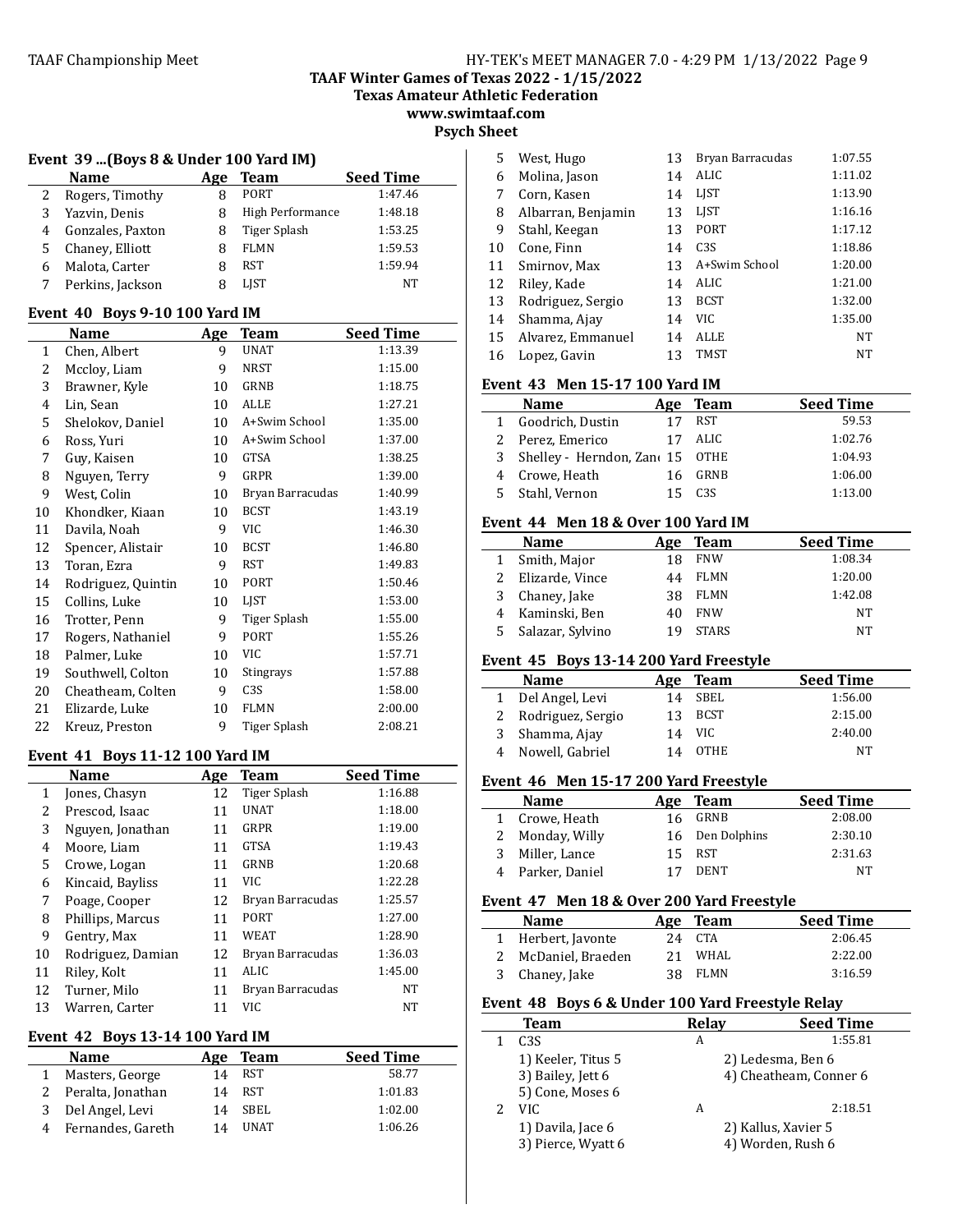## TAAF Championship Meet HY-TEK's MEET MANAGER 7.0 - 4:29 PM 1/13/2022 Page 10 **TAAF Winter Games of Texas 2022 - 1/15/2022**

**Texas Amateur Athletic Federation**

**www.swimtaaf.com**

# **Psych Sheet**

|                                            | <b>Team</b>           | <b>Relay</b> | <b>Seed Time</b>         |  |  |
|--------------------------------------------|-----------------------|--------------|--------------------------|--|--|
| 3                                          | A+Swim School         | A            | <b>NT</b>                |  |  |
| Event 49 Boys 7-8 100 Yard Freestyle Relay |                       |              |                          |  |  |
|                                            | <b>Team</b>           | <b>Relay</b> | <b>Seed Time</b>         |  |  |
| 1                                          | <b>OTHE</b>           | C            | 1:17.59                  |  |  |
| $\overline{2}$                             | C <sub>3S</sub>       | A            | 1:21.34                  |  |  |
|                                            |                       |              | 2) Edelstein, Jude 7     |  |  |
|                                            | 3) Gruzensky, Brent 8 |              | 4) Keeler, Asa 8         |  |  |
|                                            | 5) Phillips, Barron 8 |              |                          |  |  |
| 3                                          | <b>FLMN</b>           | A            | 1:25.00                  |  |  |
|                                            | 1) Chaney, Elliott 8  |              | 2) Elizarde, Kyle 8      |  |  |
|                                            | 3) Tran, Kolby 7      |              | 4) Gonzalez, Derek 7     |  |  |
| 4                                          | <b>LIST</b>           | B            | 1:42.82                  |  |  |
| 5.                                         | <b>LIST</b>           | A            | 1:44.25                  |  |  |
|                                            | 1) Collins, Seth 7    |              | 2) Hood, Ryan 8          |  |  |
|                                            | 3) Bowers, Levi 8     |              | 4) Perkins, Jackson 8    |  |  |
| 6                                          | <b>BCST</b>           | A            | 1:48.00                  |  |  |
|                                            | 1) Moya, Liam 8       |              | 2) Rogers, Timothy 8     |  |  |
|                                            |                       |              | 4) Landry, Briggs 7      |  |  |
| 7                                          | <b>PAST</b>           | A            | 1:49.12                  |  |  |
| 8                                          | <b>Stingrays</b>      | A            | 2:13.39                  |  |  |
|                                            | 1) Wolf, Brady 8      |              | 2) Hiltzman, Drake 7     |  |  |
|                                            | 3) Southwell, Keith 7 |              | 4) Meager, Arthur 7      |  |  |
| 9                                          | VIC.                  | A            | <b>NT</b>                |  |  |
|                                            | 1) Velasquez, Gage 7  |              | 2) Mcdanniel, Evan 8     |  |  |
|                                            | 3) Caleoni, Dylan 7   |              | 4) Ranijiwala, Hasnain 8 |  |  |
| 10                                         | <b>LIST</b>           | C            | NT                       |  |  |

# Event 50 Boys 9-10 100 Yard Freestyle Relay

 $\overline{\phantom{a}}$ 

|                | Team                     | <b>Relay</b> | Seed Time               |
|----------------|--------------------------|--------------|-------------------------|
| $\mathbf{1}$   | <b>BCST</b>              | A            | 1:10.60                 |
|                | 1) Keener, Dakoda 10     |              | 2) Kucera, Nicholas 9   |
|                | 3) Landry, Bryce 10      |              | 4) Spencer, Alistair 10 |
| $\overline{2}$ | <b>VIC</b>               | A            | 1:14.28                 |
|                | 1) Caleoni, Dominic 9    |              | 2) Davila, Noah 9       |
|                | 3) Pierce, Zane 9        |              | 4) Velasquez, Ayden 9   |
| 3              | C <sub>3</sub> S         | B            | 1:14.30                 |
|                | 1) Cheatheam, Colten 9   |              | 2) Edelstein, Kai 9     |
|                | 3) Stahl, Joseph 10      |              | 4) Sansing, Dylan 10    |
| 4              | <b>PORT</b>              | A            | 1:15.00                 |
|                | 1) Bailey, Cash 9        |              | 2) Palmer, Luke 10      |
|                | 3) Rodriques, Quinton 10 |              | 4) Rogers, Nathanael 9  |
| 5              | C <sub>3S</sub>          | A            | 1:20.00                 |
|                | 1) Khondker, Kiaan 10    |              | 2) Cone, Alec 9         |
|                | 3) Perkins, Cameron 9    |              | 4) Watkins, Ben 9       |
| 6              | Stingrays                | A            | 1:23.17                 |
|                | 1) Patterson, Bradyn 10  |              | 2) Southwell, Colton 10 |
|                | 3) Meager, Jack 9        |              | 4) Lenzini, Jacob 9     |
|                | 5) Wilson, Henry 9       |              |                         |
| 7              | LJST                     | A            | 1:27.28                 |
|                | 1) Collins, Luke 10      |              | 2) Moreno, Noah 9       |
|                | 3) Tucker, Caleb 9       |              | 4) Vaughn, Weston 9     |
| 8              | <b>RST</b>               | A            | 1:40.29                 |
|                | 1) Gutheinz, Rhett 9     |              | 2) McLendon, Jade 9     |
|                | 3) Weatherford, Carter 9 |              | 4) Tidmore, Garrett 9   |

| PAST                | 2:03.12                  |
|---------------------|--------------------------|
| 1) Baird, Jason 9   | 2) Greene, Darwin 9      |
| 3) Reiter, Kamden 9 | 4) Storbeck, Jedidiah 10 |

#### Event 51 Boys 11-12 200 Yard Freestyle Relay

|    | <b>Team</b>             | Relay | <b>Seed Time</b>       |
|----|-------------------------|-------|------------------------|
| 1  | <b>RST</b>              | A     | 1:42.18                |
|    | 1) Chapa, Haiden 12     |       | 2) Gonzales, Dylan 12  |
|    | 3) Hussain, Zayan 12    |       | 4) Tidmore, Grady 11   |
| 2. | <b>PORT</b>             | A     | 1:59.16                |
|    | 1) Crowe, Logan 11      |       | 2) Garcia, Marcelo 12  |
|    | 3) Phillips, Marcus 11  |       | 4) Pickens, Nicolas 12 |
| 3  | <b>BCST</b>             | A     | 3:10.00                |
|    | 1) Ermel, Bryce 11      |       | 2) Flores, Genaro 12   |
|    | 3) Mealey, Terrence 11  |       | 4) Sansing, Owen 11    |
| 4  | <b>PAST</b>             | A     | 3:33.12                |
|    | 1) Baker, Ethan 11      |       | 2) Coonrod, Torren 12  |
|    | 3) Etheredge, Luke 12   |       | 4) Mayfield, Jack 11   |
| 5. | UNA                     | A     | NT                     |
|    | 1) Challenger, Grant 11 |       | 2) Greene, Cole 12     |
|    | 3) Parker, Jiles 11     |       | 4) Tomlinson, Aiden 12 |

# **Event 52 Boys 13-14 200 Yard Freestyle Relay**

|   | <b>Team</b>              | Relay | <b>Seed Time</b>          |
|---|--------------------------|-------|---------------------------|
| 1 | <b>RST</b>               | A     | 1:40.37                   |
|   | 1) Esparza, Ethan 14     |       | 2) Rivera, William 13     |
|   | 3) Masters, George 14    |       | 4) Peralta, Jonathan 14   |
| 2 | <b>LIST</b>              | A     | 2:06.40                   |
|   | 1) Albarran, Benjamin 13 |       | 2) Corn, Kasen 14         |
|   | 3) James, Brady 14       |       | 4) Wilkinson, Jonathan 13 |
| 3 | VIC.                     | A     | NT                        |
|   | 1) Stahl, Keegan 13      |       | 2) James, Peyton 14       |
|   | 3) Shamma, Ajay 14       |       | 4) Taylor, Sawyer 13      |
| 4 | C <sub>3</sub> S         | A     | NT                        |
|   | 1) Cone, Stephen 14      |       | 2) Moehrig, Brody 13      |
|   | 3) Richards, William 14  |       | 4) Rodriguez, Sergio 13   |

# Event 53 Men 15-17 200 Yard Freestyle Relay

|  | <b>Team</b>           | <b>Relav</b> | <b>Seed Time</b>      |
|--|-----------------------|--------------|-----------------------|
|  | <b>RST</b>            | A            | 1:42.43               |
|  | 1) Arellano, Alwin 15 |              | 2) Mody, Nakul 16     |
|  | 3) Gonzales, Diego 15 |              | 4) Spurlock, Britt 15 |

# Event 54 Men 18 & Over 200 Yard Freestyle Relay

| Team                     | <b>Relav</b> | <b>Seed Time</b>         |
|--------------------------|--------------|--------------------------|
| <b>FNW</b>               | А            | NΤ                       |
| 1) Smith, Aeron 18       |              | 2) Capello, Jon 38       |
| 3) Rodarte, Christian 18 |              | 4) Kaminski, Benjamin 40 |

#### Event 55 Mixed 15-17 200 Yard Medley Relay

| Team                    | Relay | <b>Seed Time</b>         |
|-------------------------|-------|--------------------------|
| C <sub>3S</sub>         | А     | 1:56.00                  |
| 1) Dollins, Whitney W17 |       | 2) Dollins, Eli M15      |
| 3) Smith, Hannah W17    |       | 4) Williamson, Aaron M15 |
| <b>RST</b>              | А     | 1:56.62                  |
| 1) Malone, Bailey W17   |       | 2) Gonzales, Diego M15   |
| 3) Miller, Lance M15    |       | 4) Trevino, Estela W15   |
|                         |       |                          |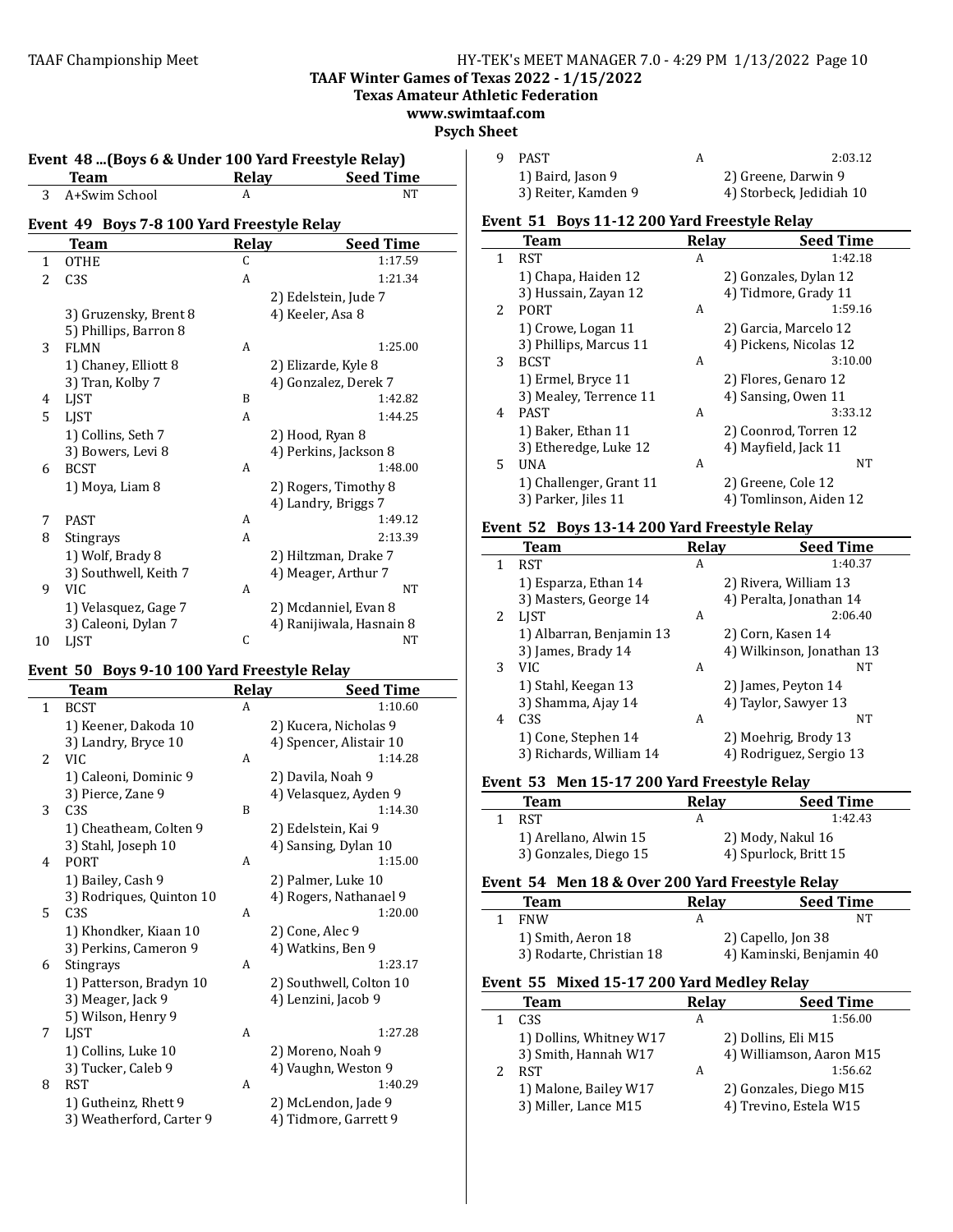**TAAF Winter Games of Texas 2022 - 1/15/2022**

**Texas Amateur Athletic Federation**

**www.swimtaaf.com**

**Psych Sheet**

|   | Event 55 (Mixed 15-17 200 Yard Medley Relay) |       |                       |  |  |
|---|----------------------------------------------|-------|-----------------------|--|--|
|   | <b>Team</b>                                  | Relay | <b>Seed Time</b>      |  |  |
|   | <b>DENT</b>                                  | A     | NT                    |  |  |
|   | 1) Gattis, Malia W16                         |       | 2) Hawkins, Emily W17 |  |  |
|   | 3) Parker, Daniel M17                        |       | 4) Travis, Nathan M16 |  |  |
| 4 | FLMN                                         | A     | NT                    |  |  |
|   | 1) Chaney, Robin W37                         |       | 2) Chaney, Jake M38   |  |  |
|   | 3) Elizarde, Vince M44                       |       | 4) Payne, Kristin W41 |  |  |

#### Event 56 Mixed 18 & Over 200 Yard Medley Relay

| 210.000 PM CH TO WOTCH 200 RM CP CHUI ROM |   |                         |  |
|-------------------------------------------|---|-------------------------|--|
| <b>Team</b>                               |   | <b>Seed Time</b>        |  |
| FLMN                                      | А | <b>NT</b>               |  |
| 1) Chaney, Robin W37                      |   | 2) Chaney, Jake M38     |  |
| 3) Elizarde, Vince M44                    |   | 4) Payne, Kristin W41   |  |
| WHAL.                                     | А | NT                      |  |
| 1) McDaniel, Braeden M21                  |   | 2) McDaniel, Carrie W50 |  |
| 3) Morgan, Nicole W43                     |   | 4) Sharp, Rebecca W24   |  |
|                                           |   | <b>Relay</b>            |  |

# **Event 57 Mixed 15-17 100 Yard Freestyle Relay**

|   | Team                   | <b>Relav</b> | <b>Seed Time</b>       |
|---|------------------------|--------------|------------------------|
| 1 | RST                    | A            | 46.82                  |
|   | 1) Juarez, Abigail W15 |              | 2) Arellano, Alwin M15 |
|   | 3) Trevino, Estela W15 |              | 4) Miller, Lance M15   |
| 2 | <b>LIST</b>            | A            | NT                     |
|   | 1) Chaney, Robin W37   |              | 2) Chaney, Jake M38    |
|   | 3) Elizarde, Vince M44 |              | 4) Payne, Kristin W41  |
| 3 | <b>DENT</b>            | A            | NT                     |
|   | 1) Gattis, Malia W16   |              | 2) Hawkins, Emily W17  |
|   | 3) Parker, Daniel M17  |              | 4) Travis, Nathan M16  |

#### Event 58 Mixed 18 & Over 100 Yard Freestyle Relay

 $\overline{a}$ 

| went yo "maca to a over too fara rrecouvic nelay |                          |       |                         |  |
|--------------------------------------------------|--------------------------|-------|-------------------------|--|
|                                                  | <b>Team</b>              | Relay | <b>Seed Time</b>        |  |
|                                                  | <b>FLMN</b>              | A     | NT                      |  |
|                                                  | 1) Chaney, Jake M38      |       | 2) Chaney, Robin W37    |  |
|                                                  | 3) Elizarde, Vince M44   |       | 4) Payne, Kristin W41   |  |
|                                                  | WHAL.                    | A     | NT                      |  |
|                                                  | 1) McDaniel, Braeden M21 |       | 2) McDaniel, Carrie W50 |  |
|                                                  | 3) Morgan, Nicole W43    |       | 4) Sharp, Rebecca W24   |  |

# Event 59 Mixed 15-17 200 Yard Freestyle Relay

|                | Team                    | <b>Relay</b> | <b>Seed Time</b>         |
|----------------|-------------------------|--------------|--------------------------|
| 1              | <b>PAST</b>             | A            | 1:42.00                  |
|                | 1) Dollins, Whitney W17 |              | 2) Dollins, Eli M15      |
|                | 3) Smith, Hannah W17    |              | 4) Williamson, Aaron M15 |
| $\overline{2}$ | RST                     | A            | 1:44.76                  |
|                | 1) Mody, Nakul M16      |              | 2) Juarez, Abigail W15   |
|                | 3) Miller, Lance M15    |              | 4) Malone, Bailey W17    |
| 3              | C <sub>3</sub> S        | A            | 2:01.45                  |
|                | 1) Bolton, Andrew M15   |              | 2) Cone, Celeste W16     |
|                | 3) Rogers, Caroline W16 |              | 4) Stahl, Christian M15  |
| 4              | <b>FLMN</b>             | A            | NT                       |
|                | 1) Chaney, Robin W37    |              | 2) Chaney, Jake M38      |
|                | 3) Elizarde, Vince M44  |              | 4) Payne, Kristin W41    |
| 5.             | <b>DENT</b>             | A            | NT                       |
|                | 1) Parker, Daniel M17   |              | 2) Gattis, Malia W16     |
|                | 3) Hawkins, Emily W17   |              | 4) Travis, Nathan M16    |
|                |                         |              |                          |

# Event 60 Mixed 18 & Over 200 Yard Freestyle Relay

|  | <b>Team</b>             | Relay | <b>Seed Time</b>         |
|--|-------------------------|-------|--------------------------|
|  | FLMN                    | А     | NT                       |
|  | 1) Chaney, Jake M38     |       | 2) Chaney, Robin W37     |
|  | 3) Elizarde, Vince M44  |       | 4) Payne, Kristin W41    |
|  | WHAI.                   | А     | NT                       |
|  | 1) McDaniel, Carrie W50 |       | 2) McDaniel, Braeden M21 |
|  | 3) Morgan, Nicole W43   |       | 4) Sharp, Rebecca W24    |
|  |                         |       |                          |

#### Event 61 Girls 8 & Under 100 Yard Medley Relay

|                       | <b>Team</b>             | Relav | <b>Seed Time</b>            |
|-----------------------|-------------------------|-------|-----------------------------|
| 1                     | <b>PORT</b>             | A     | 1:35.03                     |
|                       | 1) Edwards, Ava 8       |       | 2) Gomez-Cisneros, Corina 7 |
|                       | 3) Rodriguez, Payton 7  |       | 4) Schnurpel, Jillian 7     |
| $\mathbf{2}^{\prime}$ | <b>LIST</b>             | A     | 1:52.04                     |
|                       | 1) Crowder, Brylynn 8   |       | 2) Ermel, Adelynn 7         |
|                       | 3) Montgomery, Peyton 7 |       | 4) Taylor, Tynslee 8        |
| 3                     | C <sub>3</sub> S        | A     | 1:59.95                     |
|                       | 1) Gruzensky, Bella 7   |       | 2) Dreeben, Olive 8         |
|                       | 3) Cawthon, Jubilee 8   |       | 4) Hunter, Adi 8            |
|                       | 5) Cooley, Zoey 8       |       |                             |
| 4                     | <b>PAST</b>             | A     | 4:12.35                     |
|                       | 1) Brown, Keagan 7      |       | 2) Walker, Alexandra 7      |
|                       | 3) Watson, Lainey 8     |       | 4) Zamarron, Nora 7         |
| 5.                    | A+Swim School           | A     | NΤ                          |
|                       | 1) Borodyansky, Ziya 6  |       |                             |

#### Event 62 Girls 9-10 100 Yard Medley Relay

|               | <b>Team</b>                  | Relay | <b>Seed Time</b>        |
|---------------|------------------------------|-------|-------------------------|
| $\mathbf{1}$  | LIST                         | A     | 1:11.16                 |
|               | 1) Bracken, Clara 10         |       | 2) Bracken, Sierra 10   |
|               | 3) Crisp, Claire 10          |       | 4) Sterzinger, Clara 10 |
| $\mathcal{L}$ | UNA                          | A     | 1:16.85                 |
|               | 1) Brimage, McKenna 9        |       | 2) Gonzalez, Camila 9   |
|               | 3) Suffredin, Makayla 10     |       | 4) Worden, Reagan 9     |
| 3             | <b>VIC</b>                   | A     | 1:21.48                 |
|               | 1) Balli, Willow 9           |       | 2) Gaebler, Harlty 10   |
|               | 3) Gomez-Cisneros, Carlota 9 |       | 4) Seerden, Sadie 10    |
| 4             | Stingrays                    | A     | 1:23.47                 |
|               | 1) DeNovellis, Kennedy 10    |       | 2) Rogers, Roxanne 10   |
|               | 3) Adlesperger, Alex 9       |       | 4) Cunningham, Evie 10  |
|               | 5) Lafko, Ivy 9              |       |                         |
| 5.            | <b>RST</b>                   | A     | 1:29.12                 |
|               | 1) Malone, Sophie 10         |       | 2) Wallace, Avery 10    |
|               | 3) Newell, Skyler 10         |       | 4) Garza, Marisa 10     |
| 6             | <b>PAST</b>                  | A     | 2:45.13                 |
|               | 1) Etheredge, Grace 9        |       | 2) Lafayette, Autumn 10 |
|               | 3) Miller, Crosby 9          |       | 4) Smith, Annabel 9     |
| 7             | LIST                         | B     | <b>NT</b>               |
|               | 1) Cline, Evelyn 10          |       | 2) James, Audrey 9      |
|               | 3) Payne, Adysen 10          |       | 4) Perkins, Reagan 10   |
|               |                              |       |                         |

# Event 63 Girls 11-12 200 Yard Medley Relay

| <b>Team</b>            | Relav | <b>Seed Time</b>      |
|------------------------|-------|-----------------------|
| LIST                   |       | 2:22.61               |
| 1) Bracken, Larissa 12 |       | 2) Corn, Kesleigh 12  |
|                        |       | 4) Pierce, Kyndahl 11 |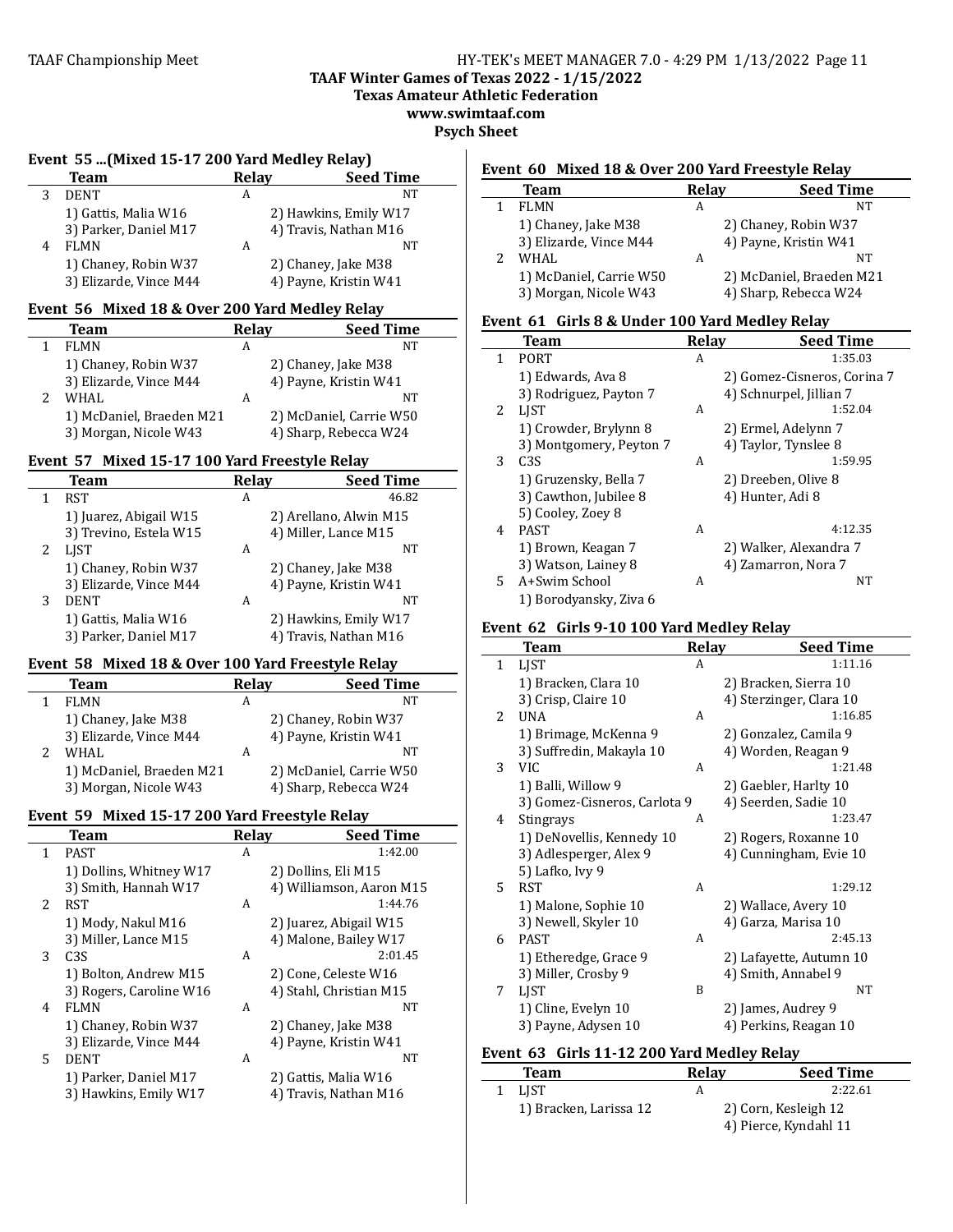**TAAF Winter Games of Texas 2022 - 1/15/2022**

**Texas Amateur Athletic Federation**

#### **www.swimtaaf.com Psych Sheet**

# Event 63 ...(Girls 11-12 200 Yard Medley Relay)

|    | Team                     | Relay | <b>Seed Time</b>          |
|----|--------------------------|-------|---------------------------|
| 2  | UNA                      | A     | 2:36.00                   |
|    | 1) Crisp, Ava 12         |       | 2) Keener, Marcail 12     |
|    | 3) Migura, Carly 11      |       | 4) Montgomery, Emerson 12 |
| 3  | <b>RST</b>               | A     | 3:05.75                   |
|    | 1) Garcia, Mariana 12    |       | 2) Petmecky, Jessica 11   |
|    | 3) Stuart, Madeleine 11  |       | 4) White, Emmah 12        |
| 4  | VIC.                     | A     | 3:09.23                   |
|    | 1) Gaebler, Kelty 11     |       | 2) Patel, Trisha 12       |
|    | 3) Toriz, Tessa 12       |       | 4) Vincent, Jules 12      |
| 5. | <b>LIST</b>              | B     | 3:27.50                   |
|    | 1) Albarran, Cora 11     |       | 2) Keefe, Caroline 12     |
|    | 3) Hipp, Callie 11       |       | 4) Fort, Alexa 11         |
| 6  | <b>PAST</b>              | A     | 4:12.12                   |
|    | 1) Fish, Halle 11        |       | 2) Peters, Jazlyn 11      |
|    | 3) Peters, Jaielle 11    |       | 4) Sohl, Kirra 11         |
| 7  | <b>OTHE</b>              | A     | NT                        |
|    | 1) Chaney, Caroline 11   |       | 2) O'Toole, Lilly 11      |
|    | 3) Perkins, Catherine 11 |       | 4) Scruggs, Juliana 11    |

## Event 64 Girls 13-14 200 Yard Medley Relay

|              | Team                    | Relay | <b>Seed Time</b>         |
|--------------|-------------------------|-------|--------------------------|
| $\mathbf{1}$ | <b>LIST</b>             | B     | 2:12.31                  |
|              | 1) Miksch, Abigail 13   |       | 2) Fort, Jaycie 13       |
|              | 3) Kadlecik, Hope 13    |       | 4) Nichols, Makena 13    |
| 2            | VIC.                    | A     | 2:19.30                  |
|              | 1) Berger, Allison 14   |       | 2) Bland, Emily 13       |
|              | 3) Palmer, Glory 13     |       | 4) Rogers, Phoebe 13     |
| 3            | RST                     | A     | 2:22.09                  |
|              | 1) Garza, Danica 14     |       | 2) Taylor, Jordyn 14     |
|              | 3) Salamon, Colette 14  |       | 4) Ping, Micaela 14      |
| 4            | LIST                    | A     | 2:35.00                  |
|              | 1) Bolton, Maribelle 13 |       | 2) Harris, Bailey 14     |
|              | 3) Meservy, Emma 13     |       | 4) Wilkinson, Julia 13   |
| 5            | CTA                     | A     | 2:52.14                  |
| 6            | ALIC                    | A     | <b>NT</b>                |
|              | 1) Jiminian, Suzanne 14 |       | 2) Crowe, Bethany 14     |
|              | 3) Pickens, Virginia 14 |       | 4) Scruggs, Christina 14 |

# Event 66 Women 18 & Over 200 Yard Medley Relay

| 2008 - 2008 - 2008 - 2014 - 2014 - 2014 - 2014 - 2014 - 2014 - 2014 - 2014 - 2014 - 2014 - 2014 - 20 |       |                       |  |  |
|------------------------------------------------------------------------------------------------------|-------|-----------------------|--|--|
| <b>Team</b>                                                                                          | Relav | <b>Seed Time</b>      |  |  |
| <b>LIST</b>                                                                                          |       | 2:52.10               |  |  |
| 1) Albarran, Celeste 41                                                                              |       | 2) Hooks, Audrey 38   |  |  |
| 3) James, Alyse 34                                                                                   |       | 4) Dorsten, Sharon 29 |  |  |

# **Event 67 Girls 8 & Under 50 Yard Freestyle**

|    | <b>Name</b>        | Age | Team        | <b>Seed Time</b> |
|----|--------------------|-----|-------------|------------------|
| 1  | Rodriguez, Payton  | 7   | <b>PORT</b> | 42.00            |
| 2  | Shah, Aashna       | 8   | <b>VIC</b>  | 45.89            |
| 3  | Taylor, Tynslee    | 8   | LJST        | 51.46            |
| 4  | Ermel, Adelynn     | 7   | LJST        | 52.12            |
| 5  | Zibili, Olivia     | 7   | <b>CTA</b>  | 54.20            |
| 6  | Flores, Caelyn     | 8   | <b>BCST</b> | 55.04            |
| 7  | Montgomery, Peyton | 7   | LIST        | 57.59            |
| 8  | Walker, Alexandra  | 7   | <b>PAST</b> | 1:10.47          |
| 9  | Everett, Charley   | 7   | CTA         | 1:14.90          |
| 10 | Cummins, Stella    | 8   | <b>OTHE</b> | 6:11.00          |

|    | 11 Comstock, Audrey  |   | <b>FNW</b>  | NT |
|----|----------------------|---|-------------|----|
| 12 | Davis, Rylee         |   | <b>FNW</b>  | NT |
|    | 13 Crowder, Brylynn  | я | <b>LIST</b> | NT |
| 14 | Hampton, Brianca     | я | VIC.        | NT |
| 15 | Gutierrez, Gabriella |   | VIC.        | NT |

# Event 68 Girls 9-10 50 Yard Freestyle

|              | <b>Name</b>            | Age | <b>Team</b>   | <b>Seed Time</b> |
|--------------|------------------------|-----|---------------|------------------|
| $\mathbf{1}$ | Holley, Natalee        | 10  | <b>VIC</b>    | 30.00            |
| 2            | Kelly, Brynli          | 9   | <b>FNW</b>    | 31.30            |
| 3            | Vazquez, Jazalynn      | 10  | <b>CTA</b>    | 33.28            |
| 4            | Bracken, Sierra        | 10  | LJST          | 35.51            |
| 5            | Payne, Adysen          | 10  | LJST          | 36.05            |
| 6            | Lafayette, Autumn      | 10  | <b>PAST</b>   | 36.28            |
| 7            | Worden, Reagan         | 9   | <b>OTHE</b>   | 36.30            |
| 8            | Rogers, Roxanne        | 10  | Stingrays     | 37.43            |
| 9            | Percaccio, Frances     | 10  | <b>PLAN</b>   | 37.74            |
| 10           | Crisp, Claire          | 10  | LJST          | 37.98            |
| 11           | Suffredin, Makayla     | 10  | <b>FLMN</b>   | 38.19            |
| 12           | Cunningham, Evie       | 10  | Stingrays     | 38.75            |
| 13           | Bley, Karina           | 10  | A+Swim School | 39.50            |
| 14           | White, Savannah        | 10  | <b>RST</b>    | 40.21            |
| 15           | Garza, Marisa          | 10  | <b>RST</b>    | 40.27            |
| 16           | Smith, Annabel         | 9   | <b>PORT</b>   | 41.76            |
| 17           | Gaebler, Hartly        | 10  | VIC           | 42.76            |
| 18           | Newell, Skyler         | 10  | <b>RST</b>    | 43.93            |
| 19           | Vincent, Ellie         | 9   | <b>BCST</b>   | 44.86            |
| 20           | Pfardrescher, Kate     | 9   | <b>ELCM</b>   | 45.34            |
| 21           | Perkins, Reagan        | 10  | LJST          | 46.60            |
| 22           | Blanco, Daylet         | 10  | <b>RST</b>    | 48.00            |
| 23           | Laake, Brynnley        | 10  | OTHE          | 49.85            |
| 24           | Aertker, Annie         | 9   | <b>ELCM</b>   | 50.00            |
| 25           | Althaus, Henley Claire | 10  | C3S           | 52.00            |
| 26           | Drapela, Breckyn       | 9   | <b>ELCM</b>   | 56.77            |
| 27           | Womack, Payton         | 9   | <b>CTA</b>    | 1:00.53          |
| 28           | Ibarra, Makincie       | 10  | LJST          | 1:16.37          |
| 29           | Hurlburt, Sadie        | 10  | <b>RST</b>    | 1:23.19          |
| 30           | Malone, Sophie         | 10  | <b>RST</b>    | NT               |
| 31           | Guerra, Amanda         | 9   | <b>STARS</b>  | NT               |
| 32           | Jordan, Ali            | 10  | Den Dolphins  | NT               |
| 33           | Balli, Willow          | 9   | VIC           | NT               |
| 34           | Riefler, Arria         | 10  | <b>DENT</b>   | <b>NT</b>        |
| 35           | Bland, Adalyn          | 10  | <b>VIC</b>    | NT               |
| 36           | Patel, Hiana           | 9   | <b>VIC</b>    | NT               |

#### Event 69 Girls 11-12 100 Yard Freestyle

|   | Name                | Age | <b>Team</b>      | <b>Seed Time</b> |
|---|---------------------|-----|------------------|------------------|
| 1 | García, Andrea      | 12  | MCAL             | 1.00             |
|   | Potter, Tinsley     | 12  | <b>FLMN</b>      | 1:02.47          |
| 3 | Bracken, Larissa    | 12  | LIST             | 1:05.02          |
| 4 | Backus, Kendall     | 12  | <b>UNA</b>       | 1:05.88          |
| 5 | Pierce, Kyndahl     | 11  | <b>BCST</b>      | 1:06.78          |
| 6 | Keener, Marcail     | 12  | <b>BCST</b>      | 1:07.93          |
| 7 | Corn, Kesleigh      | 12  | <b>LIST</b>      | 1:10.95          |
| 8 | Montgomery, Emerson | 12  | <b>LIST</b>      | 1:11.14          |
| 9 | Horvath, Ainsley    | 12  | Bryan Barracudas | 1:11.33          |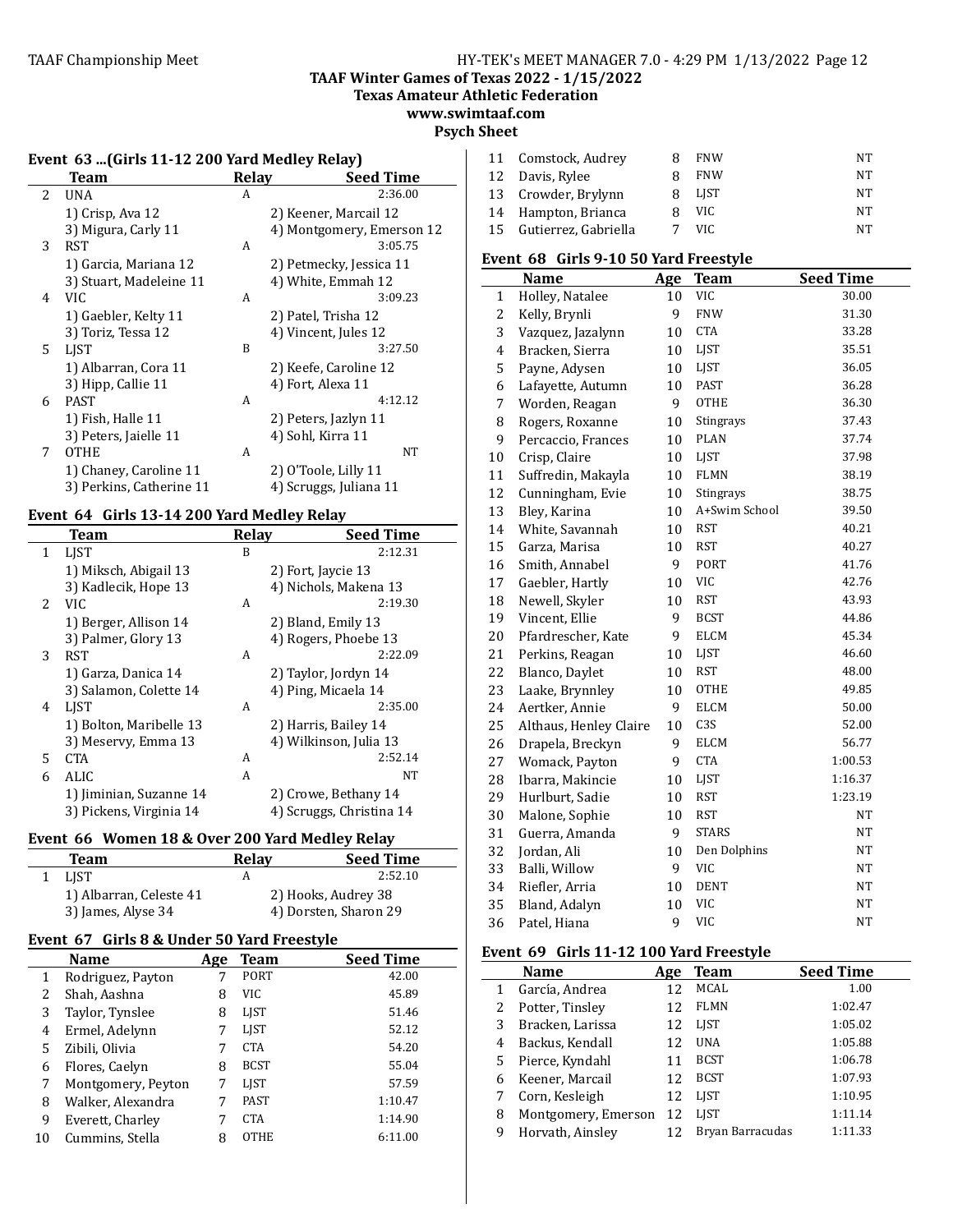**TAAF Winter Games of Texas 2022 - 1/15/2022**

**Texas Amateur Athletic Federation www.swimtaaf.com**

**Psych Sheet**

|  |  |  |  |  |  | Event  69 (Girls 11-12 100 Yard Freestyle) |
|--|--|--|--|--|--|--------------------------------------------|
|--|--|--|--|--|--|--------------------------------------------|

|    | Name                 | <u>Age</u> | Team             | <b>Seed Time</b> |
|----|----------------------|------------|------------------|------------------|
| 10 | Travis, Haley        | 12         | DENT             | 1:12.00          |
| 11 | Dollins, Liberty     | 11         | <b>FNW</b>       | 1:14.41          |
| 12 | Stacy, Madeline      | 12         | ALICE            | 1:15.02          |
| 13 | Garza, Adalyn        | 12         | LIST             | 1:16.86          |
| 14 | Brashars, Anika      | 11         | High Performance | 1:17.58          |
| 15 | Dominguez, Daniela   | 11         | <b>ALICE</b>     | 1:21.08          |
| 16 | Veliz, Alaina        | 12         | TMST             | 1:21.62          |
| 17 | Ballou, Laynee       | 12         | <b>FNW</b>       | 1:22.49          |
| 18 | Keefer, Shayne       | 11         | Den Dolphins     | 1:22.80          |
| 19 | Trigo, Alianah       | 12         | ALICE            | 1:27.79          |
| 20 | Davtyan, Lilianna    | 11         | A+Swim School    | 1:38.00          |
| 21 | Guffey, Olivia       | 11         | LJST             | 1:39.00          |
| 22 | Garcia, Mariana      | 12         | RST              | 1:40.70          |
| 23 | Hernandez, Madelynne | 12         | PORT             | 1:45.40          |
| 24 | Garcia, Andrea       | 12         | <b>OTHE</b>      | 2:01.00          |
| 25 | Vincent, Jules       | 12         | <b>BCST</b>      | 2:06.42          |
| 26 | Wickham, Khloe       | 11         | <b>FNW</b>       | NT               |
| 27 | Young, Grace         | 11         | <b>FNW</b>       | NT               |
| 28 | Medina, Alexandria   | 11         | СC               | NT               |
| 29 | Perkins, Catherine   | 11         | <b>FLMN</b>      | NT               |

# Event 70 Girls 13-14 100 Yard Freestyle

| $\frac{1}{2}$ |                   |            |                         |                  |  |  |
|---------------|-------------------|------------|-------------------------|------------------|--|--|
|               | Name              | <b>Age</b> | <b>Team</b>             | <b>Seed Time</b> |  |  |
| 1             | Pickens, Virginia | 14         | <b>High Performance</b> | 56.33            |  |  |
| 2             | Crowe, Bethany    | 14         | GRNB                    | 57.00            |  |  |
| 3             | Hays, Kenzi       | 14         | <b>FNW</b>              | 59.31            |  |  |
| 4             | Miksch, Abigail   | 13         | OTHE                    | 1:02.00          |  |  |
| 5             | Garcia, Arriana   | 13         | Stingrays               | 1:04.16          |  |  |
| 6             | Nichols, Makena   | 13         | <b>OTHE</b>             | 1:06.34          |  |  |
| 7             | Salamon, Colette  | 14         | <b>RST</b>              | 1:07.24          |  |  |
| 8             | Bolton, Maribelle | 13         | C <sub>3</sub> S        | 1:15.00          |  |  |
| 9             | Wilkinson, Julia  | 13         | <b>LIST</b>             | 1:16.00          |  |  |
| 10            | Bland, Emily      | 13         | VIC                     | 1:19.02          |  |  |
| 11            | Miller, Kalei     | 13         | RST                     | 1:20.19          |  |  |
| 12            | Tidmore, Anna     | 13         | <b>RST</b>              | 1:26.59          |  |  |
| 13            | Williams, Mikayla | 14         | SBEL                    | 1:29.99          |  |  |
| 14            | Moreno, Jocelyn   | 13         | <b>CTA</b>              | 1:35.84          |  |  |
| 15            | Wright, Isabella  | 13         | <b>CTA</b>              | 2:33.20          |  |  |
| 16            | Pitts, Kelsev     | 13         | <b>CTA</b>              | 2:52.16          |  |  |
| 17            | Reyes, Audrina    | 13         | <b>STARS</b>            | NT               |  |  |
| 18            | Culberson, Myli   | 13         | ALLE                    | NT               |  |  |

# Event 71 Women 15-17 100 Yard Freestyle

|    | Name                | Age | Team        | <b>Seed Time</b> |
|----|---------------------|-----|-------------|------------------|
| 1  | Dollins, Whitney    | 17  | <b>FNW</b>  | 57.16            |
| 2  | Rogers, Ann         | 15  | <b>PORT</b> | 1:00.69          |
| 3  | Immenhauser, Hannah | 16  | VIC.        | 1:01.10          |
| 4  | Malone, Bailey      | 17  | RST         | 1:01.99          |
| 5  | Gattis, Malia       | 16  | <b>DENT</b> | 1:04.00          |
| 6  | Page, Laney         | 15  | <b>PORT</b> | 1:07.15          |
| 7  | Belvin, Audry       | 15  | VIC         | 1:11.18          |
| 8  | Juarez, Abigail     | 15  | RST         | 1:11.73          |
| 9  | Almanza, Jocelyn    | 15  | <b>CTA</b>  | 1:12.25          |
| 10 | Gutirrez, Daniela   | 15  | CTA         | 1:39.01          |

| 11                                          | Cone, Celeste                               | 16  | C <sub>3</sub> S | <b>NT</b>        |  |  |
|---------------------------------------------|---------------------------------------------|-----|------------------|------------------|--|--|
| Event 72 Women 18 & Over 100 Yard Freestyle |                                             |     |                  |                  |  |  |
|                                             | Name                                        | Age | <b>Team</b>      | <b>Seed Time</b> |  |  |
| $\mathbf{1}$                                | Morgan, Nicole                              | 43  | <b>WHAL</b>      | 1:08.00          |  |  |
| 2                                           | Lawler, Kimberly                            | 48  | <b>OTHE</b>      | 1:15.00          |  |  |
| 3                                           | Martinez, Cinthea                           | 18  | SBEL             | 1:21.44          |  |  |
| $\overline{4}$                              | Riedl, Barbara                              | 75  | Den Dolphins     | 1:31.85          |  |  |
| 5                                           | Chancoco, Gemini                            | 21  | <b>RST</b>       | 1:43.51          |  |  |
| 6                                           | McDaniel, Carrie                            | 50  | <b>WHAL</b>      | 2:04.00          |  |  |
|                                             | Event 73 Girls 6 & Under 25 Yard Backstroke |     |                  |                  |  |  |
|                                             | <b>Name</b>                                 | Age | <b>Team</b>      | <b>Seed Time</b> |  |  |
| 1                                           | Kringle, Camille                            | 6   | <b>UNAT</b>      | 24.31            |  |  |
| 2                                           | Griffiths, Ariana                           | 6   | A+Swim School    | 28.50            |  |  |
| 3                                           | Borodyansky, Ziva                           | 6   | A+Swim School    | 29.60            |  |  |
| 4                                           | Gaebler, Paitly                             | 6   | <b>VIC</b>       | 30.41            |  |  |
| 5                                           | Spence, Olivia                              | 6   | C <sub>3</sub> S | 32.03            |  |  |
| 6                                           | Light, Keeara                               | 6   | <b>RST</b>       | 33.58            |  |  |
| 7                                           | Carlson, Freya                              | 6   | C <sub>3</sub> S | 34.49            |  |  |
| 8                                           | Harutyunyan, Olivia                         | 5   | A+Swim School    | 35.50            |  |  |
| 9                                           | Shelokov, Polina                            | 6   | A+Swim School    | 35.50            |  |  |
| 10                                          | Matiushenko, Matrona                        | 4   | A+Swim School    | 40.50            |  |  |
| 11                                          | Keeler, Shiloh                              | 5   | <b>UNA</b>       | 41.69            |  |  |
| 12                                          | Branco, Landry                              | 5   | C <sub>3</sub> S | 42.86            |  |  |
| 13                                          | Storbeck, Pearl                             | 6   | <b>PAST</b>      | 43.00            |  |  |
| 14                                          | Cawthon, Liberty                            | 5   | C <sub>3</sub> S | 43.03            |  |  |
| 15                                          | Greene, Calliope                            | 5   | <b>PAST</b>      | 1:08.78          |  |  |
| 16                                          | Hansen, Ava                                 | 5   | <b>PAST</b>      | 1:14.00          |  |  |
| 17                                          | Gibson, Oli                                 | 6   | <b>PAST</b>      | 1:17.00          |  |  |
| 18                                          | Payne, Finley                               | 6   | <b>FNW</b>       | <b>NT</b>        |  |  |
| 19                                          | Schlosser, Alexis                           | 6   | <b>DENT</b>      | NT               |  |  |
| 20                                          | Schlosser, Kylee                            | 6   | <b>DENT</b>      | NT               |  |  |
| 21                                          | Patel, Anshi                                | 6   | <b>VIC</b>       | <b>NT</b>        |  |  |

#### **Event 74 Girls 7-8 25 Yard Backstroke**

|    | Name                   | Age | <b>Team</b>      | Seed Time |
|----|------------------------|-----|------------------|-----------|
| 1  | Shelokov, Anastasia    | 8   | A+Swim School    | 18.50     |
| 2  | Geer, Ava              | 8   | PLAN             | 19.23     |
| 3  | Edwards, Ava           | 8   | PORT             | 20.17     |
| 4  | Cross, Chandler        | 7   | <b>NEWB</b>      | 22.19     |
| 5  | Citzler, Leah          | 8   | GRNB             | 22.21     |
| 6  | Gomez-Cisneros, Corina | 7   | PORT             | 25.25     |
| 7  | Shvayuk, Milana        | 7   | A+Swim School    | 25.50     |
| 8  | Dreeben, Olive         | 8   | C3S              | 25.50     |
| 9  | Watson, Lainey         | 8   | PAST             | 25.63     |
| 10 | Taylor, Tynslee        | 8   | LJST             | 27.14     |
| 11 | Zibili, Olivia         | 7   | <b>CTA</b>       | 27.63     |
| 12 | Flores, Caelyn         | 8   | <b>BCST</b>      | 29.34     |
| 13 | Crowder, Brylynn       | 8   | <b>LIST</b>      | 29.46     |
| 14 | Shah, Aashna           | 8   | VIC              | 29.58     |
| 15 | Zamarron, Lenora       | 7   | PAST             | 30.00     |
| 16 | Hunter, Adi            | 8   | C <sub>3</sub> S | 30.02     |
| 17 | Seerden, Kensie        | 7   | <b>OTHE</b>      | 31.15     |
| 18 | Gruzensky, Bella       | 7   | C <sub>3</sub> S | 32.31     |
| 19 | Everett, Charley       | 7   | <b>CTA</b>       | 33.90     |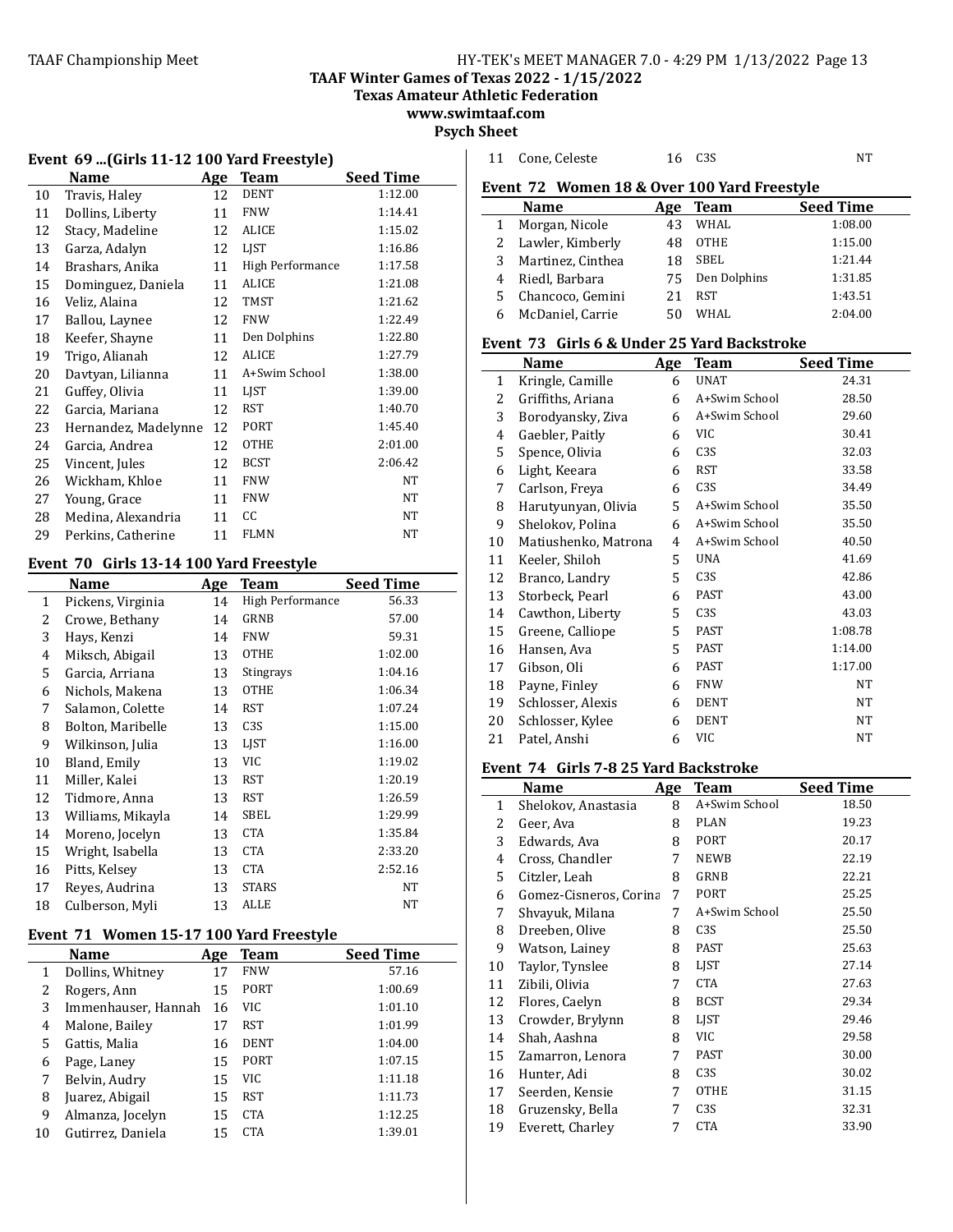32 Acosta, Olivia 9 Den Dolphins NT

**TAAF Winter Games of Texas 2022 - 1/15/2022**

**Texas Amateur Athletic Federation**

**www.swimtaaf.com**

**Psych Sheet**

| Event 74  (Girls 7-8 25 Yard Backstroke) |                                        |     |                  |                  |  |
|------------------------------------------|----------------------------------------|-----|------------------|------------------|--|
|                                          | <b>Name</b>                            |     | Age Team         | <b>Seed Time</b> |  |
| 20                                       | Walker, Alexandra                      | 7   | <b>PAST</b>      | 35.93            |  |
| 21                                       | Storbeck, Gwendolyn                    | 8   | <b>PAST</b>      | 37.00            |  |
| 22                                       | Greene, Allison                        | 8   | <b>VIC</b>       | 41.00            |  |
| 23                                       | Cooley, Mollee                         | 8   | C <sub>3</sub> S | 45.00            |  |
| 24                                       | Cooley, Zoey                           | 8   | C3S              | 45.00            |  |
| 25                                       | Forbes, Mia                            | 8   | <b>PLAN</b>      | 45.00            |  |
| 26                                       | Khondker, Mahek                        | 7   | <b>BCST</b>      | 1:14.27          |  |
| 27                                       | Brown, Keagan                          | 7   | PAST             | 1:40.00          |  |
| 28                                       | Villarreal, Sadie                      | 8   | VIC              | 4:13.00          |  |
| 29                                       | Cummins, Stella                        | 8   | <b>OTHE</b>      | 5:38.00          |  |
| 30                                       | Comstock, Audrey                       | 8   | <b>FNW</b>       | NT               |  |
| 31                                       | Davis, Rylee                           | 8   | <b>FNW</b>       | NT               |  |
| 32                                       | Paiva, Leah                            | 8   | <b>RST</b>       | NΤ               |  |
| 33                                       | Dobbs, Teresa                          | 8   | Den Dolphins     | NT               |  |
| 34                                       | Warren, Hayden                         | 7   | <b>VIC</b>       | NT               |  |
| 35                                       | Flores, Elizabeth                      | 8   | <b>BCST</b>      | NT               |  |
| 36                                       | Balli, Liesel                          | 8   | VIC              | NT               |  |
| 37                                       | Gutierrez, Gabriella                   | 7   | VIC              | NT               |  |
| 38                                       | King, Adalyn                           | 8   | <b>VIC</b>       | NT               |  |
| 39                                       | Massey, Alexia                         | 7   | <b>VIC</b>       | NT               |  |
|                                          |                                        |     |                  |                  |  |
|                                          | Event 75 Girls 9-10 25 Yard Backstroke |     |                  |                  |  |
|                                          | <b>Name</b>                            | Age | <b>Team</b>      | <b>Seed Time</b> |  |
|                                          |                                        |     |                  |                  |  |
| $\mathbf{1}$                             | Bracken, Clara                         | 10  | LJST             | 18.53            |  |
| $\overline{c}$                           | Wallace, Avery                         | 10  | <b>RST</b>       | 19.18            |  |
| 3                                        | Bley, Karina                           | 10  | A+Swim School    | 19.60            |  |
| 4                                        | Seerden, Sadie                         | 10  | <b>OTHE</b>      | 19.63            |  |
| 5                                        | DeNovellis, Kennedy                    | 10  | Stingrays        | 19.87            |  |
| 6                                        | Sterzinger, Clara                      | 10  | LJST             | 20.18            |  |
| 7                                        | Gonzalez, Camila                       | 9   | <b>LIST</b>      | 20.80            |  |
| 8                                        | Balli, Willow                          | 9   | VIC              | 20.93            |  |
| 9                                        | Cunningham, Evie                       | 10  | Stingrays        | 21.72            |  |
| 10                                       | Suffredin, Makayla                     | 10  | <b>FLMN</b>      | 21.86            |  |
| 11                                       | Pfardrescher, Kate                     | 9   | <b>ELCM</b>      | 22.11            |  |
| 12                                       | Malone, Sophie                         | 10  | <b>RST</b>       | 22.15            |  |
| 13                                       | White, Savannah                        | 10  | <b>RST</b>       | 22.60            |  |
| 14                                       | Adlesperger, Alex                      | 9   | Stingrays        | 22.91            |  |
| 15                                       | Gaebler, Hartly                        | 10  | VIC              | 23.84            |  |
| 16                                       | Garza, Marisa                          | 10  | <b>RST</b>       | 24.11            |  |
| 17                                       | Drapela, Breckyn                       | 9   | <b>ELCM</b>      | 25.33            |  |
| 18                                       | Althaus, Henley Claire                 | 10  | C <sub>3</sub> S | 26.00            |  |
| 19                                       | Aertker, Annie                         | 9   | <b>ELCM</b>      | 26.00            |  |
| 20                                       | Blanco, Daylet                         | 10  | <b>RST</b>       | 26.00            |  |

21 James, Audrey 9 LJST 26.16<br>22 Laake, Brynnley 10 OTHE 27.60

23 Stafford, Katerina 10 PLAN 29.67<br>24 Holley, Natalee 10 VIC 30.00 24 Holley, Natalee 10 VIC 30.00 25 Etheredge, Grace 9 PAST 30.07 26 Womack, Payton 9 CTA 32.69 Ibarra, Makincie 10 LJST 34.00 28 Oswal, Tisya 9 PLAN 34.00 29 Patel, Hiana 9 VIC 37.99 30 Quinney, Charlotte 10 VIC 50.00 Stephens, Kleo 9 ELCM 1:40.00

22 Laake, Brynnley

| <b>Seed Time</b><br><b>Name</b><br>Age<br><b>Team</b><br><b>UNAT</b><br>$\mathbf{1}$<br>Chen, Gwyneth<br>12<br>Den Dolphins<br>2<br>Jones, Kaisity<br>11<br>3<br>Backus, Kendall<br><b>UNA</b><br>12<br>4<br>12<br><b>DENT</b><br>Travis, Haley<br>5<br>12<br><b>GRNB</b><br>Citzler, Carmen<br>6<br>Landrum, Lexi<br>11<br><b>UNA</b><br>7<br><b>FNW</b><br>Dollins, Liberty<br>11<br><b>BCST</b><br>8<br>Keener, Marcail<br>12<br>9<br><b>ALICE</b><br>Dominguez, Daniela<br>11<br>Horvath, Ainsley<br>12<br>Bryan Barracudas<br>10<br><b>VIC</b><br>12<br>11<br>Anders, Riley<br>12<br>12<br>Wagner, Sarah<br>Bryan Barracudas<br>13<br>12<br>Bryan Barracudas<br>Wagner, Sarah<br>Garza, Adalyn<br>12<br>LIST<br>14<br><b>CTA</b><br>15<br>Do, Khue<br>11<br>16<br>Davtyan, Lilianna<br>11<br>A+Swim School | Event 76 Girls 11-12 50 Yard Backstroke |  |  |  |  |  |  |
|-----------------------------------------------------------------------------------------------------------------------------------------------------------------------------------------------------------------------------------------------------------------------------------------------------------------------------------------------------------------------------------------------------------------------------------------------------------------------------------------------------------------------------------------------------------------------------------------------------------------------------------------------------------------------------------------------------------------------------------------------------------------------------------------------------------------|-----------------------------------------|--|--|--|--|--|--|
|                                                                                                                                                                                                                                                                                                                                                                                                                                                                                                                                                                                                                                                                                                                                                                                                                 |                                         |  |  |  |  |  |  |
|                                                                                                                                                                                                                                                                                                                                                                                                                                                                                                                                                                                                                                                                                                                                                                                                                 | 28.48                                   |  |  |  |  |  |  |
|                                                                                                                                                                                                                                                                                                                                                                                                                                                                                                                                                                                                                                                                                                                                                                                                                 | 35.40                                   |  |  |  |  |  |  |
|                                                                                                                                                                                                                                                                                                                                                                                                                                                                                                                                                                                                                                                                                                                                                                                                                 | 36.77                                   |  |  |  |  |  |  |
|                                                                                                                                                                                                                                                                                                                                                                                                                                                                                                                                                                                                                                                                                                                                                                                                                 | 37.00                                   |  |  |  |  |  |  |
|                                                                                                                                                                                                                                                                                                                                                                                                                                                                                                                                                                                                                                                                                                                                                                                                                 | 37.08                                   |  |  |  |  |  |  |
|                                                                                                                                                                                                                                                                                                                                                                                                                                                                                                                                                                                                                                                                                                                                                                                                                 | 37.14                                   |  |  |  |  |  |  |
|                                                                                                                                                                                                                                                                                                                                                                                                                                                                                                                                                                                                                                                                                                                                                                                                                 | 37.80                                   |  |  |  |  |  |  |
|                                                                                                                                                                                                                                                                                                                                                                                                                                                                                                                                                                                                                                                                                                                                                                                                                 | 38.42                                   |  |  |  |  |  |  |
|                                                                                                                                                                                                                                                                                                                                                                                                                                                                                                                                                                                                                                                                                                                                                                                                                 | 39.44                                   |  |  |  |  |  |  |
|                                                                                                                                                                                                                                                                                                                                                                                                                                                                                                                                                                                                                                                                                                                                                                                                                 | 39.65                                   |  |  |  |  |  |  |
|                                                                                                                                                                                                                                                                                                                                                                                                                                                                                                                                                                                                                                                                                                                                                                                                                 | 40.33                                   |  |  |  |  |  |  |
|                                                                                                                                                                                                                                                                                                                                                                                                                                                                                                                                                                                                                                                                                                                                                                                                                 | 41.31                                   |  |  |  |  |  |  |
|                                                                                                                                                                                                                                                                                                                                                                                                                                                                                                                                                                                                                                                                                                                                                                                                                 | 41.31                                   |  |  |  |  |  |  |
|                                                                                                                                                                                                                                                                                                                                                                                                                                                                                                                                                                                                                                                                                                                                                                                                                 | 41.46                                   |  |  |  |  |  |  |
|                                                                                                                                                                                                                                                                                                                                                                                                                                                                                                                                                                                                                                                                                                                                                                                                                 | 42.76                                   |  |  |  |  |  |  |
|                                                                                                                                                                                                                                                                                                                                                                                                                                                                                                                                                                                                                                                                                                                                                                                                                 | 43.50                                   |  |  |  |  |  |  |
| <b>CTA</b><br>17<br>Nguyen, Suri<br>11                                                                                                                                                                                                                                                                                                                                                                                                                                                                                                                                                                                                                                                                                                                                                                          | 43.53                                   |  |  |  |  |  |  |
| Adlesperger, Sydney<br>12<br>Stingrays<br>18                                                                                                                                                                                                                                                                                                                                                                                                                                                                                                                                                                                                                                                                                                                                                                    | 45.50                                   |  |  |  |  |  |  |
| LJST<br>19<br>Hipp, Callie<br>11                                                                                                                                                                                                                                                                                                                                                                                                                                                                                                                                                                                                                                                                                                                                                                                | 47.05                                   |  |  |  |  |  |  |
| PORT<br>20<br>12<br>Hernandez, Madelynne                                                                                                                                                                                                                                                                                                                                                                                                                                                                                                                                                                                                                                                                                                                                                                        | 50.00                                   |  |  |  |  |  |  |
| 21<br>12<br>ALICE<br>Trigo, Alianah                                                                                                                                                                                                                                                                                                                                                                                                                                                                                                                                                                                                                                                                                                                                                                             | 50.87                                   |  |  |  |  |  |  |
| 22<br>12<br><b>RST</b><br>Garcia, Mariana                                                                                                                                                                                                                                                                                                                                                                                                                                                                                                                                                                                                                                                                                                                                                                       | 51.16                                   |  |  |  |  |  |  |
| 23<br>12<br>LJST<br>Crisp, Ava                                                                                                                                                                                                                                                                                                                                                                                                                                                                                                                                                                                                                                                                                                                                                                                  | 51.45                                   |  |  |  |  |  |  |
| <b>VIC</b><br>24<br>Gaebler, Kelty<br>11                                                                                                                                                                                                                                                                                                                                                                                                                                                                                                                                                                                                                                                                                                                                                                        | 51.68                                   |  |  |  |  |  |  |
| 25<br>White, Emmah<br>12<br><b>RST</b>                                                                                                                                                                                                                                                                                                                                                                                                                                                                                                                                                                                                                                                                                                                                                                          | 51.85                                   |  |  |  |  |  |  |
| <b>FLMN</b><br>Chaney, Caroline<br>26<br>11                                                                                                                                                                                                                                                                                                                                                                                                                                                                                                                                                                                                                                                                                                                                                                     | 55.00                                   |  |  |  |  |  |  |
| <b>PAST</b><br>27<br>Watson, Milleigh<br>11                                                                                                                                                                                                                                                                                                                                                                                                                                                                                                                                                                                                                                                                                                                                                                     | 1:02.00                                 |  |  |  |  |  |  |
| 28<br>Ibarra, Mielikki<br>11<br><b>LIST</b>                                                                                                                                                                                                                                                                                                                                                                                                                                                                                                                                                                                                                                                                                                                                                                     | 1:04.59                                 |  |  |  |  |  |  |
| 29<br>12<br><b>LIST</b><br>Keefe, Caroline                                                                                                                                                                                                                                                                                                                                                                                                                                                                                                                                                                                                                                                                                                                                                                      | 4:01.00                                 |  |  |  |  |  |  |
| 30<br>LJST<br>Guffey, Olivia<br>11                                                                                                                                                                                                                                                                                                                                                                                                                                                                                                                                                                                                                                                                                                                                                                              | 4:59.00                                 |  |  |  |  |  |  |
| 31<br><b>FNW</b><br>Wickham, Khloe<br>11                                                                                                                                                                                                                                                                                                                                                                                                                                                                                                                                                                                                                                                                                                                                                                        | NT                                      |  |  |  |  |  |  |
| <b>FNW</b><br>32<br>Young, Grace<br>11                                                                                                                                                                                                                                                                                                                                                                                                                                                                                                                                                                                                                                                                                                                                                                          | NT                                      |  |  |  |  |  |  |
| 33<br>Patel, Trisha<br>12<br>VIC                                                                                                                                                                                                                                                                                                                                                                                                                                                                                                                                                                                                                                                                                                                                                                                | <b>NT</b>                               |  |  |  |  |  |  |
| 34<br>ALLE<br>Laurendine, Avery<br>11                                                                                                                                                                                                                                                                                                                                                                                                                                                                                                                                                                                                                                                                                                                                                                           | NΤ                                      |  |  |  |  |  |  |
| cc<br>35<br>Medina, Alexandria<br>11                                                                                                                                                                                                                                                                                                                                                                                                                                                                                                                                                                                                                                                                                                                                                                            | $_{\rm NT}$                             |  |  |  |  |  |  |
| <b>FLMN</b><br>36<br>Perkins, Catherine<br>11                                                                                                                                                                                                                                                                                                                                                                                                                                                                                                                                                                                                                                                                                                                                                                   | NT                                      |  |  |  |  |  |  |
| 37<br>Adrean, Emmi<br>12<br>VIC                                                                                                                                                                                                                                                                                                                                                                                                                                                                                                                                                                                                                                                                                                                                                                                 | NΤ                                      |  |  |  |  |  |  |
| VIC<br>38<br>Newell, Madeleine<br>11                                                                                                                                                                                                                                                                                                                                                                                                                                                                                                                                                                                                                                                                                                                                                                            | NΤ                                      |  |  |  |  |  |  |

# **Event 77 Girls 13-14 50 Yard Backstroke**

|    | Name               | Age | <b>Team</b>      | <b>Seed Time</b> |
|----|--------------------|-----|------------------|------------------|
| 1  | Crowe, Bethany     | 14  | GRNB             | 29.00            |
| 2  | Kadlecik, Hope     | 13  | LIST             | 32.41            |
| 3  | Miksch, Abigail    | 13  | <b>OTHE</b>      | 32.50            |
| 4  | Ho, Iris           | 13  | <b>CTA</b>       | 36.12            |
| 5  | Parker, Hannah     | 14  | Den Dolphins     | 37.84            |
| 6  | Ping, Micaela      | 14  | <b>RST</b>       | 38.02            |
| 7  | Taylor, Jordyn     | 14  | <b>RST</b>       | 38.75            |
| 8  | Bland, Emily       | 13  | <b>VIC</b>       | 39.37            |
| 9  | Kalil, Maxine      | 13  | Bryan Barracudas | 39.78            |
| 10 | Scruggs, Christina | 14  | C <sub>3</sub> S | 39.90            |
| 11 | Miller, Kalei      | 13  | <b>RST</b>       | 43.09            |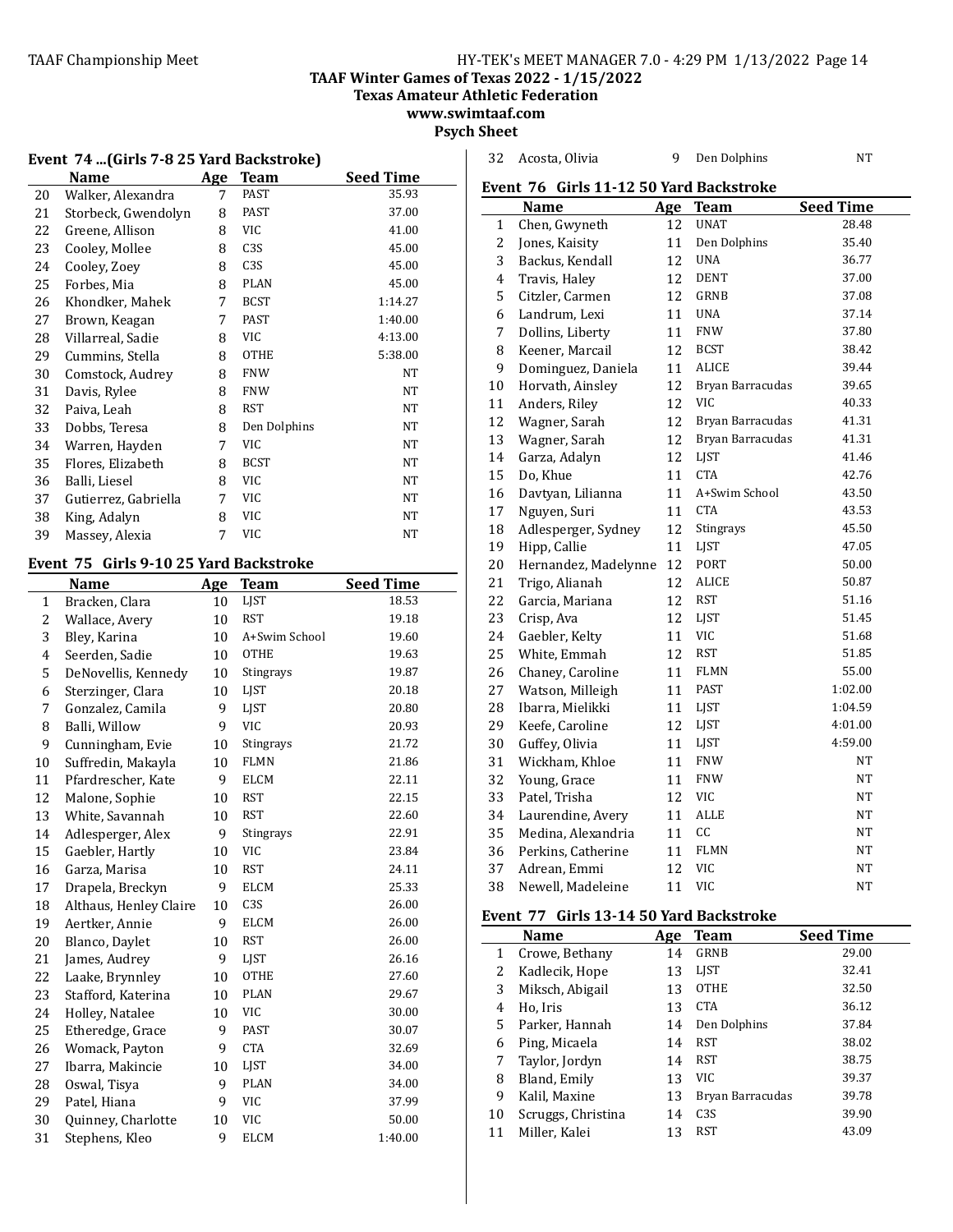**TAAF Winter Games of Texas 2022 - 1/15/2022**

**Texas Amateur Athletic Federation**

**www.swimtaaf.com**

# **Psych Sheet**

## Event 77 ...(Girls 13-14 50 Yard Backstroke)

|    | Name               | Age | <b>Team</b>      | <b>Seed Time</b> |
|----|--------------------|-----|------------------|------------------|
| 12 | Mcdonough, Katie   | 14  | Bryan Barracudas | 43.26            |
| 13 | Warkins, Payton    | 13  | Stingrays        | 44.53            |
| 14 | Jones, Allie       | 13  | <b>LIST</b>      | 47.84            |
| 15 | Culberson, Myli    | 13  | <b>ALLE</b>      | 49.20            |
| 16 | Bobrovskikh, Daria | 13  | A+Swim School    | 50.50            |
| 17 | Nelson, Olivia     | 13  | Stingrays        | 51.81            |
| 18 | Wright, Isabella   | 13  | <b>CTA</b>       | 53.28            |
| 19 | Lopez, Breanna     | 13  | <b>CTA</b>       | 1:00.03          |
| 20 | Pitts, Kelsev      | 13  | <b>CTA</b>       | 1:23.50          |
| 21 | Stephens, Glorya   | 13  | <b>OTHE</b>      | 1:35.00          |
| 22 | Meservy, Emma      | 13  | LIST             | 2:40.00          |
| 23 | Wollny, Madeline   | 13  | <b>MCAL</b>      | 8:05.00          |
| 24 | Ebey, Michelle     | 14  | LIST             | NT               |
| 25 | Bryan, Kaylyn      | 13  | VIC              | NT               |

#### Event 78 Women 15-17 50 Yard Backstroke

|   | <b>Name</b>       | Age | <b>Team</b>      | <b>Seed Time</b> |
|---|-------------------|-----|------------------|------------------|
|   | Malone, Bailey    |     | RST              | 32.74            |
|   | 2 Trevino, Estela | 15  | <b>RST</b>       | 36.54            |
|   | Gattis, Malia     |     | DENT             | 37.00            |
|   | Moehrig, Chloe    | 15  | <b>BCST</b>      | 41.27            |
| 5 | Rogers, Caroline  |     | C <sub>3</sub> S | NT               |

#### Event 79 Women 18 & Over 50 Yard Backstroke

|    | Name             | Age | Team             | Seed Time |
|----|------------------|-----|------------------|-----------|
| 1  | Haskett, Ariel   | 24  | Den Dolphins     | 34.32     |
| 2  | Payne, Kristin   | 41  | <b>FLMN</b>      | 35.00     |
| 3  | Chaney, Robin    | 37  | <b>FLMN</b>      | 35.51     |
| 4  | Smith, Dori      | 47  | Den Dolphins     | 45.81     |
| 5  | Rathke, Samantha | 37  | C <sub>3</sub> S | 46.31     |
| 6  | Kelly, Darla     | 64  | SBEL             | 59.99     |
|    | Johnson, Heidi   | 75  | Den Dolphins     | 1:25.12   |
| 8  | Martinez, Renee  | 53  | SBEL             | 1:37.00   |
| 9  | Lawler, Kimberly | 48  | <b>OTHE</b>      | 9:05.00   |
| 10 | Ebey, Ashlyn     | 19  | <b>LIST</b>      | NT        |

#### Event 80 Girls 8 & Under 25 Yard Breaststroke

|    | <b>Name</b>         | Age | <b>Team</b>     | <b>Seed Time</b> |
|----|---------------------|-----|-----------------|------------------|
| 1  | Shelokov, Anastasia | 8   | A+Swim School   | 19.50            |
| 2  | Cawthon, Jubilee    | 8   | C <sub>3S</sub> | 24.69            |
| 3  | Edwards, Ava        | 8   | <b>PORT</b>     | 24.93            |
| 4  | Schnurpel, Jillian  | 7   | <b>PORT</b>     | 32.50            |
| 5  | Ermel, Adelynn      | 7   | <b>LIST</b>     | 37.07            |
| 6  | Dreeben, Olive      | 8   | C <sub>3S</sub> | 37.74            |
| 7  | Hunter, Adi         | 8   | C <sub>3S</sub> | 39.23            |
| 8  | Greene, Allison     | 8   | <b>VIC</b>      | 45.00            |
| 9  | Paiva. Leah         | 8   | RST             | <b>NT</b>        |
| 10 | Dobbs, Teresa       | 8   | Den Dolphins    | <b>NT</b>        |
| 11 | Flores, Elizabeth   | 8   | <b>BCST</b>     | NT               |
| 12 | Massey, Alexia      |     | VIC             | <b>NT</b>        |

# Event 81 Girls 9-10 25 Yard Breaststroke

| <b>Name</b>        |   | Age Team | <b>Seed Time</b> |
|--------------------|---|----------|------------------|
| 1 Bracken, Sierra  |   | 10 LIST  | 18.24            |
| 2 Brimage, McKenna | q | UNA      | 19.01            |

| 3  | Vazquez, Jazalynn   | 10 | <b>CTA</b>   | 21.05     |
|----|---------------------|----|--------------|-----------|
| 4  | Bohland, Tori       | 9  | ALLE         | 21.34     |
| 5  | Percaccio, Frances  | 10 | <b>PLAN</b>  | 22.71     |
| 6  | Crisp, Claire       | 10 | <b>LIST</b>  | 23.15     |
| 7  | Worden, Reagan      | 9  | <b>OTHE</b>  | 25.50     |
| 8  | Rogers, Roxanne     | 10 | Stingrays    | 25.90     |
| 9  | Sterzinger, Clara   | 10 | LIST         | 25.98     |
| 10 | James, Audrey       | 9  | LJST         | 27.21     |
| 11 | Laake, Brynnley     | 10 | <b>OTHE</b>  | 27.89     |
| 12 | Schnurpel, Jennavie | 9  | PORT         | 29.69     |
| 13 | Lafko, Ivy          | 9  | Stingrays    | 30.10     |
| 14 | Perkins, Reagan     | 10 | LJST         | 30.89     |
| 15 | Stafford, Katerina  | 10 | <b>PLAN</b>  | 33.26     |
| 16 | Garza, Marisa       | 10 | <b>RST</b>   | 35.86     |
| 17 | Hurlburt, Sadie     | 10 | <b>RST</b>   | 36.10     |
| 18 | Etheredge, Grace    | 9  | PAST         | 39.47     |
| 19 | Oswal, Tisya        | 9  | <b>PLAN</b>  | 40.00     |
| 20 | Guerra, Amanda      | 9  | <b>STARS</b> | NT        |
| 21 | Acosta, Olivia      | 9  | Den Dolphins | <b>NT</b> |
| 22 | Jordan, Ali         | 10 | Den Dolphins | NT        |
| 23 | Riefler, Arria      | 10 | <b>DENT</b>  | NT        |
| 24 | Bland, Adalyn       | 10 | <b>VIC</b>   | NΤ        |

#### Event 82 Girls 11-12 50 Yard Breaststroke

|    | <b>Name</b>         | Age | <b>Team</b>      | <b>Seed Time</b> |
|----|---------------------|-----|------------------|------------------|
| 1  | Scruggs, Julianna   | 11  | C <sub>3</sub> S | 25.00            |
| 2  | Bracken, Larissa    | 12  | LJST             | 36.63            |
| 3  | Toriz, Tessa        | 12  | <b>UNAT</b>      | 37.43            |
| 4  | Migura, Carly       | 11  | <b>UNA</b>       | 42.24            |
| 5  | Ballou, Laynee      | 12  | <b>FNW</b>       | 42.64            |
| 6  | Montgomery, Emerson | 12  | <b>LIST</b>      | 43.02            |
| 7  | Petmecky, Jessica   | 11  | <b>RST</b>       | 44.47            |
| 8  | Brashars, Anika     | 11  | High Performance | 46.19            |
| 9  | Sohl, Kirra         | 11  | <b>PAST</b>      | 46.91            |
| 10 | Peters, Jazlyn      | 11  | <b>PAST</b>      | 47.02            |
| 11 | Wagner, Sarah       | 12  | Bryan Barracudas | 47.39            |
| 12 | Wagner, Sarah       | 12  | Bryan Barracudas | 47.39            |
| 13 | Nguyen, Suri        | 11  | <b>CTA</b>       | 48.97            |
| 14 | Adlesperger, Sydney | 12  | Stingrays        | 49.00            |
| 15 | Peters, Jaielle     | 11  | <b>PAST</b>      | 49.68            |
| 16 | Santiago, Gabriella | 12  | TMST             | 49.81            |
| 17 | O'toole, Lilly      | 11  | <b>UNAT</b>      | 52.57            |
| 18 | Crisp, Ava          | 12  | LIST             | 52.81            |
| 19 | Do, Khue            | 11  | <b>CTA</b>       | 54.02            |
| 20 | Stuart, Madeleine   | 11  | <b>RST</b>       | 55.77            |
| 21 | Watson, Milleigh    | 11  | <b>PAST</b>      | 59.53            |
| 22 | Albarran, Cora      | 11  | LJST             | 59.63            |
| 23 | Vincent, Jules      | 12  | <b>BCST</b>      | 1:05.09          |
| 24 | Veliz, Alaina       | 12  | <b>TMST</b>      | 3:31.00          |
| 25 | White, Emmah        | 12  | <b>RST</b>       | NT               |
| 26 | Smith, Tapal        | 11  | <b>ALICE</b>     | NT               |
| 27 | Fort, Alexa         | 11  | LJST             | NT               |
| 28 | Medina, Autumn      | 11  | cc               | NT               |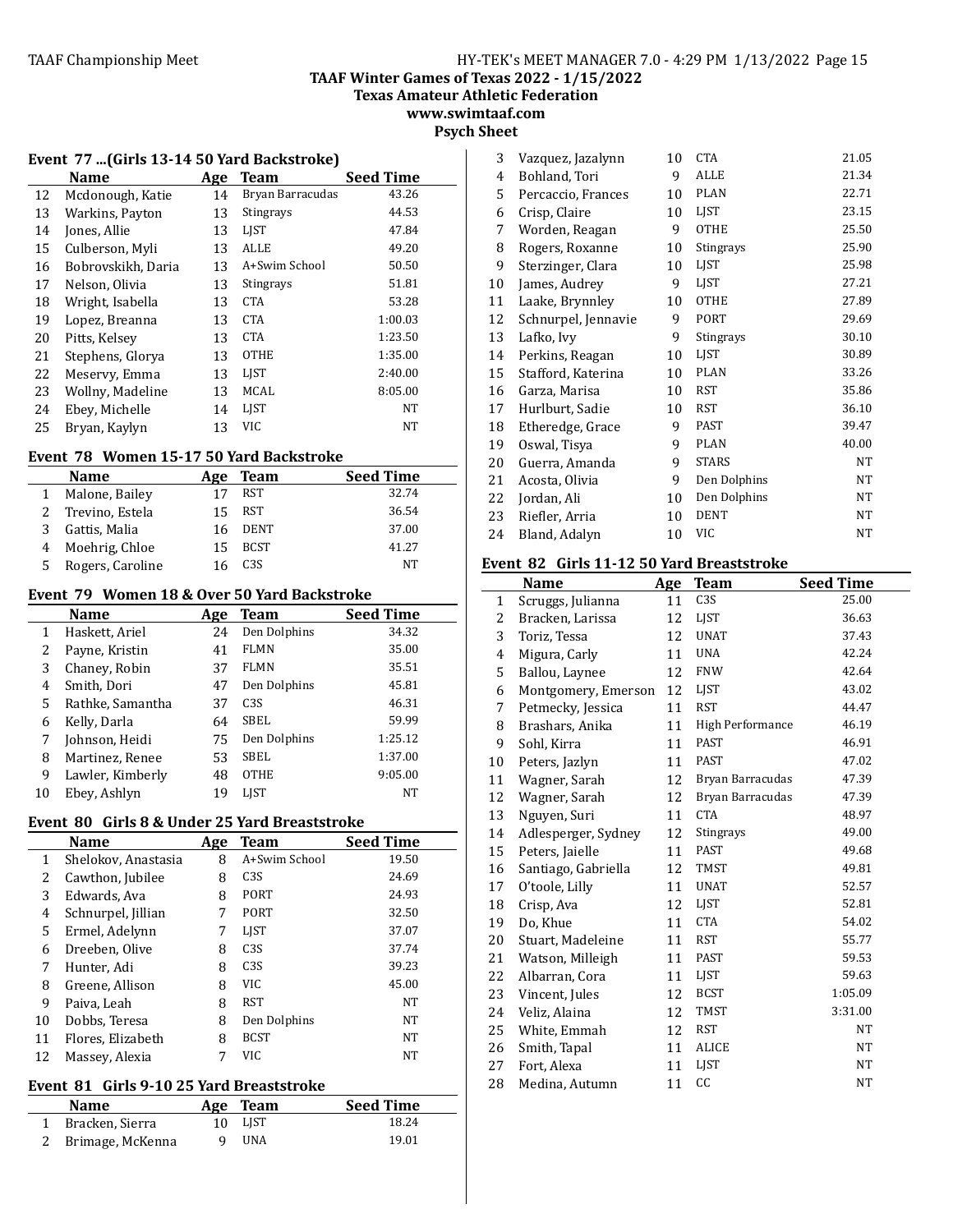**TAAF Winter Games of Texas 2022 - 1/15/2022** 

**Texas Amateur Athletic Federation**

**www.swimtaaf.com Psych Sheet**

| Event 83 Girls 13-14 50 Yard Breaststroke |                    |     |                  |                  |
|-------------------------------------------|--------------------|-----|------------------|------------------|
|                                           | Name               | Age | <b>Team</b>      | <b>Seed Time</b> |
| 1                                         | Light, Ava         | 14  | RST              | 35.08            |
| 2                                         | Fort, Jaycie       | 13  | LIST             | 35.46            |
| 3                                         | Rogers, Phoebe     | 13  | PORT             | 39.40            |
| 4                                         | Parker, Hannah     | 14  | Den Dolphins     | 41.88            |
| 5                                         | Scruggs, Christina | 14  | C <sub>3</sub> S | 42.00            |
| 6                                         | Taylor, Jordyn     | 14  | <b>RST</b>       | 42.86            |
| 7                                         | Bolton, Maribelle  | 13  | C3S              | 44.00            |
| 8                                         | Rubio, Aileen      | 13  | <b>CTA</b>       | 44.25            |
| 9                                         | Ping, Micaela      | 14  | <b>RST</b>       | 44.73            |
| 10                                        | Garza, Danica      | 14  | <b>RST</b>       | 46.48            |
| 11                                        | Kalil, Maxine      | 13  | Bryan Barracudas | 47.86            |
| 12                                        | Bobrovskikh, Daria | 13  | A+Swim School    | 48.50            |
| 13                                        | Tunchez, Daniella  | 13  | ALICE            | 48.65            |
| 14                                        | Jiminian, Suzanne  | 14  | ALICE            | 53.45            |
| 15                                        | Williams, Mikayla  | 14  | SBEL             | 55.99            |
| 16                                        | Tidmore, Anna      | 13  | <b>RST</b>       | 1:03.46          |
| 17                                        | Lopez, Breanna     | 13  | <b>CTA</b>       | 1:05.55          |
| 18                                        | Warkins, Payton    | 13  | Stingrays        | 1:12.25          |
| 19                                        | Reyes, Audrina     | 13  | <b>STARS</b>     | NT               |
| 20                                        | Ebey, Michelle     | 14  | <b>LIST</b>      | NT               |

# Event 84 Women 15-17 50 Yard Breaststroke

|   | <b>Name</b>         | Age | <b>Team</b>      | <b>Seed Time</b> |
|---|---------------------|-----|------------------|------------------|
|   | Kronke, Cassandra   | 15  | Bryan Barracudas | 13.00            |
| 2 | Immenhauser, Hannah | 16  | VIC              | 37.68            |
| 3 | Page, Laney         | 15  | PORT             | 38.00            |
| 4 | Trevino, Estela     | 15  | RST              | 38.83            |
| 5 | Cone, Celeste       | 16  | C <sub>3S</sub>  | 38.88            |
| 6 | Juarez, Abigail     | 15  | <b>RST</b>       | 43.36            |
|   | Belvin, Audry       | 15  | VIC              | 44.15            |
| 8 | Gutirrez, Daniela   | 15  | <b>CTA</b>       | 1:02.09          |
| 9 | Rogers, Caroline    | 16  | C <sub>3</sub> S | NT               |

## Event 85 Women 18 & Over 50 Yard Breaststroke

|   | <b>Name</b>       | Age | <b>Team</b>      | <b>Seed Time</b> |
|---|-------------------|-----|------------------|------------------|
|   | Chancoco, Gemini  |     | RST              | 36.30            |
|   | Bartlett, Analynn | 32  | Den Dolphins     | 43.84            |
|   | Rathke, Samantha  | 37  | C <sub>3</sub> S | 47.53            |
| 4 | Smith, Dori       | 47  | Den Dolphins     | 48.69            |
| 5 | Albarran, Celeste | 41  | <b>LIST</b>      | 53.19            |
| 6 | Kelly, Darla      | 64  | SBEL             | 59.99            |
|   | Lane, Abbie       | 18  | WEAT             | NT               |
|   |                   |     |                  |                  |

### **Event 86 Girls 8 & Under 25 Yard Butterfly**

|   | Name                | Age | Team          | <b>Seed Time</b> |
|---|---------------------|-----|---------------|------------------|
|   | Geer, Ava           | 8   | PLAN          | 18.20            |
| 2 | Shelokov, Anastasia | 8   | A+Swim School | 19.50            |
| 3 | Rodriguez, Payton   |     | PORT          | 24.05            |
| 4 | Watson, Lainey      | 8   | PAST          | 25.22            |
| 5 | Schnurpel, Jillian  |     | <b>PORT</b>   | 26.95            |
| 6 | Cross, Chandler     |     | <b>NEWB</b>   | 27.30            |
| 7 | Citzler, Leah       | 8   | GRNB          | 28.78            |
| 8 | Montgomery, Peyton  |     | <b>LIST</b>   | 30.39            |
| 9 | Griffiths, Ariana   |     | A+Swim School | 33.60            |

| 10 Zamarron, Lenora | PAST   | 38.00 |
|---------------------|--------|-------|
| 11 Forbes. Mia      | 8 PLAN | 40.00 |
| 12 Khondker, Mahek  | 7 BCST | 44.21 |

#### Event 87 Girls 9-10 25 Yard Butterfly

|              | Name                    | Age | <b>Team</b> | <b>Seed Time</b> |
|--------------|-------------------------|-----|-------------|------------------|
| $\mathbf{1}$ | Bracken, Clara          | 10  | <b>LIST</b> | 16.18            |
| 2            | Bohland, Tori           | 9   | <b>ALLE</b> | 16.74            |
| 3            | Gomez-cisneros, Carlota | 9   | PORT        | 17.60            |
| 4            | Lafayette, Autumn       | 10  | PAST        | 18.61            |
| 5            | Payne, Adysen           | 10  | <b>LIST</b> | 19.78            |
| 6            | Wallace, Avery          | 10  | RST         | 19.79            |
| 7            | DeNovellis, Kennedy     | 10  | Stingrays   | 20.82            |
| 8            | Seerden, Sadie          | 10  | <b>OTHE</b> | 21.01            |
| 9            | Smith, Annabel          | 9   | PORT        | 21.09            |
| 10           | Newell, Skyler          | 10  | RST         | 21.74            |
| 11           | Aertker, Annie          | 9   | <b>ELCM</b> | 22.00            |
| 12           | Gonzalez, Camila        | 9   | <b>LIST</b> | 22.00            |
| 13           | Lafko, Ivy              | 9   | Stingrays   | 23.06            |
| 14           | Schnurpel, Jennavie     | 9   | PORT        | 26.95            |
| 15           | Vincent. Ellie          | 9   | <b>BCST</b> | 30.85            |

# Event 88 Girls 11-12 50 Yard Butterfly

|    | Name              | Age | <b>Team</b>      | <b>Seed Time</b> |
|----|-------------------|-----|------------------|------------------|
| 1  | Chen, Gwyneth     | 12  | <b>UNAT</b>      | 28.13            |
| 2  | Pierce, Kyndahl   | 11  | <b>BCST</b>      | 32.37            |
| 3  | Stacy, Madeline   | 12  | ALICE            | 33.63            |
| 4  | Corn, Kesleigh    | 12  | LJST             | 34.67            |
| 5  | Travis, Haley     | 12  | <b>DENT</b>      | 35.00            |
| 6  | Landrum, Lexi     | 11  | UNA              | 35.25            |
| 7  | Horvath, Ainsley  | 12  | Bryan Barracudas | 37.48            |
| 8  | Citzler, Carmen   | 12  | GRNB             | 37.67            |
| 9  | Anders, Riley     | 12  | VIC              | 39.16            |
| 10 | Hipp, Callie      | 11  | <b>LIST</b>      | 45.33            |
| 11 | Keefer, Shayne    | 11  | Den Dolphins     | 45.39            |
| 12 | Stuart, Madeleine | 11  | RST              | 46.01            |
| 13 | Chaney, Caroline  | 11  | <b>FLMN</b>      | 47.75            |
| 14 | Ibarra, Mielikki  | 11  | LIST             | 56.00            |
| 15 | Keefe, Caroline   | 12  | LJST             | NT               |
| 16 | Adrean, Emmi      | 12  | VIC              | NΤ               |

# **Event 89 Girls 13-14 50 Yard Butterfly**

|    | Name             | Age | <b>Team</b> | <b>Seed Time</b> |
|----|------------------|-----|-------------|------------------|
| 1  | Fort, Jaycie     | 13  | <b>LIST</b> | 30.83            |
| 2  | Salamon, Colette | 14  | <b>RST</b>  | 32.14            |
| 3  | Palmer, Glory    | 13  | VIC.        | 32.96            |
| 4  | Nichols, Makena  | 13  | <b>OTHE</b> | 32.97            |
| 5  | Garza, Danica    | 14  | <b>RST</b>  | 33.37            |
| 6  | Ho, Iris         | 13  | <b>CTA</b>  | 33.98            |
| 7  | Rogers, Phoebe   | 13  | <b>PORT</b> | 34.62            |
| 8  | Harris, Bailey   | 14  | LIST        | 36.31            |
| 9  | Wilkinson, Julia | 13  | <b>LIST</b> | 38.20            |
| 10 | Moreno, Jocelyn  | 13  | <b>CTA</b>  | 47.34            |
| 11 | Nelson, Olivia   | 13  | Stingrays   | 50.35            |
| 12 | Tidmore, Anna    | 13  | <b>RST</b>  | 54.11            |
| 13 | Berger, Allison  | 14  | VIC         | 2:07.00          |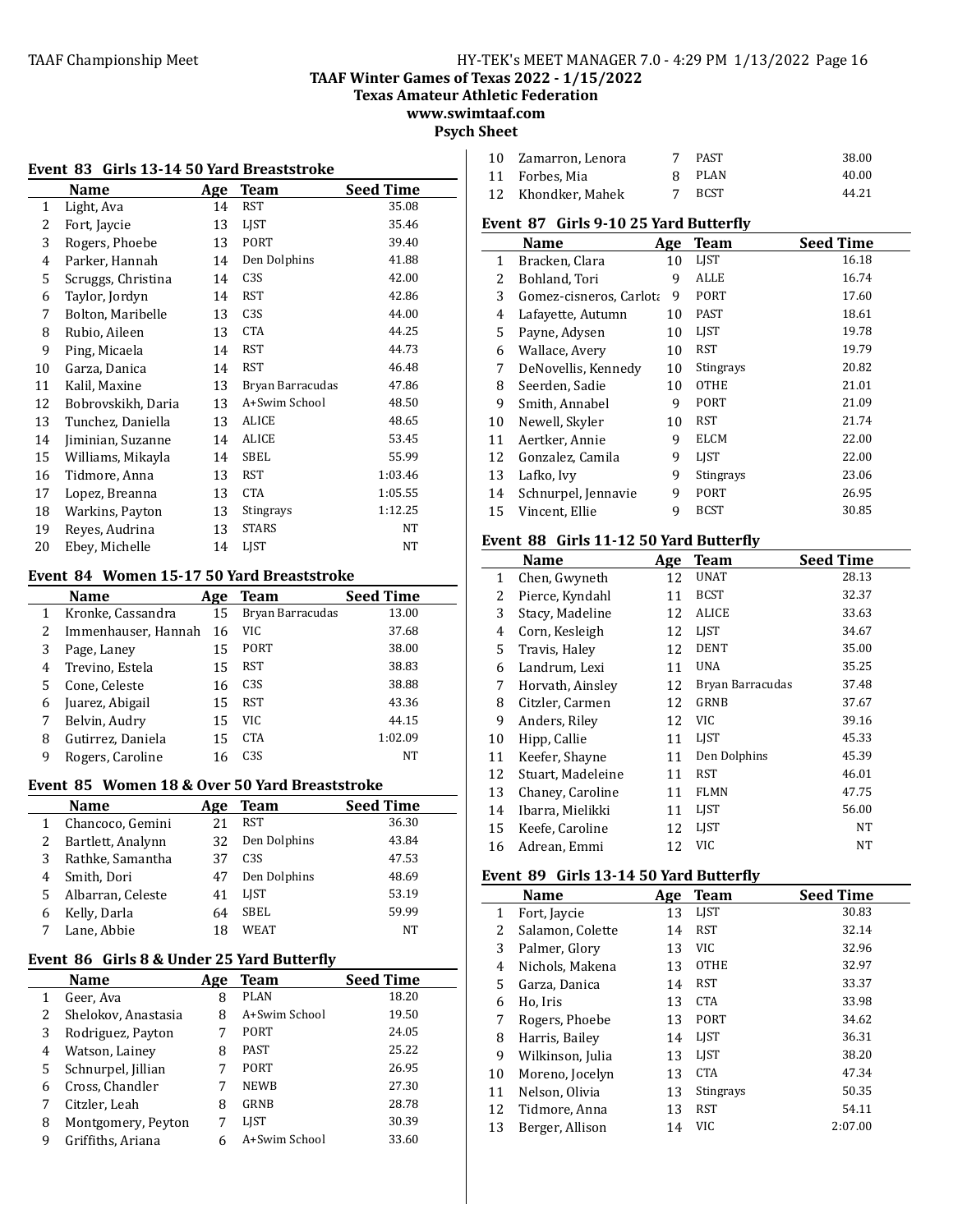**Texas Amateur Athletic Federation**

**www.swimtaaf.com Psych Sheet**

| Event 89  (Girls 13-14 50 Yard Butterfly) |                                            |     |                  |                  |  |  |  |
|-------------------------------------------|--------------------------------------------|-----|------------------|------------------|--|--|--|
|                                           | Name                                       | Age | <b>Team</b>      | <b>Seed Time</b> |  |  |  |
| 14                                        | Meservy, Emma                              | 13  | LJST             | 3:03.00          |  |  |  |
| 15                                        | Wollny, Madeline                           | 13  | <b>MCAL</b>      | 6:25.00          |  |  |  |
| 16                                        | Veliz, Gianna                              | 14  | <b>TMST</b>      | 9:08.00          |  |  |  |
| Event 90 Women 15-17 50 Yard Butterfly    |                                            |     |                  |                  |  |  |  |
|                                           | Name                                       | Age | <b>Team</b>      | <b>Seed Time</b> |  |  |  |
| 1                                         | Almanza, Jocelyn                           | 15  | <b>CTA</b>       | 34.02            |  |  |  |
| 2                                         | Rogers, Ann                                | 15  | <b>PORT</b>      | 38.90            |  |  |  |
| 3                                         | Dollins, Whitney                           | 17  | <b>FNW</b>       | 42.34            |  |  |  |
|                                           | Event 91 Women 18 & Over 50 Yard Butterfly |     |                  |                  |  |  |  |
|                                           | Name                                       | Age | <b>Team</b>      | <b>Seed Time</b> |  |  |  |
| 1                                         | Chaney, Robin                              | 37  | <b>FLMN</b>      | 31.88            |  |  |  |
| $\overline{c}$                            | Payne, Kristin                             | 41  | <b>FLMN</b>      | 33.00            |  |  |  |
| 3                                         | Haskett, Ariel                             | 24  | Den Dolphins     | 33.78            |  |  |  |
| 4                                         | Martinez, Cinthea                          | 18  | SBEL             | 48.32            |  |  |  |
| 5                                         | Martinez, Renee                            | 53  | <b>SBEL</b>      | <b>NT</b>        |  |  |  |
| 6                                         | Lane, Abbie                                | 18  | WEAT             | NT               |  |  |  |
|                                           | Event 92 Girls 6 & Under 25 Yard Freestyle |     |                  |                  |  |  |  |
|                                           | <b>Name</b>                                | Age | <b>Team</b>      | <b>Seed Time</b> |  |  |  |
| 1                                         | Kringle, Camille                           | 6   | <b>UNAT</b>      | 19.59            |  |  |  |
| 2                                         | Griffiths, Ariana                          | 6   | A+Swim School    | 26.50            |  |  |  |
| 3                                         | Borodyansky, Ziva                          | 6   | A+Swim School    | 28.50            |  |  |  |
| 4                                         | Gaebler, Paitly                            | 6   | VIC              | 29.20            |  |  |  |
| 5                                         | Carlson, Freya                             | 6   | C <sub>3</sub> S | 29.41            |  |  |  |
| 6                                         | Shelokov, Polina                           | 6   | A+Swim School    | 30.60            |  |  |  |
| 7                                         | Light, Keeara                              | 6   | <b>RST</b>       | 30.68            |  |  |  |
| 8                                         | Harutyunyan, Olivia                        | 5   | A+Swim School    | 32.50            |  |  |  |
| 9                                         | Branco, Landry                             | 5   | C <sub>3</sub> S | 33.44            |  |  |  |
| $10\,$                                    | Cawthon, Liberty                           | 5   | C <sub>3</sub> S | 34.15            |  |  |  |
| 11                                        | Spence, Olivia                             | 6   | C <sub>3</sub> S | 35.04            |  |  |  |
| 12                                        | Matiushenko, Matrona                       | 4   | A+Swim School    | 35.60            |  |  |  |
| 13                                        | Keeler, Shiloh                             | 5   | <b>UNA</b>       | 46.19            |  |  |  |
| 14                                        | Rogers, Susie                              | 5   | PORT             | 48.00            |  |  |  |
| 15                                        | Storbeck, Pearl                            | 6   | PAST             | 50.00            |  |  |  |
| 16                                        | Hansen, Ava                                | 5   | <b>PAST</b>      | 1:02.00          |  |  |  |
| 17                                        | Greene, Calliope                           | 5   | PAST             | 1:08.83          |  |  |  |
| 18                                        | Gibson, Oli                                | 6   | PAST             | 1:17.00          |  |  |  |
| 19                                        | Payne, Finley                              | 6   | <b>FNW</b>       | <b>NT</b>        |  |  |  |
| 20                                        | Schlosser, Alexis                          | 6   | <b>DENT</b>      | NT               |  |  |  |
| 21                                        | Schlosser, Kylee                           | 6   | <b>DENT</b>      | NT               |  |  |  |
| 22                                        | Patel, Anshi                               | 6   | <b>VIC</b>       | <b>NT</b>        |  |  |  |

# Event 93 Girls 7-8 25 Yard Freestyle

|   | <b>Name</b>            | Age | Team             | <b>Seed Time</b> |
|---|------------------------|-----|------------------|------------------|
|   | Geer, Ava              | 8   | PLAN             | 17.28            |
| 2 | Gomez-Cisneros, Corina | 7   | <b>PORT</b>      | 18.00            |
| 3 | Rodriguez, Payton      |     | <b>PORT</b>      | 18.90            |
| 4 | Cawthon, Jubilee       | 8   | C <sub>3</sub> S | 19.10            |
| 5 | Cross, Chandler        |     | <b>NEWB</b>      | 20.42            |
| 6 | Watson, Lainey         | 8   | <b>PAST</b>      | 21.79            |
|   | Zibili, Olivia         |     | <b>CTA</b>       | 22.31            |
| 8 | Seerden, Kensie        |     | <b>OTHE</b>      | 22.33            |
| 9 | Citzler, Leah          |     | GRNB             | 23.42            |

| 10 | Dreeben, Olive       | 8 | C <sub>3</sub> S | 23.98   |
|----|----------------------|---|------------------|---------|
| 11 | Villarreal, Sadie    | 8 | <b>VIC</b>       | 24.00   |
| 12 | Flores, Caelyn       | 8 | <b>BCST</b>      | 24.09   |
| 13 | Ermel, Adelynn       | 7 | LJST             | 24.11   |
| 14 | Edwards, Ava         | 8 | <b>PORT</b>      | 24.93   |
| 15 | Crowder, Brylynn     | 8 | LJST             | 25.02   |
| 16 | Montgomery, Peyton   | 7 | LJST             | 25.02   |
| 17 | Schnurpel, Jillian   | 7 | PORT             | 25.40   |
| 18 | Shah, Aashna         | 8 | <b>VIC</b>       | 25.75   |
| 19 | Forbes, Mia          | 8 | <b>PLAN</b>      | 26.00   |
| 20 | Hunter, Adi          | 8 | C <sub>3</sub> S | 26.22   |
| 21 | Zamarron, Lenora     | 7 | <b>PAST</b>      | 28.00   |
| 22 | Shvayuk, Milana      | 7 | A+Swim School    | 30.60   |
| 23 | Greene, Allison      | 8 | <b>VIC</b>       | 32.00   |
| 24 | Walker, Alexandra    | 7 | <b>PAST</b>      | 35.01   |
| 25 | Everett, Charley     | 7 | <b>CTA</b>       | 37.07   |
| 26 | Gruzensky, Bella     | 7 | C <sub>3</sub> S | 37.80   |
| 27 | Cooley, Mollee       | 8 | C3S              | 40.00   |
| 28 | Cooley, Zoey         | 8 | C <sub>3</sub> S | 40.00   |
| 29 | Storbeck, Gwendolyn  | 8 | <b>PAST</b>      | 43.00   |
| 30 | Khondker, Mahek      | 7 | <b>BCST</b>      | 43.69   |
| 31 | Cummins, Stella      | 8 | <b>OTHE</b>      | 2:33.00 |
| 32 | Brown, Keagan        | 7 | <b>PAST</b>      | 3:09.00 |
| 33 | Comstock, Audrey     | 8 | <b>FNW</b>       | NT      |
| 34 | Davis, Rylee         | 8 | <b>FNW</b>       | NΤ      |
| 35 | Paiva, Leah          | 8 | <b>RST</b>       | NT      |
| 36 | Dobbs, Teresa        | 8 | Den Dolphins     | NT      |
| 37 | Hampton, Brianca     | 8 | <b>VIC</b>       | NT      |
| 38 | Warren, Hayden       | 7 | <b>VIC</b>       | NT      |
| 39 | Flores, Elizabeth    | 8 | <b>BCST</b>      | NT      |
| 40 | Balli, Liesel        | 8 | <b>VIC</b>       | NT      |
| 41 | Gutierrez, Gabriella | 7 | <b>VIC</b>       | NT      |
| 42 | King, Adalyn         | 8 | <b>VIC</b>       | NT      |
| 43 | Massey, Alexia       | 7 | <b>VIC</b>       | NT      |

# Event 94 Girls 9-10 25 Yard Freestyle

|              | Name                    | <u>Age</u> | <b>Team</b> | Seed Time |
|--------------|-------------------------|------------|-------------|-----------|
| $\mathbf{1}$ | Kelly, Brynli           | 9          | <b>FNW</b>  | 14.92     |
| 2            | Gomez-cisneros, Carlota | 9          | PORT        | 15.90     |
| 3            | Brimage, McKenna        | 9          | UNA         | 15.98     |
| 4            | Seerden, Sadie          | 10         | <b>OTHE</b> | 16.33     |
| 5            | Wallace, Avery          | 10         | <b>RST</b>  | 16.62     |
| 6            | Cunningham, Evie        | 10         | Stingrays   | 17.03     |
| 7            | Sterzinger, Clara       | 10         | LJST        | 17.25     |
| 8            | Rogers, Roxanne         | 10         | Stingrays   | 17.28     |
| 9            | Percaccio, Frances      | 10         | <b>PLAN</b> | 17.30     |
| 10           | Payne, Adysen           | 10         | <b>LIST</b> | 17.39     |
| 11           | Gonzalez, Camila        | 9          | LIST        | 17.50     |
| 12           | Adlesperger, Alex       | 9          | Stingrays   | 17.62     |
| 13           | DeNovellis, Kennedy     | 10         | Stingrays   | 17.62     |
| 14           | Aertker, Annie          | 9          | ELCM        | 18.00     |
| 15           | Suffredin, Makayla      | 10         | <b>FLMN</b> | 18.06     |
| 16           | Pfardrescher, Kate      | 9          | ELCM        | 18.67     |
| 17           | White, Savannah         | 10         | <b>RST</b>  | 18.82     |
| 18           | Malone, Sophie          | 10         | <b>RST</b>  | 18.86     |
| 19           | Crisp, Claire           | 10         | LIST        | 18.97     |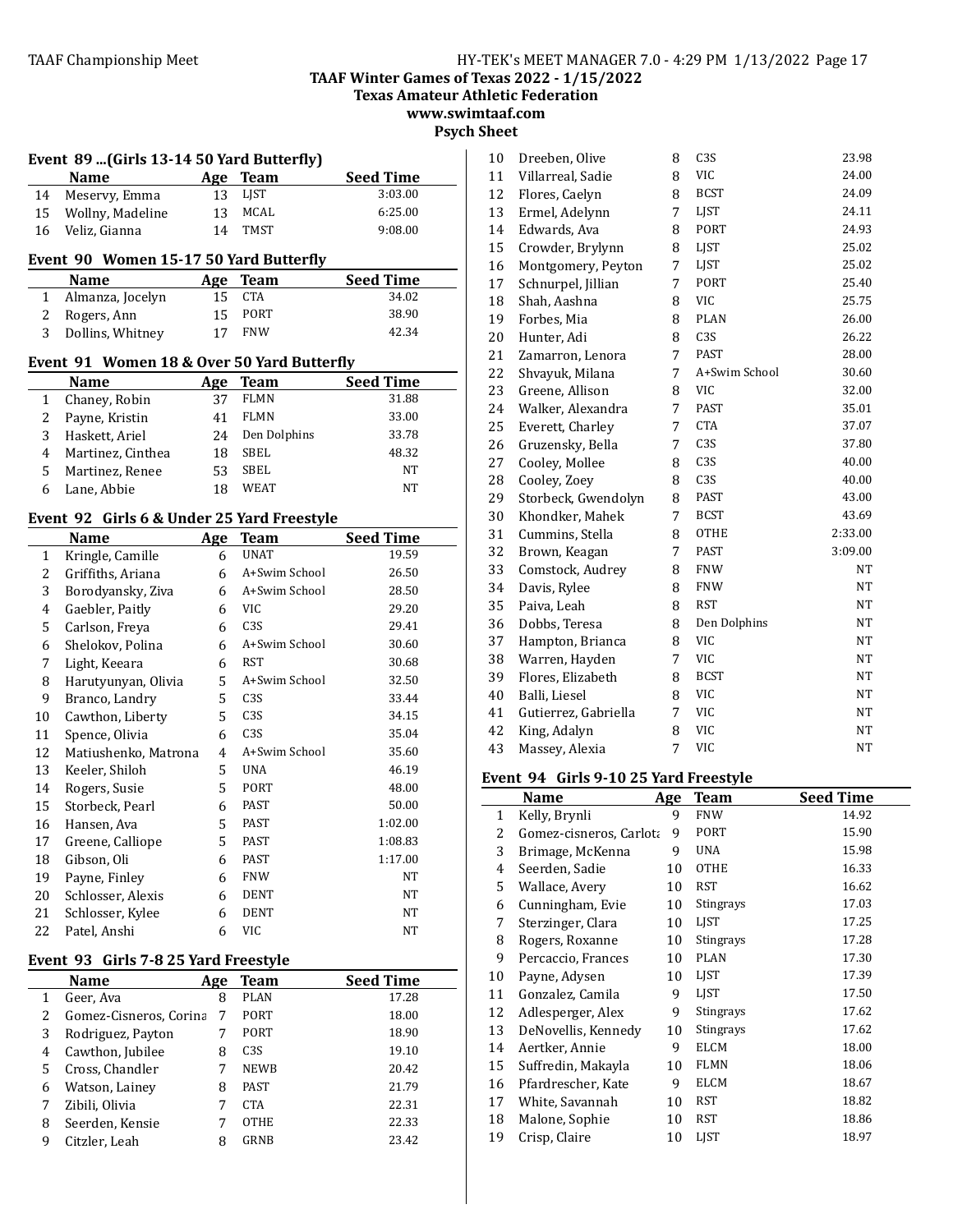**TAAF Winter Games of Texas 2022 - 1/15/2022**

**Texas Amateur Athletic Federation**

**www.swimtaaf.com Psych Sheet**

## **Event 94 ...(Girls 9-10 25 Yard Freestyle)**

|    | Name                   | Age | <b>Team</b>      | <b>Seed Time</b> |
|----|------------------------|-----|------------------|------------------|
| 20 | Gaebler, Hartly        | 10  | VIC              | 19.65            |
| 21 | Lafko, Ivy             | 9   | Stingrays        | 20.56            |
| 22 | Drapela, Breckyn       | 9   | ELCM             | 21.57            |
| 23 | Bland, Adalyn          | 10  | VIC              | 21.77            |
| 24 | Etheredge, Grace       | 9   | <b>PAST</b>      | 22.55            |
| 25 | Blanco, Daylet         | 10  | RST              | 23.00            |
| 26 | Althaus, Henley Claire | 10  | C <sub>3</sub> S | 23.50            |
| 27 | Womack, Payton         | 9   | <b>CTA</b>       | 23.83            |
| 28 | Schnurpel, Jennavie    | 9   | PORT             | 25.40            |
| 29 | Stafford, Katerina     | 10  | <b>PLAN</b>      | 28.24            |
| 30 | Patel, Hiana           | 9   | VIC              | 28.91            |
| 31 | Oswal, Tisya           | 9   | <b>PLAN</b>      | 30.00            |
| 32 | Holley, Natalee        | 10  | VIC              | 30.00            |
| 33 | Ibarra, Makincie       | 10  | LJST             | 35.00            |
| 34 | Quinney, Charlotte     | 10  | VIC              | 35.00            |
| 35 | Hurlburt, Sadie        | 10  | <b>RST</b>       | NT               |
| 36 | Guerra, Amanda         | 9   | <b>STARS</b>     | NT               |
| 37 | Acosta, Olivia         | 9   | Den Dolphins     | NT               |
| 38 | Jordan, Ali            | 10  | Den Dolphins     | NT               |
| 39 | Riefler, Arria         | 10  | <b>DENT</b>      | NT               |

# Event 95 Girls 11-12 50 Yard Freestyle

|    | <b>Name</b>          | Age | <b>Team</b>  | <b>Seed Time</b> |
|----|----------------------|-----|--------------|------------------|
| 1  | Potter, Tinsley      | 12  | <b>FLMN</b>  | 28.76            |
| 2  | Pierce, Kyndahl      | 11  | <b>BCST</b>  | 30.09            |
| 3  | Santiago, Gabriella  | 12  | <b>TMST</b>  | 31.11            |
| 4  | Backus, Kendall      | 12  | <b>UNA</b>   | 31.49            |
| 5  | Anders, Riley        | 12  | <b>VIC</b>   | 31.53            |
| 6  | Corn, Kesleigh       | 12  | LJST         | 31.66            |
| 7  | Stacy, Madeline      | 12  | ALICE        | 32.72            |
| 8  | Petmecky, Jessica    | 11  | <b>RST</b>   | 32.76            |
| 9  | Toriz, Tessa         | 12  | <b>UNAT</b>  | 33.00            |
| 10 | Dollins, Liberty     | 11  | <b>FNW</b>   | 33.26            |
| 11 | Scruggs, Julianna    | 11  | C3S          | 33.49            |
| 12 | Jones, Kaisity       | 11  | Den Dolphins | 34.15            |
| 13 | Migura, Carly        | 11  | <b>UNA</b>   | 34.40            |
| 14 | Dominguez, Daniela   | 11  | ALICE        | 34.44            |
| 15 | Keefer, Shayne       | 11  | Den Dolphins | 34.65            |
| 16 | Garza, Adalyn        | 12  | <b>LIST</b>  | 34.91            |
| 17 | Peters, Jaielle      | 11  | <b>PAST</b>  | 35.15            |
| 18 | O'toole, Lilly       | 11  | <b>UNAT</b>  | 36.95            |
| 19 | Peters, Jazlyn       | 11  | <b>PAST</b>  | 36.98            |
| 20 | Trigo, Alianah       | 12  | ALICE        | 37.31            |
| 21 | Adlesperger, Sydney  | 12  | Stingrays    | 37.38            |
| 22 | Hernandez, Madelynne | 12  | <b>PORT</b>  | 38.45            |
| 23 | Crisp, Ava           | 12  | <b>LIST</b>  | 39.40            |
| 24 | Klement, Julia       | 11  | <b>NRST</b>  | 39.45            |
| 25 | Gaebler, Kelty       | 11  | <b>VIC</b>   | 40.32            |
| 26 | Vincent, Jules       | 12  | <b>BCST</b>  | 40.52            |
| 27 | Do, Khue             | 11  | <b>CTA</b>   | 40.68            |
| 28 | Sohl, Kirra          | 11  | <b>PAST</b>  | 41.12            |
| 29 | Albarran, Cora       | 11  | LJST         | 41.81            |
| 30 | Nguyen, Suri         | 11  | <b>CTA</b>   | 43.45            |
| 31 | White, Emmah         | 12  | <b>RST</b>   | 44.11            |
|    |                      |     |              |                  |

| 32 | Garcia, Mariana    | 12 | <b>RST</b>  | 47.40   |
|----|--------------------|----|-------------|---------|
| 33 | Ibarra, Mielikki   | 11 | LIST        | 48.25   |
| 34 | Watson, Milleigh   | 11 | PAST        | 52.92   |
| 35 | Garcia, Andrea     | 12 | <b>OTHE</b> | 2:00.00 |
| 36 | Guffey, Olivia     | 11 | LIST        | 5:23.00 |
| 37 | Veliz, Alaina      | 12 | TMST        | 7:50.00 |
| 38 | Keefe, Caroline    | 12 | LIST        | 9:04.00 |
| 39 | Wickham, Khloe     | 11 | <b>FNW</b>  | NT      |
| 40 | Young, Grace       | 11 | <b>FNW</b>  | NT      |
| 41 | Smith, Tapal       | 11 | ALICE       | NT      |
| 42 | Fort, Alexa        | 11 | LIST        | NT      |
| 43 | Patel, Trisha      | 12 | VIC         | NT      |
| 44 | Laurendine, Avery  | 11 | ALLE        | NT      |
| 45 | Medina, Alexandria | 11 | CC          | NT      |
| 46 | Medina, Autumn     | 11 | СC          | NT      |
| 47 | Perkins, Catherine | 11 | <b>FLMN</b> | NT      |
| 48 | García, Andrea     | 12 | <b>MCAL</b> | NT      |
| 49 | Adrean, Emmi       | 12 | VIC         | NT      |
| 50 | Newell, Madeleine  | 11 | VIC         | NT      |

# Event 96 Girls 13-14 50 Yard Freestyle

|    | Name               | Age | <b>Team</b>      | <b>Seed Time</b> |
|----|--------------------|-----|------------------|------------------|
| 1  | Pickens, Virginia  | 14  | High Performance | 25.99            |
| 2  | Hays, Kenzi        | 14  | <b>FNW</b>       | 27.03            |
| 3  | Light, Ava         | 14  | <b>RST</b>       | 27.75            |
| 4  | Garcia, Arriana    | 13  | Stingrays        | 27.93            |
| 5  | Miksch, Abigail    | 13  | <b>OTHE</b>      | 28.50            |
| 6  | Kadlecik, Hope     | 13  | LJST             | 28.73            |
| 7  | Palmer, Glory      | 13  | <b>VIC</b>       | 29.11            |
| 8  | Nichols, Makena    | 13  | <b>OTHE</b>      | 29.28            |
| 9  | Parker, Hannah     | 14  | Den Dolphins     | 29.55            |
| 10 | Salamon, Colette   | 14  | <b>RST</b>       | 30.20            |
| 11 | Kalil, Maxine      | 13  | Bryan Barracudas | 32.36            |
| 12 | Ping, Micaela      | 14  | <b>RST</b>       | 32.40            |
| 13 | Harris, Bailey     | 14  | <b>LIST</b>      | 32.40            |
| 14 | Wilkinson, Julia   | 13  | LJST             | 32.50            |
| 15 | Rubio, Aileen      | 13  | <b>CTA</b>       | 32.62            |
| 16 | Rogers, Phoebe     | 13  | <b>PORT</b>      | 33.00            |
| 17 | Taylor, Jordyn     | 14  | <b>RST</b>       | 33.60            |
| 18 | Jiminian, Suzanne  | 14  | ALICE            | 34.14            |
| 19 | Mcdonough, Katie   | 14  | Bryan Barracudas | 34.21            |
| 20 | Bland, Emily       | 13  | <b>VIC</b>       | 34.24            |
| 21 | Tunchez, Daniella  | 13  | <b>ALICE</b>     | 34.81            |
| 22 | Miller, Kalei      | 13  | <b>RST</b>       | 35.21            |
| 23 | Bolton, Maribelle  | 13  | C <sub>3</sub> S | 38.00            |
| 24 | Veliz, Gianna      | 14  | <b>TMST</b>      | 39.00            |
| 25 | Nelson, Olivia     | 13  | Stingrays        | 39.83            |
| 26 | Moreno, Jocelyn    | 13  | <b>CTA</b>       | 40.63            |
| 27 | Culberson, Myli    | 13  | <b>ALLE</b>      | 40.64            |
| 28 | Jones, Allie       | 13  | <b>LIST</b>      | 41.97            |
| 29 | Warkins, Payton    | 13  | Stingrays        | 44.69            |
| 30 | Lopez, Breanna     | 13  | <b>CTA</b>       | 47.50            |
| 31 | Bobrovskikh, Daria | 13  | A+Swim School    | 49.60            |
| 32 | Pitts, Kelsey      | 13  | <b>CTA</b>       | 1:02.64          |
| 33 | Wright, Isabella   | 13  | <b>CTA</b>       | 1:05.07          |
| 34 | Meservy, Emma      | 13  | LJST             | 5:04.00          |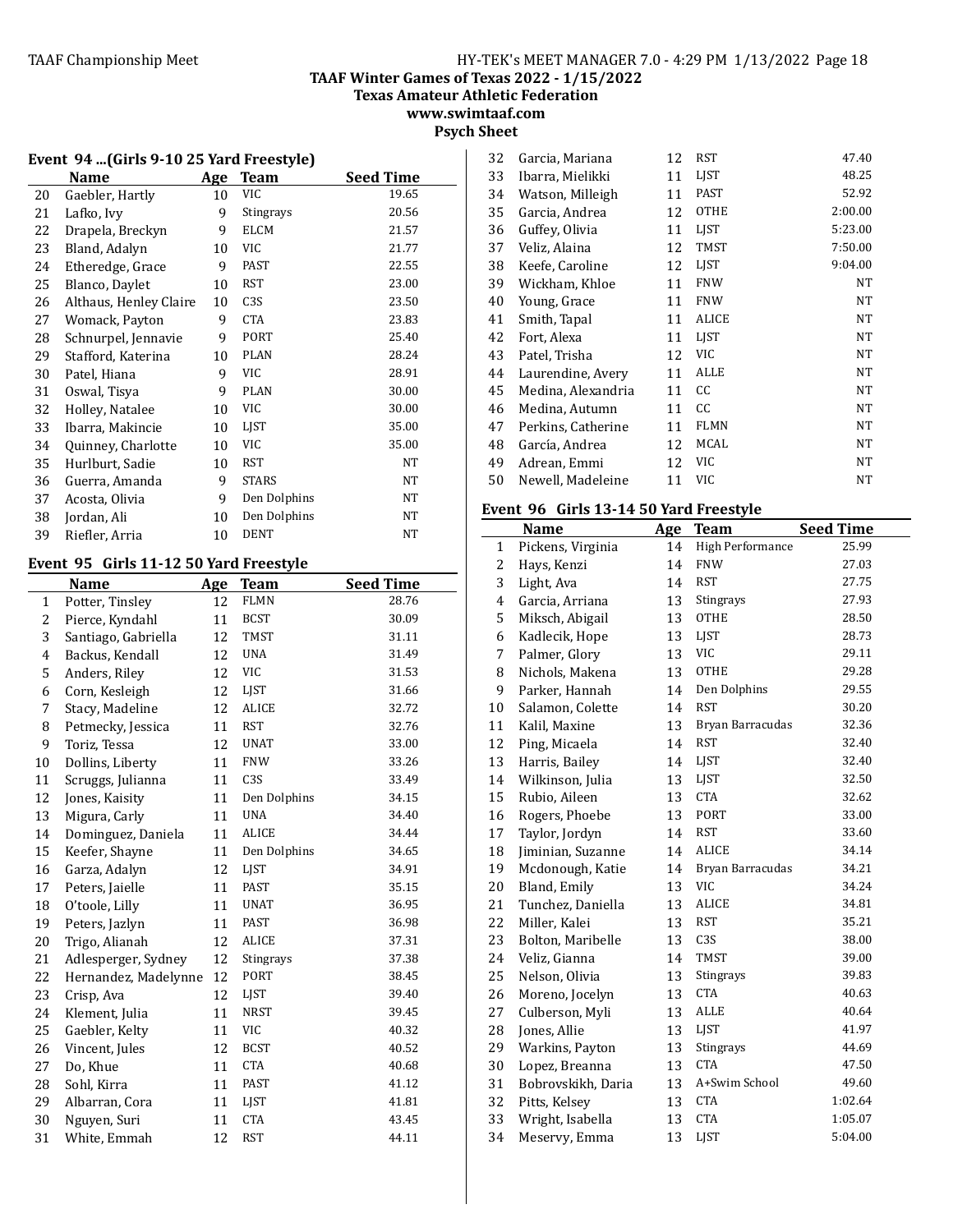**Event 101 Girls 11-12 100 Yard IM** 

**TAAF Winter Games of Texas 2022 - 1/15/2022**

**Texas Amateur Athletic Federation**

**www.swimtaaf.com**

**Psych Sheet**

|    | Event 96 (Girls 13-14 50 Yard Freestyle) |     |      |                  |
|----|------------------------------------------|-----|------|------------------|
|    | <b>Name</b>                              | Age | Team | <b>Seed Time</b> |
|    | 35 Wollny, Madeline                      | 13  | MCAL | 8:08.00          |
| 36 | Berger, Allison                          | 14  | VIC. | 9:03.00          |
| 37 | Ebey, Michelle                           | 14  | LIST | NT               |
| 38 | Bryan, Kaylyn                            | 13  | VIC. | NT               |
|    |                                          |     |      |                  |

#### Event 97 Women 15-17 50 Yard Freestyle

|   | <b>Name</b>         | Age | Team             | <b>Seed Time</b> |
|---|---------------------|-----|------------------|------------------|
|   | Dollins, Whitney    | 17  | <b>FNW</b>       | 25.76            |
| 2 | Immenhauser, Hannah | 16  | VIC              | 26.80            |
| 3 | Gattis, Malia       | 16  | <b>DENT</b>      | 27.00            |
| 4 | Malone, Bailey      | 17  | RST              | 27.71            |
| 5 | Page, Laney         | 15  | PORT             | 30.04            |
| 6 | Moehrig, Chloe      | 15  | <b>BCST</b>      | 30.89            |
|   | Juarez, Abigail     | 15  | RST              | 33.03            |
| 8 | Gutirrez, Daniela   | 15  | <b>CTA</b>       | 42.13            |
| 9 | Rogers, Caroline    | 16  | C <sub>3</sub> S | NT               |

#### Event 98 Women 18 & Over 50 Yard Freestyle

|    | Name              | Age | <b>Team</b>     | Seed Time |
|----|-------------------|-----|-----------------|-----------|
| 1  | Rathke, Samantha  | 37  | C <sub>3S</sub> | 38.50     |
| 2  | Smith, Dori       | 47  | Den Dolphins    | 39.63     |
| 3  | Albarran, Celeste | 41  | LJST            | 40.78     |
| 4  | Riedl, Barbara    | 75  | Den Dolphins    | 41.75     |
| 5  | McDaniel, Carrie  | 50  | WHAL            | 58.00     |
| 6  | Kelly, Darla      | 64  | SBEL            | 59.99     |
| 7  | Johnson, Heidi    | 75  | Den Dolphins    | 1:03.29   |
| 8  | Martinez, Renee   | 53  | SBEL            | 1:30.00   |
| 9  | Ebey, Ashlyn      | 19  | LIST            | <b>NT</b> |
| 10 | Lane, Abbie       | 18  | WEAT            | NT        |

#### Event 99 Girls 8 & Under 100 Yard IM

| <b>Name</b>              | Age | Team             | <b>Seed Time</b> |
|--------------------------|-----|------------------|------------------|
| 1 Cawthon, Jubilee       |     | C <sub>3</sub> S | 1:53.18          |
| 2 Gomez-Cisneros, Corina |     | <b>PORT</b>      | 2:09.51          |
| 3 Taylor, Tynslee        |     | LIST             | 2:17.00          |

#### **Event 100 Girls 9-10 100 Yard IM**

|    | Name                    | Age | Team          | <b>Seed Time</b> |
|----|-------------------------|-----|---------------|------------------|
| 1  | Bracken, Sierra         | 10  | <b>LIST</b>   | 1:24.25          |
| 2  | Vazquez, Jazalynn       | 10  | <b>CTA</b>    | 1:26.14          |
| 3  | Bracken, Clara          | 10  | LIST          | 1:26.33          |
| 4  | Kelly, Brynli           | 9   | <b>FNW</b>    | 1:29.69          |
| 5  | Bohland, Tori           | 9   | <b>ALLE</b>   | 1:31.64          |
| 6  | Brimage, McKenna        | 9   | UNA           | 1:31.67          |
| 7  | Gomez-cisneros, Carlota | 9   | PORT          | 1:36.08          |
| 8  | Lafayette, Autumn       | 10  | <b>PAST</b>   | 1:42.06          |
| 9  | Worden, Reagan          | 9   | <b>OTHE</b>   | 1:42.51          |
| 10 | Adlesperger, Alex       | 9   | Stingrays     | 1:48.96          |
| 11 | Newell, Skyler          | 10  | RST           | 1:51.90          |
| 12 | Bley, Karina            | 10  | A+Swim School | 1:53.00          |
| 13 | James, Audrey           | 9   | LIST          | 1:58.51          |
| 14 | Smith, Annabel          | 9   | PORT          | 1:59.22          |
| 15 | Perkins, Reagan         | 10  | LIST          | 2:06.04          |
| 16 | Vincent, Ellie          | 9   | <b>BCST</b>   | 2:07.70          |

|              | Name                | Age | <b>Team</b>      | <b>Seed Time</b> |
|--------------|---------------------|-----|------------------|------------------|
| $\mathbf{1}$ | Chen, Gwyneth       | 12  | <b>UNAT</b>      | 1:05.98          |
| 2            | Bracken, Larissa    | 12  | <b>LIST</b>      | 1:11.91          |
| 3            | Potter, Tinsley     | 12  | <b>FLMN</b>      | 1:12.51          |
| 4            | Landrum, Lexi       | 11  | <b>UNA</b>       | 1:19.28          |
| 5            | Montgomery, Emerson | 12  | <b>LIST</b>      | 1:23.10          |
| 6            | Citzler, Carmen     | 12  | GRNB             | 1:23.20          |
| 7            | Santiago, Gabriella | 12  | <b>TMST</b>      | 1:24.32          |
| 8            | Keener, Marcail     | 12  | <b>BCST</b>      | 1:24.70          |
| 9            | Ballou, Laynee      | 12  | <b>FNW</b>       | 1:25.51          |
| 10           | Jones, Kaisity      | 11  | Den Dolphins     | 1:26.85          |
| 11           | Toriz, Tessa        | 12  | <b>UNAT</b>      | 1:27.50          |
| 12           | Petmecky, Jessica   | 11  | <b>RST</b>       | 1:28.86          |
| 13           | Klement, Julia      | 11  | <b>NRST</b>      | 1:30.56          |
| 14           | Brashars, Anika     | 11  | High Performance | 1:31.98          |
| 15           | Wagner, Sarah       | 12  | Bryan Barracudas | 1:32.24          |
| 16           | Laurendine, Avery   | 11  | <b>ALLE</b>      | 1:32.34          |
| 17           | Peters, Jazlyn      | 11  | <b>PAST</b>      | 1:34.24          |
| 18           | Scruggs, Julianna   | 11  | C <sub>3</sub> S | 1:35.00          |
| 19           | O'toole, Lilly      | 11  | <b>UNAT</b>      | 1:35.45          |
| 20           | Smith, Tapal        | 11  | ALICE            | 1:35.51          |
| 21           | Peters, Jaielle     | 11  | <b>PAST</b>      | 1:35.99          |
| 22           | Wagner, Sarah       | 12  | Bryan Barracudas | 1:37.24          |
| 23           | Chaney, Caroline    | 11  | <b>FLMN</b>      | 1:41.56          |
| 24           | Hipp, Callie        | 11  | LJST             | 1:43.50          |
| 25           | Stuart, Madeleine   | 11  | <b>RST</b>       | 1:45.42          |
| 26           | Albarran, Cora      | 11  | LIST             | 1:48.44          |
| 27           | Davtyan, Lilianna   | 11  | A+Swim School    | 1:50.01          |
| 28           | Sohl, Kirra         | 11  | <b>PAST</b>      | 1:52.74          |
| 29           | Garcia, Andrea      | 12  | <b>OTHE</b>      | 4:01.00          |
| 30           | Medina, Autumn      | 11  | cc               | NT               |
| 31           | García, Andrea      | 12  | <b>MCAL</b>      | NT               |
|              |                     |     |                  |                  |

# **Event 102 Girls 13-14 100 Yard IM**

|    | <b>Name</b>        | Age | <b>Team</b>      | <b>Seed Time</b> |
|----|--------------------|-----|------------------|------------------|
| 1  | Crowe, Bethany     | 14  | <b>GRNB</b>      | 1:06.00          |
| 2  | Fort, Jaycie       | 13  | <b>LIST</b>      | 1:10.16          |
| 3  | Hays, Kenzi        | 14  | <b>FNW</b>       | 1:10.89          |
| 4  | Light, Ava         | 14  | <b>RST</b>       | 1:12.22          |
| 5  | Garza, Danica      | 14  | <b>RST</b>       | 1:16.10          |
| 6  | Garcia, Arriana    | 13  | <b>Stingrays</b> | 1:18.03          |
| 7  | Ho, Iris           | 13  | <b>CTA</b>       | 1:19.34          |
| 8  | Berger, Allison    | 14  | <b>VIC</b>       | 1:20.00          |
| 9  | Rubio, Aileen      | 13  | <b>CTA</b>       | 1:20.75          |
| 10 | Veliz, Gianna      | 14  | <b>TMST</b>      | 1:24.98          |
| 11 | Scruggs, Christina | 14  | C <sub>3S</sub>  | 1:25.20          |
| 12 | Tunchez, Daniella  | 13  | <b>ALICE</b>     | 1:38.56          |
| 13 | Jones, Allie       | 13  | <b>LIST</b>      | 2:04.94          |

# **Event 103 Women 15-17 100 Yard IM**

| <b>Name</b>          | Age Team            | <b>Seed Time</b> |
|----------------------|---------------------|------------------|
| 1 Hutchinson, Rachel | Bryan Barracudas    | 1:06.00          |
| 2 Kronke, Cassandra  | 15 Bryan Barracudas | 1:16.42          |
| 3 Cone, Celeste      | C3S                 | 1:18.00          |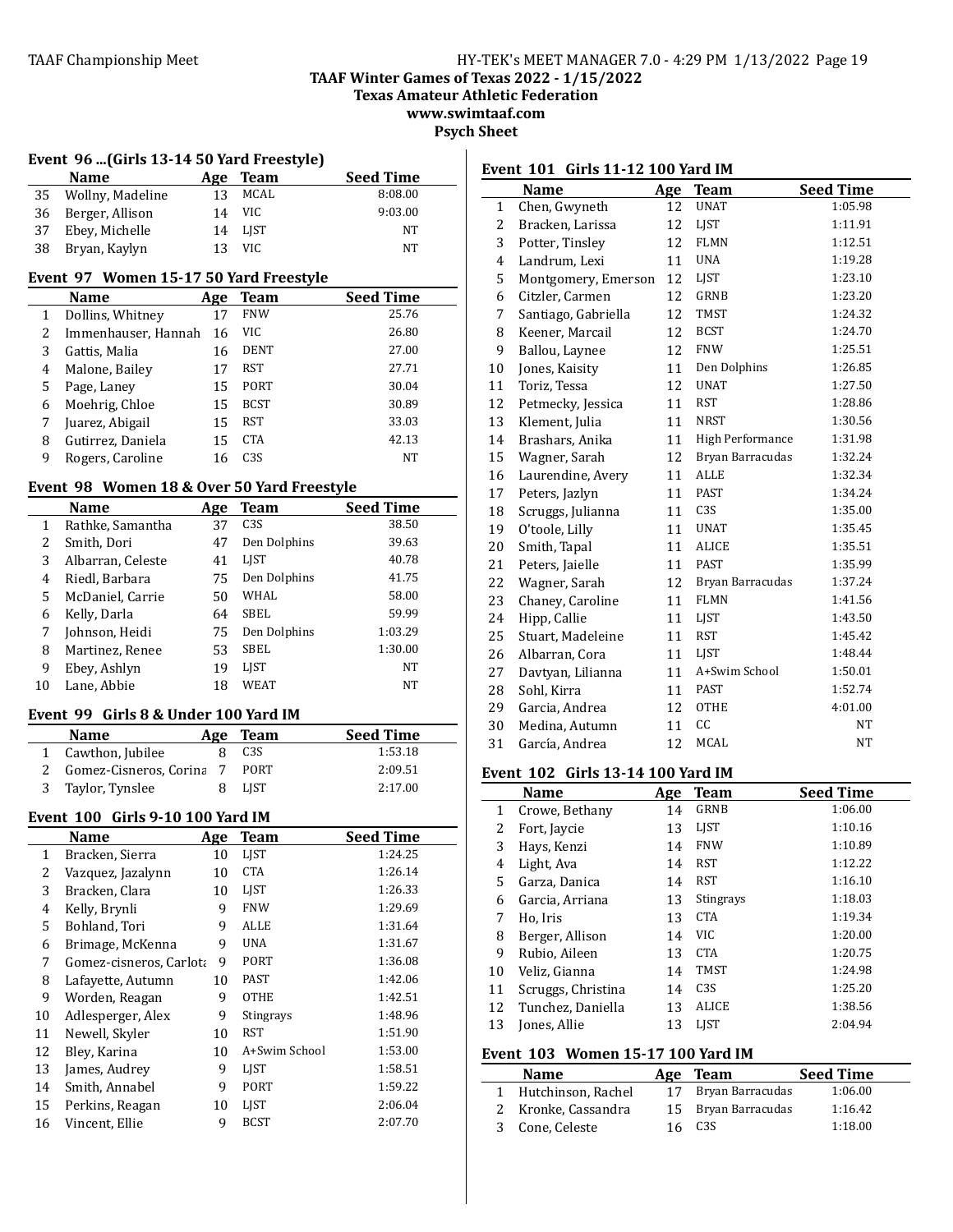**TAAF Winter Games of Texas 2022 - 1/15/2022**

**Texas Amateur Athletic Federation** 

**www.swimtaaf.com Psych Sheet**

| 4<br>5<br>1<br>2<br>3<br>4<br>5<br>6<br>7<br>8<br>1<br>2 | Name<br>Trevino, Estela<br>Belvin, Audry<br>Event 104 Women 18 & Over 100 Yard IM<br>Name<br>Chancoco, Gemini<br>Morgan, Nicole<br>Haskett, Ariel<br>Payne, Kristin<br>Bartlett, Analynn<br>Albarran, Celeste<br>Johnson, Heidi<br>Ebey, Ashlyn | 15<br>15<br>Age<br>21<br>43<br>24<br>41<br>32 | Age Team<br><b>RST</b><br><b>VIC</b><br><b>Team</b><br><b>RST</b><br>WHAL<br>Den Dolphins | <b>Seed Time</b><br>1:18.12<br>1:25.20<br><b>Seed Time</b><br>1:18.55<br>1:19.00 |
|----------------------------------------------------------|-------------------------------------------------------------------------------------------------------------------------------------------------------------------------------------------------------------------------------------------------|-----------------------------------------------|-------------------------------------------------------------------------------------------|----------------------------------------------------------------------------------|
|                                                          |                                                                                                                                                                                                                                                 |                                               |                                                                                           |                                                                                  |
|                                                          |                                                                                                                                                                                                                                                 |                                               |                                                                                           |                                                                                  |
|                                                          |                                                                                                                                                                                                                                                 |                                               |                                                                                           |                                                                                  |
|                                                          |                                                                                                                                                                                                                                                 |                                               |                                                                                           |                                                                                  |
|                                                          |                                                                                                                                                                                                                                                 |                                               |                                                                                           |                                                                                  |
|                                                          |                                                                                                                                                                                                                                                 |                                               |                                                                                           |                                                                                  |
|                                                          |                                                                                                                                                                                                                                                 |                                               |                                                                                           | 1:19.26                                                                          |
|                                                          |                                                                                                                                                                                                                                                 |                                               | <b>FLMN</b>                                                                               | 1:20.00                                                                          |
|                                                          |                                                                                                                                                                                                                                                 |                                               | Den Dolphins                                                                              | 1:30.94                                                                          |
|                                                          |                                                                                                                                                                                                                                                 | 41                                            | <b>LIST</b>                                                                               | 1:45.56                                                                          |
|                                                          |                                                                                                                                                                                                                                                 | 75                                            | Den Dolphins                                                                              | 3:15.67                                                                          |
|                                                          |                                                                                                                                                                                                                                                 | 19                                            | <b>LIST</b>                                                                               | NT                                                                               |
|                                                          | Event 105 Girls 13-14 200 Yard Freestyle                                                                                                                                                                                                        |                                               |                                                                                           |                                                                                  |
|                                                          | <b>Name</b>                                                                                                                                                                                                                                     |                                               |                                                                                           | <b>Seed Time</b>                                                                 |
|                                                          | Pickens, Virginia                                                                                                                                                                                                                               | 14                                            | Age Team<br>High Performance                                                              | 2:02.44                                                                          |
|                                                          | Kadlecik, Hope                                                                                                                                                                                                                                  | 13                                            | LJST                                                                                      | 2:21.97                                                                          |
| 3                                                        | Williams, Mikayla                                                                                                                                                                                                                               | 14                                            | SBEL                                                                                      | 3:10.99                                                                          |
| 4                                                        |                                                                                                                                                                                                                                                 | 13                                            | <b>STARS</b>                                                                              | NT                                                                               |
| 5                                                        | Reyes, Audrina<br>Jiminian, Suzanne                                                                                                                                                                                                             | 14                                            | <b>ALICE</b>                                                                              | NT                                                                               |
|                                                          |                                                                                                                                                                                                                                                 |                                               |                                                                                           |                                                                                  |
|                                                          | Event 106 Women 15-17 200 Yard Freestyle<br><b>Name</b>                                                                                                                                                                                         |                                               | <b>Team</b>                                                                               | <b>Seed Time</b>                                                                 |
| 1                                                        | Kronke, Cassandra                                                                                                                                                                                                                               | Age<br>15                                     | Bryan Barracudas                                                                          | 2:16.00                                                                          |
| 2                                                        | Rogers, Ann                                                                                                                                                                                                                                     | 15                                            | PORT                                                                                      | 2:20.01                                                                          |
| 3                                                        | Almanza, Jocelyn                                                                                                                                                                                                                                | 15                                            | <b>CTA</b>                                                                                | 2:43.27                                                                          |
| 4                                                        | Moehrig, Chloe                                                                                                                                                                                                                                  | 15                                            | <b>BCST</b>                                                                               | NT                                                                               |
|                                                          |                                                                                                                                                                                                                                                 |                                               |                                                                                           |                                                                                  |
|                                                          | Event 107 Women 18 & Over 200 Yard Freestyle                                                                                                                                                                                                    |                                               |                                                                                           |                                                                                  |
|                                                          | Name                                                                                                                                                                                                                                            | Age                                           | <b>Team</b><br>FLMN                                                                       | <b>Seed Time</b><br>2:24.15                                                      |
| 1                                                        | Chaney, Robin                                                                                                                                                                                                                                   | 37                                            | WHAL                                                                                      | 2:31.00                                                                          |
| 2<br>3                                                   | Morgan, Nicole                                                                                                                                                                                                                                  | 43<br>48                                      | <b>OTHE</b>                                                                               | 2:54.00                                                                          |
|                                                          | Lawler, Kimberly                                                                                                                                                                                                                                |                                               | SBEL                                                                                      | 2:54.36                                                                          |
| 4                                                        | Martinez, Cinthea                                                                                                                                                                                                                               | 18                                            |                                                                                           |                                                                                  |
| 5                                                        | Bartlett, Analynn                                                                                                                                                                                                                               | 32                                            | Den Dolphins                                                                              | 3:00.37                                                                          |
| 6<br>7                                                   | Riedl, Barbara                                                                                                                                                                                                                                  | 75                                            | Den Dolphins<br>WHAL                                                                      | 3:27.44<br>4:28.00                                                               |
|                                                          | McDaniel, Carrie                                                                                                                                                                                                                                | 50                                            |                                                                                           |                                                                                  |
|                                                          | Event 108 Girls 6 & Under 100 Yard Freestyle Relay                                                                                                                                                                                              |                                               |                                                                                           |                                                                                  |
| 1                                                        | <b>Team</b><br>C3S                                                                                                                                                                                                                              |                                               | <b>Relay</b><br>A                                                                         | <b>Seed Time</b><br>2:15.89                                                      |
|                                                          |                                                                                                                                                                                                                                                 |                                               |                                                                                           |                                                                                  |
|                                                          | 1) Branco, Landry 5                                                                                                                                                                                                                             |                                               | 2) Carlson, Freya 6                                                                       |                                                                                  |
| 2                                                        | 3) Cawthon, Liberty 5<br>WHAL                                                                                                                                                                                                                   |                                               | 4) Spence, Olivia 6<br>A                                                                  | 2:34.55                                                                          |
|                                                          | 1) Gaebler, Paitly 6                                                                                                                                                                                                                            |                                               |                                                                                           |                                                                                  |
|                                                          |                                                                                                                                                                                                                                                 |                                               | 2) Keeler, Shiloh 5<br>4) Payne, Finley 6                                                 |                                                                                  |
| 3                                                        | 3) Patel, Anshi 6<br><b>PAST</b>                                                                                                                                                                                                                |                                               | A                                                                                         | 4:26.13                                                                          |
|                                                          | 1) Gibson, Oli 6                                                                                                                                                                                                                                |                                               | 2) Greene, Calliope 5                                                                     |                                                                                  |
|                                                          | 3) Hansen, Ava 5                                                                                                                                                                                                                                |                                               | 4) Storbeck, Pearl 6                                                                      |                                                                                  |
| 4                                                        | A+Swim School                                                                                                                                                                                                                                   |                                               | A                                                                                         | NΤ                                                                               |
|                                                          |                                                                                                                                                                                                                                                 |                                               |                                                                                           |                                                                                  |

# **Event 109 Girls 7-8 100 Yard Freestyle Relay**

|              | <b>Team</b>             | <b>Relay</b> | <b>Seed Time</b>            |
|--------------|-------------------------|--------------|-----------------------------|
| $\mathbf{1}$ | <b>VIC</b>              | A            | 1:00.00                     |
|              | 1) Greene, Allison 8    |              | 2) Hampton, Brianca 8       |
|              | 3) Shah, Aashna 8       |              | 4) Warren, Hayden 7         |
| 2            | <b>UNA</b>              | A            | 1:26.66                     |
|              | 1) Edwards, Ava 8       |              | 2) Gomez-Cisneros, Corina 7 |
|              | 3) Rodriguez, Payton 7  |              | 4) Schnurpel, Jillian 7     |
| 3            | LIST                    | A            | 1:33.76                     |
|              | 1) Crowder, Brylynn 8   |              | 2) Ermel, Adelynn 7         |
|              | 3) Montgomery, Peyton 7 |              | 4) Taylor, Tynslee 8        |
| 4            | C <sub>3</sub> S        | A            | 1:40.80                     |
|              | 1) Hunter, Adi 8        |              | 2) Dreeben, Olive 8         |
|              | 3) Cawthon, Jubilee 8   |              | 4) Cooley, Mollee 8         |
|              | 5) Cooley, Zoey 8       |              | 6) Gruzensky, Bella 7       |
| 5            | <b>BCST</b>             | A            | 1:42.22                     |
|              | 1) Cummins, Stella 8    |              | 2) Flores, Caelyn 8         |
|              | 3) Khondker, Mahek 7    |              | 4) Seerden, Kensie 7        |
| 6            | <b>PAST</b>             | A            | 3:47.65                     |
|              | 1) Brown, Keagan 7      |              | 2) Walker, Alexandra 7      |
|              | 3) Watson, Lainey 8     |              | 4) Zamarron, Nora 7         |
| 7            | A+Swim School           | A            | NT                          |

# **Event 110 Girls 9-10 100 Yard Freestyle Relay**

|              | <b>Team</b>                  | Relay | <b>Seed Time</b>          |
|--------------|------------------------------|-------|---------------------------|
| $\mathbf{1}$ | <b>UNA</b>                   | A     | 1:06.58                   |
|              | 1) Brimage, McKenna 9        |       | 2) Gonzalez, Camila 9     |
|              | 3) Suffredin, Makayla 10     |       | 4) Worden, Reagan 9       |
| 2            | LIST                         | B     | 1:06.91                   |
|              | 1) Bracken, Clara 10         |       | 2) Bracken, Sierra 10     |
|              | 3) Crisp, Claire 10          |       | 4) Sterzinger, Clara 10   |
| 3            | Stingrays                    | A     | 1:09.55                   |
|              | 1) Rogers, Roxanne 10        |       | 2) DeNovellis, Kennedy 10 |
|              | 3) Adlesperger, Alex 9       |       | 4) Cunningham, Evie 10    |
|              | 5) Lafko, Ivy 9              |       |                           |
| 4            | <b>VIC</b>                   | A     | 1:12.42                   |
|              | 1) Balli, Willows 9          |       | 2) Gaebler, Harlty 10     |
|              | 3) Gomez-Cisneros, Carlota 9 |       | 4) Seerden, Sadie 10      |
| 5.           | <b>RST</b>                   | A     | 1:12.75                   |
|              | 1) Garza, Marisa 10          |       | 2) White, Savannah 10     |
|              | 3) Malone, Sophie 10         |       | 4) Wallace, Avery 10      |
| 6            | LJST                         | A     | 1:14.32                   |
|              | 1) Cline, Evelyn 10          |       | 2) James, Audrey 9        |
|              | 3) Payne, Adysen 10          |       | 4) Perkins, Reagan 10     |
| 7            | <b>PAST</b>                  | A     | 2:05.12                   |
|              | 1) Etheredge, Grace 9        |       | 2) Lafayette, Autumn 10   |
|              | 3) Miller, Crosby 9          |       | 4) Smith, Annabel 9       |
|              |                              |       |                           |

# **Event 111 Girls 11-12 200 Yard Freestyle Relay**

| Team                   | <b>Relay</b> | <b>Seed Time</b>          |
|------------------------|--------------|---------------------------|
| <b>IJNA</b>            | А            | 2:13.00                   |
| 1) Crisp, Ava 12       |              | 2) Keener, Marcail 12     |
| 3) Migura, Carly 11    |              | 4) Montgomery, Emerson 12 |
| <b>LIST</b>            | А            | 2:16.29                   |
| 1) Bracken, Larissa 12 |              | 2) Corn, Kesleigh 12      |
|                        |              | 4) Pierce, Kyndahl 11     |